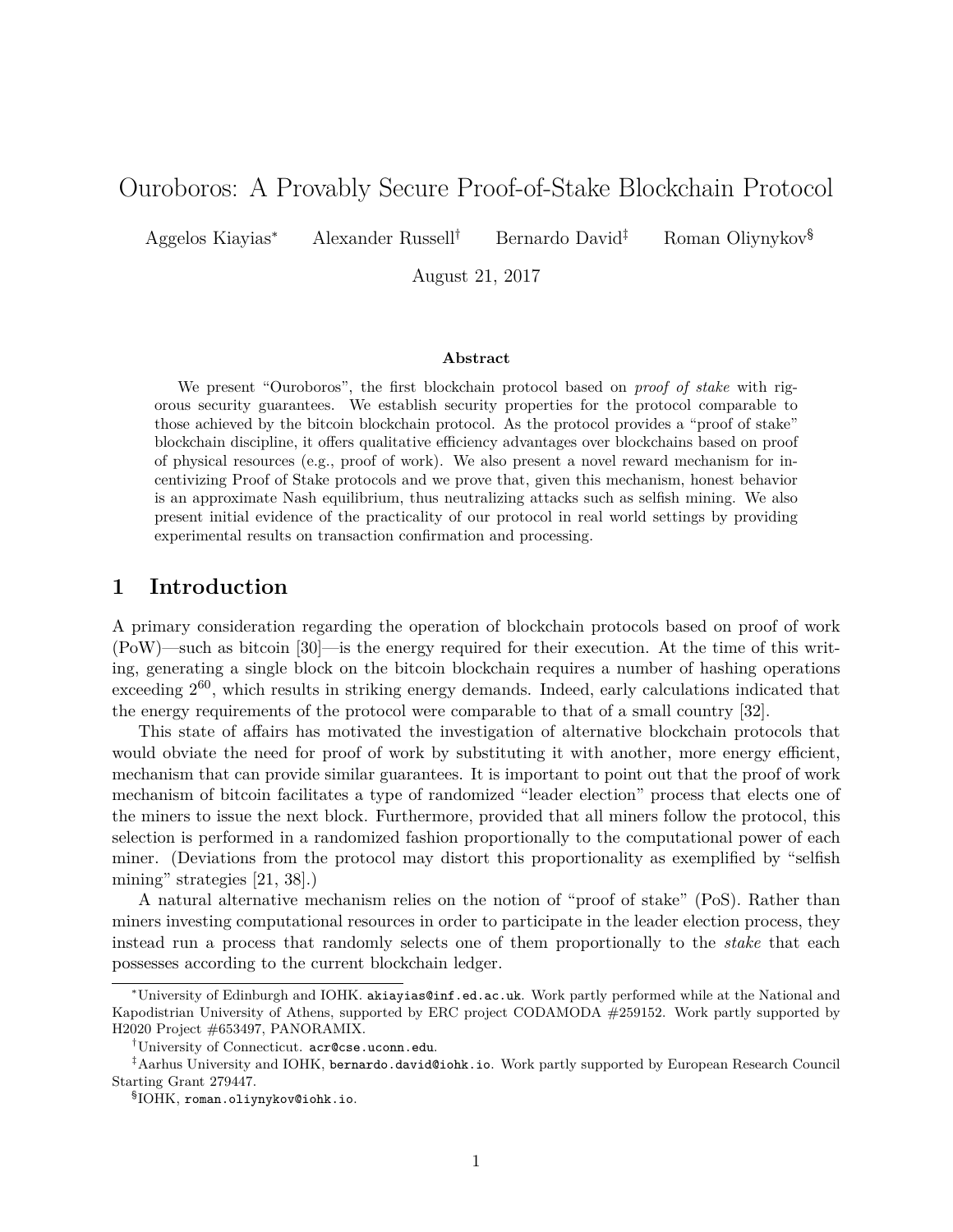In effect, this yields a self-referential blockchain discipline: maintaining the blockchain relies on the stakeholders themselves and assigns work to them (as well as rewards) based on the amount of stake that each possesses as reported in the ledger. Aside from this, the discipline should make no further "artificial" computational demands on the stakeholders. In some sense, this sounds ideal; however, realizing such a proof-of-stake protocol appears to involve a number of definitional, technical, and analytic challenges.

**Previous work.** The concept of PoS has been discussed extensively in the bitcoin forum.<sup>1</sup> Proofof-stake based blockchain design has been more formally studied by Bentov et al., both in conjunction with PoW [5] as well as the sole mechanism for a blockchain protocol [4]. Although Bentov et al. showed that their protocols are secure against some classes of attacks, they do not provide a formal model for analysing PoS based protocols or security proofs relying on precise definitions. Heuristic proof-of-stake based blockchain protocols have been proposed (and implemented) for a number of cryptocurrencies.<sup>2</sup> Being based on heuristic security arguments, these cryptocurrencies have been frequently found to be deficient from the point of view of security. See [4] for a discussion of various attacks.

It is also interesting to contrast a PoS-based blockchain protocol with a classical consensus blockchain that relies on a *fixed* set of authorities (see, e.g., [17]). What distinguishes a PoS-based blockchain from those which assume static authorities is that stake changes over time and hence the trust assumption evolves with the system.

Another alternative to PoW is the concept of *proof of space* [2, 20], which has been specifically investigated in the context of blockchain protocols [33]. In a proof of space setting, a "prover" wishes to demonstrate the utilization of space (storage / memory); as in the case of a PoW, this utilizes a physical resource but can be less energy demanding over time. A related concept is *proof of space-time* (PoST) [28]. In all these cases, however, an expensive physical resource (either storage or computational power) is necessary.

**The PoS Design challenge.** A fundamental problem for PoS-based blockchain protocols is to simulate the leader election process. In order to achieve a fair randomized election among stakeholders, entropy must be introduced into the system, and mechanisms to introduce entropy may be prone to manipulation by the adversary. For instance, an adversary controlling a set of stakeholders may attempt to simulate the protocol execution trying different sequences of stakeholder participants so that it finds a protocol continuation that favors the adversarial stakeholders. This leads to a so called "grinding" vulnerability, where adversarial parties may use computational resources to bias the leader election.

**Our Results.** We present "Ouroboros", a provably secure proof of stake system. To the best of our knowledge this is the first blockchain protocol of its kind with a rigorous security analysis. In more detail, our results are as follows.

First, we provide a model that formalizes the problem of realizing a PoS-based blockchain protocol. The model we introduce is in the spirit of [24], focusing on *persistence* and *liveness*, two formal properties of a robust transaction ledger. *Persistence* states that once a node of the system proclaims a certain transaction as "stable", the remaining nodes, if queried and responding honestly,

<sup>&</sup>lt;sup>1</sup>See "Proof of stake instead of proof of work", Bitcoin forum thread. Posts by user "QuantumMechanic" and others. (https://bitcointalk.org/index.php?topic=27787.0.).

<sup>&</sup>lt;sup>2</sup>A non-exhaustive list includes NXT, Neucoin, Blackcoin, Tendermint, Bitshares.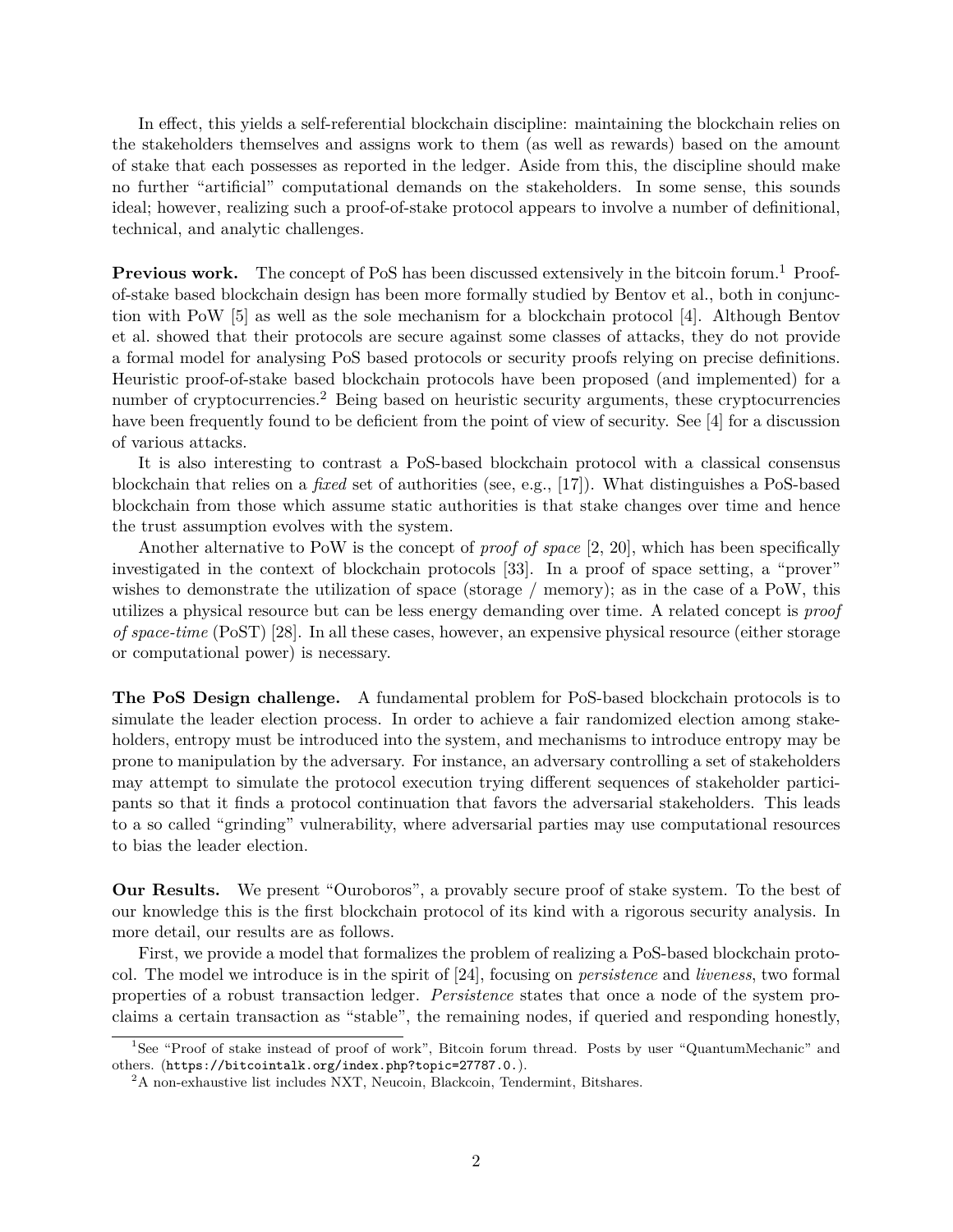will also report it as stable. Here, stability is to be understood as a predicate that will be parameterized by some security parameter *k* that will affect the certainty with which the property holds. (E.g., "more than *k* blocks deep".) *Liveness* ensures that once an honestly generated transaction has been made available for a sufficient amount of time to the network nodes, say *u* time steps, it will become stable. The conjunction of liveness and persistence provides a robust transaction ledger in the sense that honestly generated transactions are adopted and become immutable. Our model is suitably amended to facilitate PoS-based dynamics.

Second, we describe a novel blockchain protocol based on PoS. Our protocol assumes that parties can freely create accounts and receive and make payments, and that stake shifts over time. We utilize a (very simple) secure multiparty implementation of a coin-flipping protocol to produce the randomness for the leader election process. This distinguishes our approach (and prevents so called "grinding attacks") from other previous solutions that either defined such values deterministically based on the current state of the blockchain or used collective coin flipping as a way to introduce entropy [4]. Also, unique to our approach is the fact that the system ignores round-to-round stake modifications. Instead, a snapshot of the current set of stakeholders is taken in regular intervals called *epochs*; in each such interval a secure multiparty computation takes place utilizing the blockchain itself as the broadcast channel. Specifically, in each epoch a set of randomly selected stakeholders form a committee which is then responsible for executing the coin-flipping protocol. The outcome of the protocol determines the set of next stakeholders to execute the protocol in the next epoch as well as the outcomes of all leader elections for the epoch.

Third, we provide a set of formal arguments establishing that no adversary can break persistence and liveness. Our protocol is secure under a number of plausible assumptions: (1) the network is synchronous in the sense that an upper bound can be determined during which any honest stakeholder is able to communicate with any other stakeholder, (2) a number of stakeholders drawn from the honest majority is available as needed to participate in each epoch, (3) the stakeholders do not remain offline for long periods of time, (4) the adaptivity of corruptions is subject to a small delay that is measured in rounds linear in the security parameter (or alternatively, the players have access to a sender-anonymous broadcast channel). At the core of our security arguments is a probabilistic argument regarding a combinatorial notion of "forkable strings" which we formulate, prove and also verify experimentally. In our analysis we also distinguish *covert attacks*, a special class of general forking attacks. "Covertness" here is interpreted in the spirit of covert adversaries against secure multiparty computation protocols, cf. [3], where the adversary wishes to break the protocol but prefers not to be caught doing so. We show that covertly forkable strings are a subclass of the forkable strings with much smaller density; this permits us to provide two distinct security arguments that achieve different trade-offs in terms of efficiency and security guarantees. Our forkable string analysis is a natural and fairly general tool that can be applied as part of a security argument the PoS setting.

Fourth, we turn our attention to the incentive structure of the protocol. We present a novel reward mechanism for incentivizing the participants to the system which we prove to be an (approximate) Nash equilibrium. In this way, attacks like *block withholding* and *selfish-mining* [21, 38] are mitigated by our design. The core idea behind the reward mechanism is to provide positive payoff for those protocol actions that cannot be stifled by a coalition of parties that diverges from the protocol. In this way, it is possible to show that, under plausible assumptions, namely that certain protocol execution costs are small, following the protocol faithfully is an equilibrium when all players are rational.

Fifth, we introduce a stake delegation mechanism that can be seamlessly added to our blockchain protocol. Delegation is particularly useful in our context as we would like to allow our protocol to scale even in a setting where the set of stakeholders is highly fragmented. In such cases, the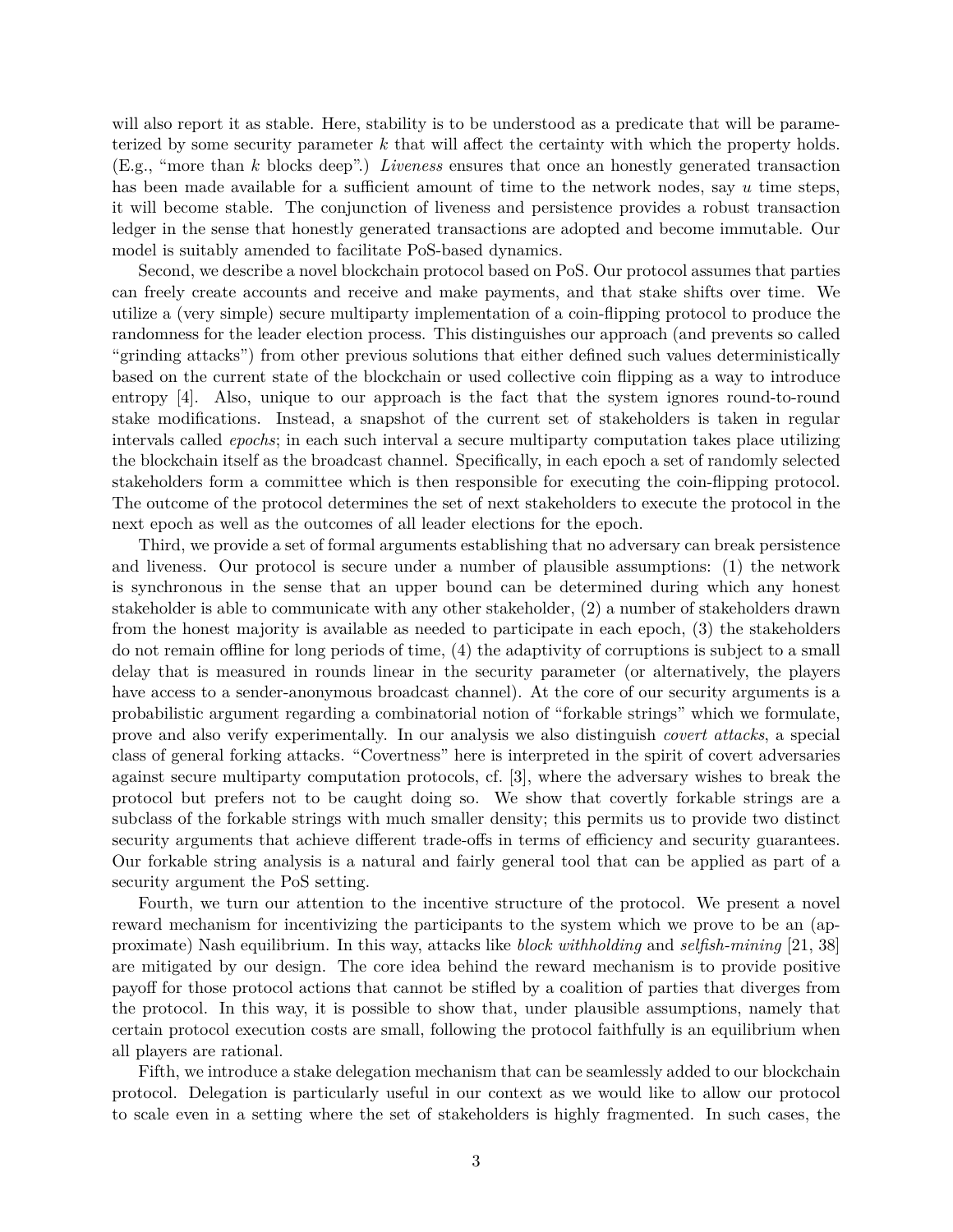delegation mechanism can enable stakeholders to delegate their "voting rights", i.e., the right of participating in the committees running the leader selection protocol in each epoch. As in *liquid democracy*, (a.k.a. delegative democracy [23]), stakeholders have the ability to revoke their delegative appointment when they wish independently of each other.

Given our model and protocol description we also explore how various attacks considered in practice can be addressed within our framework. Specifically, we discuss double spending attacks, transaction denial attacks, 51% attacks, nothing-at-stake, desynchronization attacks and others. Finally, we present evidence regarding the efficiency of our design. First we consider double spending attacks. For illustrative purposes, we perform a comparison with Nakamoto's analysis for bitcoin regarding transaction confirmation time with assurance 99*.*9%. Against covert adversaries, the transaction confirmation time is from 10 to 16 times faster than that of bitcoin, depending on the adversarial hashing power; for general adversaries confirmation time is from 5 to 10 times faster. Moreover, our concrete analysis of double-spending attacks relies on our combinatorial analysis of forkable and covertly forkable strings and applies to a much broader class of adversarial behavior than Nakamoto's more simplified analysis.<sup>3</sup> We then survey our prototype implementation and report on benchmark experiments run in the Amazon cloud that showcase the power of our proof of stake blockchain protocol in terms of performance.

**Related Work.** In parallel to the development of Ouroboros, a number of other protocols were developed targeting various positions in the design space of distributed ledgers based on PoS. Sleepy consensus [6] considers a fixed stakeholder distribution (i.e., stake does not evolve over time) and targets a "mixed" corruption setting, where the adversary is allowed to be adaptive as well as perform fail-stop and recover corruptions in addition to Byzantine faults. It is actually straightforward to extend our analysis in this mixed corruption setting, cf. Remark 2; nevertheless, the resulting security can be argued only in the "corruptions with delay" setting, and thus is not fully adaptive. Snow White [7] addresses an evolving stakeholder distribution and uses a corruption delay mechanism similar to ours for arguing security. Nevertheless, contrary to our protocol, the Snow White design is susceptible to a "grinding" type of attack that can bias high probability events in favor of the adversary. While this does not hurt security asymptotically, it prevents a concrete parameterisation that does not take into account adversarial computing power. Algorand [27] provides a distributed ledger following a Byzantine agreement *per block* approach that can withstand adaptive corruptions. Given that agreement needs to be reached for each block, such protocols will produce blocks at a rate substantially slower than a PoS blockchain (where the slow down matches the expected length of the execution of the Byzantine agreement protocol) but they are free of forks. In this respect, despite the existence of forks, blockchain protocols exhibit the flexibility of permitting the clients to set the level of risk that they are willing to undertake, allowing low risk profile clients to enjoy faster processing times in the optimistic sense. Finally, Fruitchain [36] provides a reward mechanism and an approximate Nash equilibrium proof for a PoW-based blockchain. We use a similar reward mechanism at the blockchain level, nevertheless our underlying mechanics are different since we have to operate in a PoS setting. The core of the idea is to provide a PoS analogue of "endorsing" inputs in a *fair proportion* using the same logic as the PoW-based byzantine agreement protocol for honest majority from [24].

<sup>3</sup>Nakamoto's simplifications are pointed out in [24]: the analysis considers only the setting where a block withholding attacker acts without interaction as opposed to a more general attacker that, for instance, tries strategically to split the honest parties in more than one chains during the course of the double spending attack.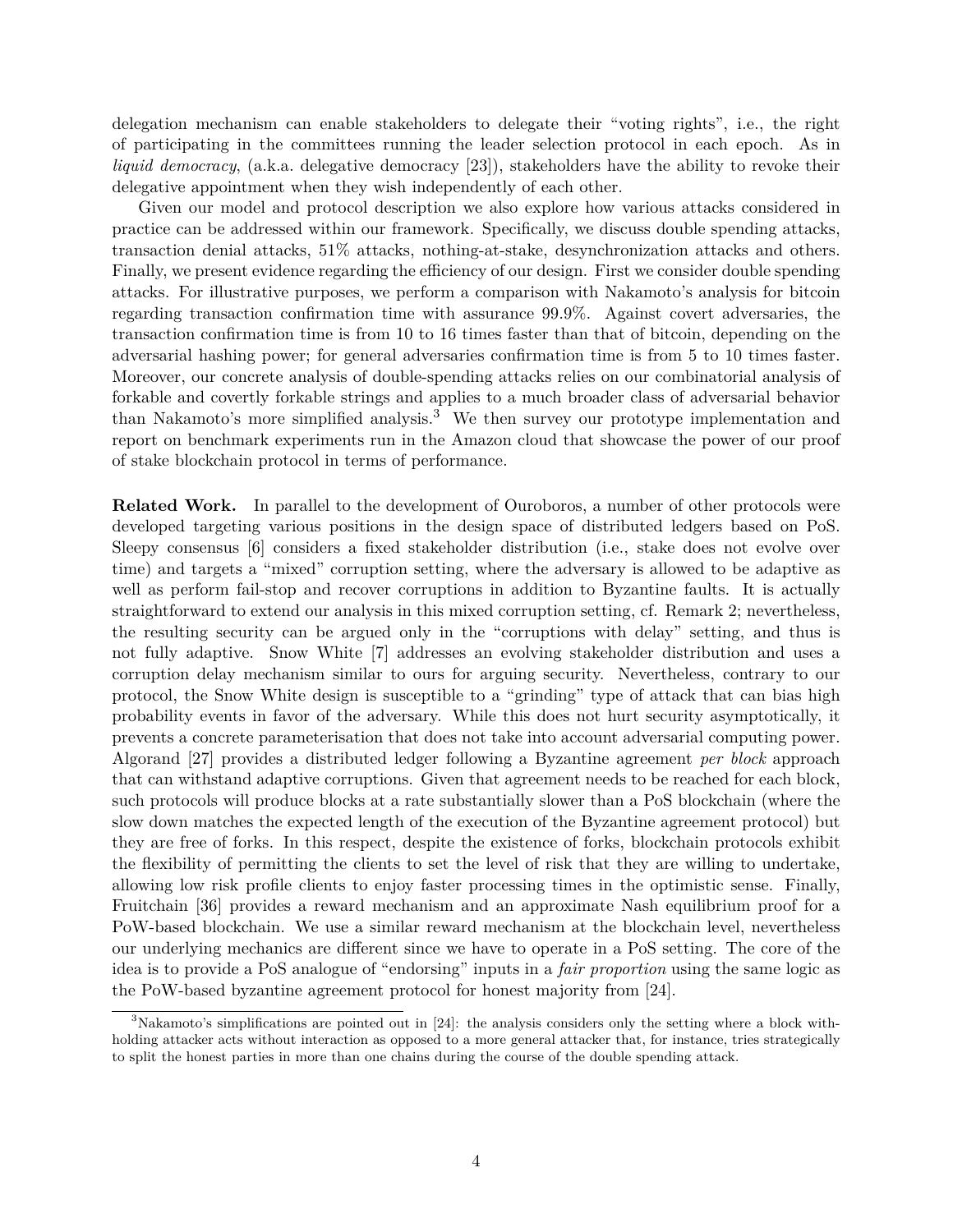**Paper overview.** We lay out the basic model in Sec. 2. To simplify the analysis of our protocol, we present it in four stages that are outlined in Sec. 3. In short, in Sec. 4 we describe and analyze the protocol in the static setting; we then transition to the dynamic setting in Sec. 5. Our incentive mechanism and the equilibrium argument are presented in Sec. 7. We then present the protocol enhancement with anonymous channels in Sec. 6 and with a delegation mechanism in Sec. 8. Following this, in Sec. 9 we discuss the resilience of the protocol under various particular attacks of interest. In Sec. 10 we discuss transaction confirmation times as well as general performance results obtained from a prototype implementation running in the Amazon cloud.

# **2 Model**

**Time, slots, and synchrony.** We consider a setting where time is divided into discrete units called *slots*. A ledger, described in more detail below, associates with each time slot (at most) one ledger *block*. Players are equipped with (roughly synchronized) clocks that indicate the current slot. This will permit them to carry out a distributed protocol intending to collectively assign a block to this current slot. In general, each slot  $sl_r$  is indexed by an integer  $r \in \{1, 2, \ldots\}$ , and we assume that the real time window that corresponds to each slot has the following properties.

- The current slot is determined by a publicly-known and monotonically increasing function of current time.
- Each player has access to the current time. Any discrepancies between parties' local time are insignificant in comparison with the length of time represented by a slot.
- The length of the time window that corresponds to a slot is sufficient to guarantee that any message transmitted by an honest party at the beginning of the time window will be received by any other honest party by the end of that time window (even accounting for small inconsistencies in parties' local clocks). In particular, while network delays may occur, they never exceed the slot time window.

**Transaction Ledger Properties.** A protocol Π implements a robust transaction ledger provided that the ledger that Π maintains is divided into "blocks" (assigned to time slots) that determine the order with which transactions are incorporated in the ledger. It should also satisfy the following two properties.

- **Persistence.** Once a node of the system proclaims a certain transaction *tx* as *stable*, the remaining nodes, if queried, will either report *tx* in the same position in the ledger or will not report as stable any transaction in conflict to *tx*. Here the notion of stability is a predicate that is parameterized by a security parameter *k*; specifically, a transaction is declared *stable* if and only if it is in a block that is more than *k* blocks deep in the ledger.
- Liveness. If all honest nodes in the system attempt to include a certain transaction, then after the passing of time corresponding to *u* slots (called the transaction confirmation time), all nodes, if queried and responding honestly, will report the transaction as stable.

In [26, 35] it was shown that persistence and liveness can be derived from the following three elementary properties provided that protocol  $\Pi$  derives the ledger from a data structure in the form of a blockchain.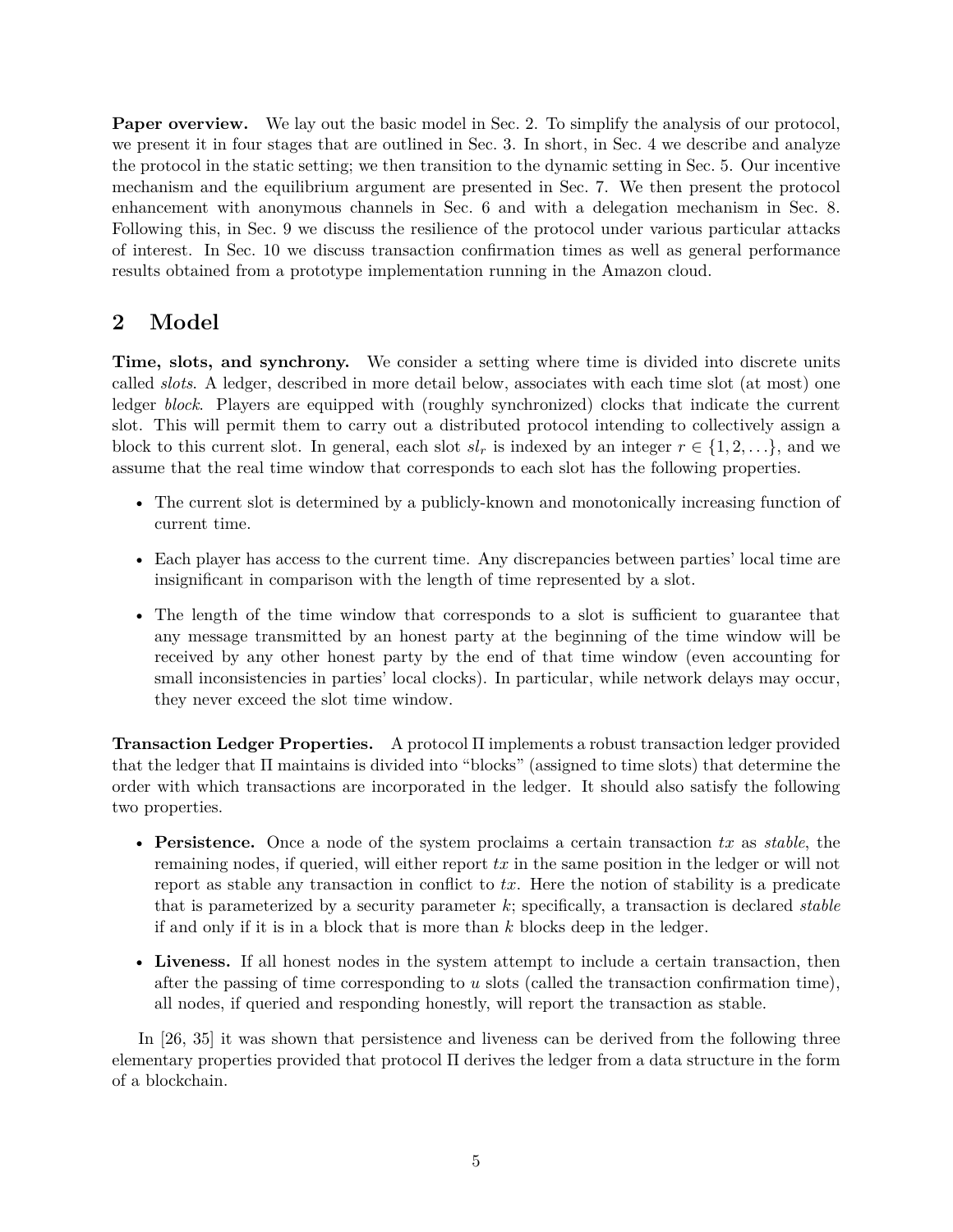- **Common Prefix (CP); with parameters**  $k \in \mathbb{N}$ . The chains  $C_1, C_2$  possessed by two honest parties at the onset of the slots  $sl_1 < sl_2$  are such that  $\mathcal{C}_1^{k} \preceq \mathcal{C}_2$ , where  $\mathcal{C}_1^{k}$  denotes the chain obtained by removing the last *k* blocks from  $C_1$ , and  $\preceq$  denotes the prefix relation.
- **Chain Quality (CQ); with parameters**  $\mu \in (0,1]$  and  $\ell \in \mathbb{N}$ . Consider any portion of length at least  $\ell$  of the chain possessed by an honest party at the onset of a round; the ratio of blocks originating from the adversary is at most  $1-\mu$ . We call  $\mu$  the chain quality coefficient.
- **Chain Growth (CG); with parameters**  $\tau \in (0,1], s \in \mathbb{N}$ . Consider the chains  $\mathcal{C}_1, \mathcal{C}_2$ possessed by two honest parties at the onset of two slots *sl*1*, sl*<sup>2</sup> with *sl*<sup>2</sup> at least *s* slots ahead of  $sl_1$ . Then it holds that  $\text{len}(\mathcal{C}_2) - \text{len}(\mathcal{C}_1) \geq \tau \cdot s$ . We call  $\tau$  the speed coefficient.

Some remarks are in place. Regarding common prefix, we capture a strong notion of common prefix, cf. [26]. Regarding chain quality, *µ*, as a function of the ratio of adversarial parties, satisfies  $\mu(\alpha) \geq \alpha$  for protocols of interest. In an ideal setting,  $\mu$  would be  $1-\alpha$ : in this case, the percentage of malicious blocks in any sufficiently long chain segment is proportional to the cumulative stake of a set of (malicious) stakeholders.

It is worth noting that for bitcoin we have  $\mu(\alpha) = (1 - 2\alpha)/(1 - \alpha)$ , and this bound is in fact tight—see [24], which argues this guarantee on chain quality. The same will hold true for our protocol construction. As we will show, this will still be sufficient for our incentive mechanism to work properly.

Finally chain growth concerns the rate at which the chain grows (for honest parties). As in the case of bitcoin, the *longest* chain plays a preferred role in our protocol; this provides an easy guarantee of chain growth.

**Security Model.** We adopt the model introduced by [24] for analysing security of blockchain protocols enhanced with an ideal functionality F. We denote by  $VIEW_{\Pi,\mathcal{A},\mathcal{Z}}^{P,\mathcal{F}}(\lambda)$  the view of party *P* after the execution of protocol Π with adversary A, environment Z, security parameter *κ* and access to ideal functionality F. Similarly we denote by  $\mathsf{EXEC}_{\Pi,\mathcal{A},\mathcal{Z}}^{P,\mathcal{F}}(\lambda)$  the output of  $\mathcal{Z}$ .

We note that multiple different "functionalities" will be encompassed by  $\mathcal{F}$ . Contrary to [24], our analysis is in the "standard model", and without a random oracle functionality. The first interfaces we incorporate in the ideal functionality used in the protocol are the "diffuse" and "key and transaction" functionality, denoted  $\mathcal{F}_{D+K\mathsf{T}}$  and described below. Note that the diffuse functionality is also the mechanism via which we will obtain the synchronization of the protocol.

**Diffuse functionality.** The diffuse functionality maintains an *incoming string* for each party *U<sup>i</sup>* that participates. A party, if activated, is allowed at any moment to fetch the contents of its incoming string; one may think of this as a mailbox. Additionally, parties can instruct the functionality to *diffuse* a message, in which case the message will be appended to each party's incoming string. The functionality maintains rounds (slots) and all parties are allowed to diffuse once in a round. Rounds do not advance unless all parties have diffused a message. The adversary, when activated, may also interact with the functionality and is allowed to read all inboxes and all diffuse requests and deliver messages to the inboxes in any order it prefers. At the end of the round, the functionality will ensure that all inboxes contain all messages that have been diffused (but not necessarily in the same order they have been requested to be diffused). The current slot index may be requested at any time by any party. If a stakeholder does not fetch in a certain slot the messages written to its incoming string, they are flushed.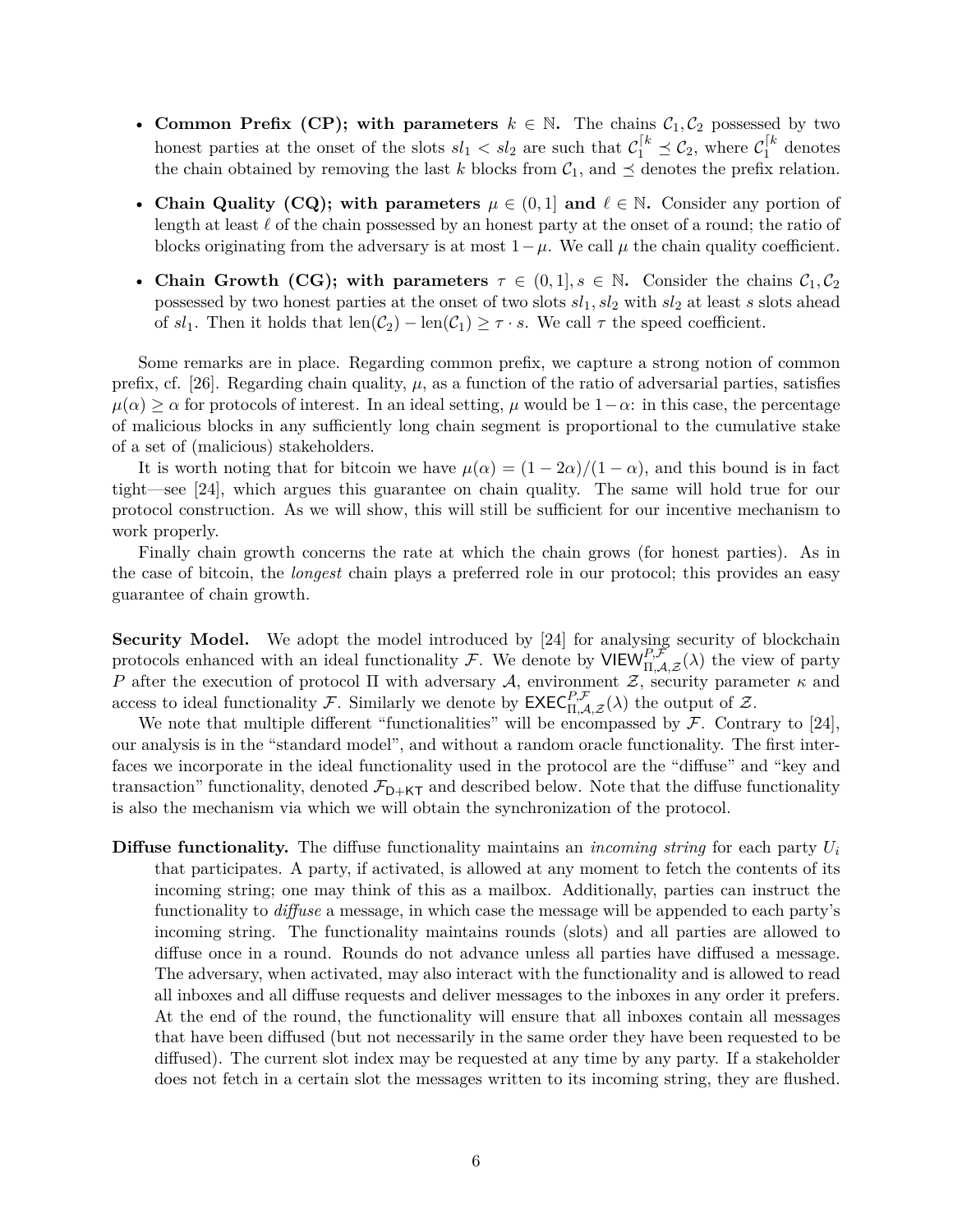**Key and Transaction functionality.** The key registration functionality is initialized with *n* users,  $U_1, \ldots, U_n$  and their respective stake  $s_1, \ldots, s_n$ ; given such initialization, the functionality will consult with the adversary and will accept a (possibly empty) sequence of (Corrupt*, U*) messages and mark the corresponding users *U* as corrupt. For the corrupt users without a public-key registered the functionality will allow the adversary to set their publickeys while for honest users the functionality will sample public/secret-key pairs and record them based on a digital signature algorithm. Public-keys of corrupt users will be marked as such. Subsequently, any sequence of the following actions may take place: (i) A user may request to retrieve its public and secret-key whereupon the functionality will return it to the user. (ii) The whole directory of public-keys may be required whereupon the functionality will return it to the requesting user. (iii) A new user may be requested to be created by a message (Create,  $U, C$ ) from the environment, in which case the functionality will follow the same procedure as before: it will consult the adversary regarding the corruption status of *U* and will set its public and possibly secret-key depending on the corruption status; moreover it will store  $\mathcal C$  as the suggested initial state. The functionality will return the public-key back to the environment upon successful completion of this interaction. (iv) An existing user may be requested to be corrupted by the adversary via a message ( $\text{Corrupt}, U$ ). A user can only be corrupted after a delay of *D* slots; specifically, after a corruption request is registered the secret-key will be released after *D* slots have passed according to the round counter maintained in the Diffuse component of the functionality.

Given the above we will assume that the execution of the protocol is with respect to a functionality  $\mathcal F$  that is incorporating the above two functionalities as well as possibly additional functionalities to be explained below. Note that a corrupted stakeholder U will relinquish its entire state to  $\mathcal{A}$ ; from this point on, the adversary will be activated in place of the stakeholder *U*. Beyond any restrictions imposed by  $\mathcal{F}$ , the adversary can only corrupt a stakeholder if it is given permission by the environment  $\mathcal Z$  running the protocol execution. The permission is in the form of a message (Corrupt*, U*) which is provided to the adversary by the environment. In summary, regarding activations we have the following.

- At each slot  $sl_j$ , the environment  $\mathcal Z$  is allowed to activate any subset of stakeholders it wishes. Each one of them will possibly produce messages that are to be transmitted to other stakeholders.
- The adversary is activated at least as the last entity in each  $sl_j$ , (as well as during all adversarial party activations).

It is easy to see that the model above confers such sweeping power on the adversary that one cannot establish any significant guarantees on protocols of interest. It is thus important to restrict the environment suitably (taking into account the details of the protocol) so that we may be able to argue security. With foresight, the restrictions we will impose on the environment are as follows.

**Restrictions imposed on the environment.** The environment, which is responsible for activating the honest parties in each round, will be subject to the following constraints regarding the activation of the honest parties running the protocol.

• In each slot there will be at least one honest activated party.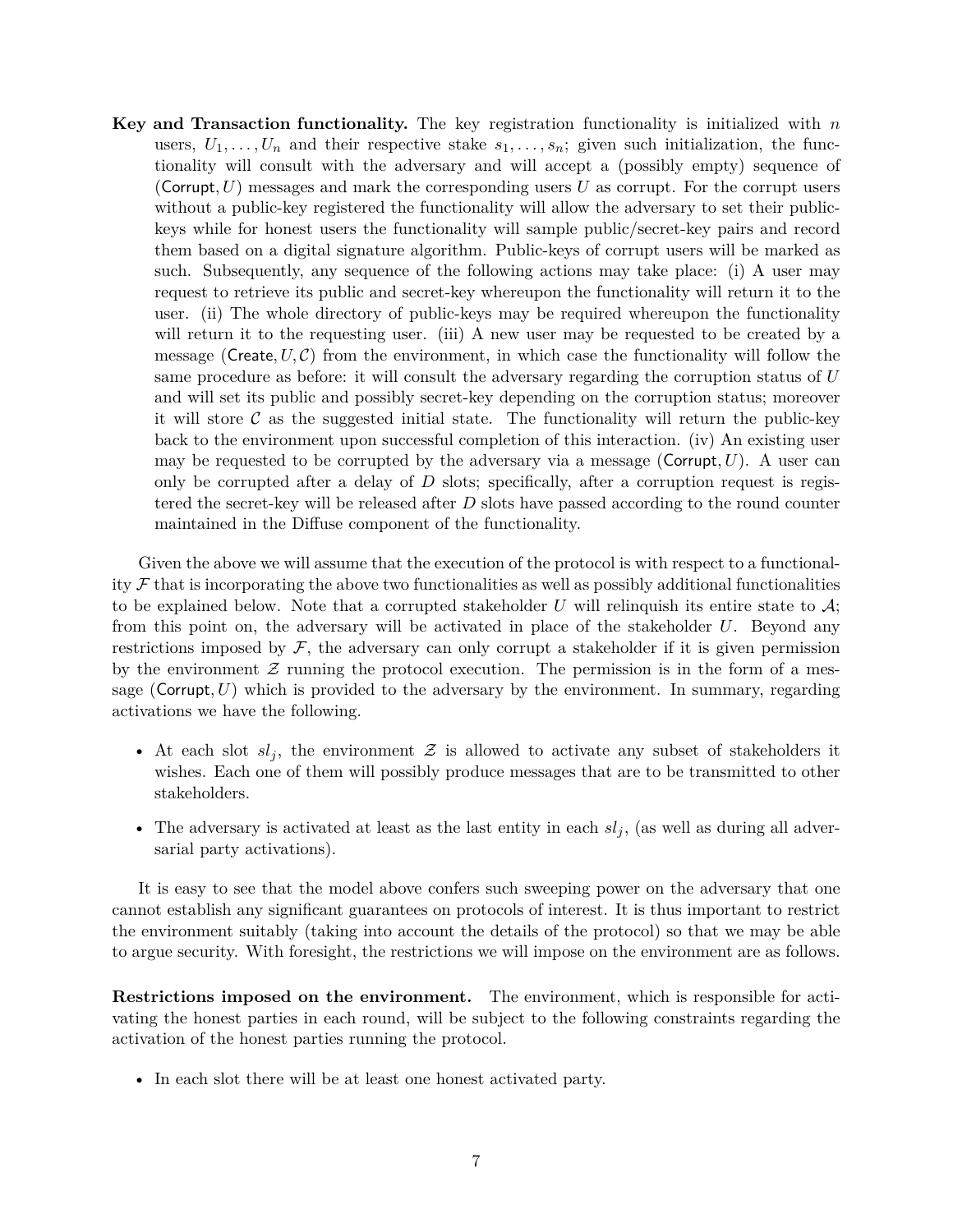- There will be a parameter  $k \in \mathbb{Z}$  that will signify the maximum number of slots that an honest shareholder can be offline. In case an honest stakeholder is spawned after the beginning of the protocol via (Create,  $U, C$ ) its initialization chain C provided by the environment should match an honest parties' chain which was active in the previous slot.
- In each slot  $sl_r$ , and for each active stakeholder  $U_j$  there will be a set  $\mathbb{S}_j(r)$  of public-keys and stake pairs of the form  $(vk_i, s_i) \in \{0,1\}^* \times \mathbb{N}$ , for  $j = 1, \ldots, n_r$  where  $n_r$  is the number of users introduced up to that slot that will represent who are the active participants in the view of  $U_i$ . Public-keys will be marked as "corrupted" if the corresponding stakeholder has been corrupted. We will say the adversary is restricted to less than 50% relative stake if it holds that the total stake of the corrupted keys divided by the total stake  $\sum_i s_i$  is less than 50% in all possible  $\mathbb{S}_i(r)$ . In case the above is violated an event Bad<sup>1/2</sup> becomes true for the given execution.

We note that the offline restriction stated above is very conservative and our protocol can tolerate much longer offline times depending on the way the course of the execution proceeds; nevertheless, for the sake of simplicity, we use the above restriction. Finally, we note that in all our proofs, whenever we say that a property *Q* holds with high probability over all executions, we will in fact argue that  $Q \vee$ Bad<sup>1/2</sup> holds with high probability over all executions. This captures the fact that we exclude environments and adversaries that trigger Bad<sup>1/2</sup> with non-negligible probability.

# **3 Our Protocol: Overview**

We first provide a general overview of our protocol design approach. The protocol's specifics depend on a number of parameters as follows: (i) *k* is the number of blocks a certain message should have "on top of it" in order to become part of the immutable history of the ledger, (ii)  $\epsilon$  is the advantage in terms of stake of the honest stakeholders against the adversarial ones; (iii)  $D$  is the corruption delay that is imposed on the adversary, i.e., an honest stakeholder will be corrupted after *D* slots when a corrupt message is delivered by the adversary during an execution; (iv) *L* is the lifetime of the system, measured in slots;  $(v)$  *R* is the length of an epoch, measured in slots.

We present our protocol description in four *stages* successively improving the adversarial model it can withstand. In all stages an "ideal functionality"  $\mathcal{F}_{LS}^{\mathcal{D},F}$  is available to the participants. The functionality captures the resources that are available to the parties as preconditions for the secure operation of the protocol (e.g., the genesis block will be specified by  $\mathcal{F}_{LS}^{\mathcal{D},F}$ ).

**Stage 1: Static stake;**  $D = L$ . In the first stage, the trust assumption is static and remains with the initial set of stakeholders. There is an initial stake distribution which is hardcoded into the genesis block that includes the public-keys of the stakeholders,  $\{(\mathsf{vk}_i, s_i)\}_{i=1}^n$ . Based on our restrictions to the environment, honest majority with advantage  $\epsilon$  is assumed among those initial stakeholders. Specifically, the environment initially will allow the corruption of a number of stakeholders whose relative stake represents  $\frac{1-\epsilon}{2}$  for some  $\epsilon > 0$ . The environment allows party corruption by providing tokens of the form (Corrupt*, U*) to the adversary; note that due to the corruption delay imposed in this first stage any further corruptions will be against parties that have no stake initially and hence the corruption model is akin to "static corruption."  $\mathcal{F}_{LS}^{\mathcal{D},F}$  will subsequently sample  $\rho$  which will seed a "weighted by stake" stakeholder sampling and in this way lead to the election of a subset of *m* keys  $vk_{i_1}, \ldots, vk_{i_m}$  to form the committee that will possess honest majority with overwhelming probability in *m*, (this uses the fact that the relative stake possessed by malicious parties is  $\frac{1-\epsilon}{2}$ ; a linear dependency of *m* to  $\epsilon^{-2}$  will be imposed at this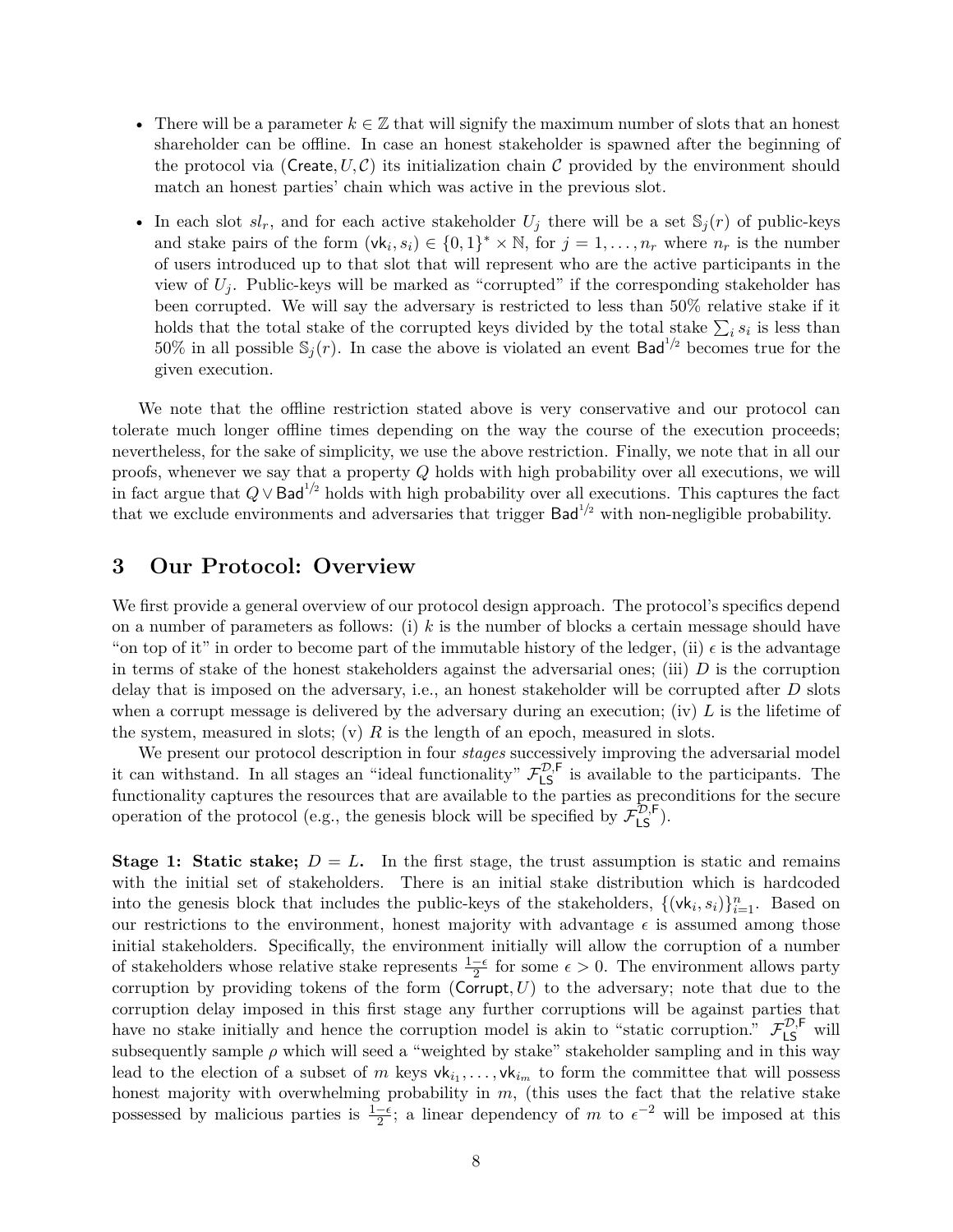stage). In more detail, the committee will be selected implicitly by appointing a stakeholder with probability proportional to its stake to each one of the *L* slots. Subsequently, stakeholders will issue blocks following the schedule that is determined by the slot assignment. The longest chain rule will be applied and it will be possible for the adversary to fork the blockchain views of the honest parties. Nevertheless, we will prove with a Markov chain argument that the probability that a fork can be maintained over a sequence of *n* slots drops exponentially with at least  $\sqrt{n}$ , cf. Theorem 4.13 against general adversaries. An even more favorable analysis can be made against covert adversaries, i.e., adversaries that prefer to remain "under the radar" cf. Theorem 4.23.

**Stage 2:** Dynamic state with a beacon, epoch period of *R* slots,  $D = R \ll L$ . The central idea for the extension of the lifetime of the above protocol is to consider the sequential composition of several invocations of it. We detail a way to do that, under the assumption that a trusted beacon emits a uniformly random string in regular intervals. More specifically, the beacon, during slots  ${j \cdot R+1, \ldots, (j+1)R}$ , reveals the *j*-th random string that seeds the leader election function. The critical difference compared to the static state protocol is that the stake distribution is allowed to change and is drawn from the blockchain itself. This means that at a certain slot *sl* that belongs to the *j*-th epoch (with  $j \geq 2$ ), the stake distribution that is used is the one reported in the most recent block with time stamp less than  $j \cdot R - 2k$ .

Regarding the evolving stake distribution, transactions will be continuously generated and transferred between stakeholders via the environment and players will incorporate posted transactions in the blockchain based ledgers that they maintain. In order to accomodate the new accounts that are being created, the  $\mathcal{F}_{LS}^{\mathcal{D},\mathsf{F}}$  functionality enables a new (vk, sk) to be created on demand and assigned to a new party  $U_i$ . Specifically, the environment can create new parties who will interact with  $\mathcal{F}_{LS}^{\mathcal{D},\mathsf{F}}$ LS for their public/secret-key in this way treating it as a trusted component that maintains the secret of their wallet. Note that the adversary can interfere with the creation of a new party, corrupt it, and supply its own (adversarially created) public-key instead. As before, the environment, may request transactions between accounts from stakeholders and it can also generate transactions in collaboration with the adversary on behalf of the corrupted accounts. Recall that our assumption is that at any slot, in the view of any honest player, the stakeholder distribution satisfies honest majority with advantage  $\epsilon$  (note that different honest players might perceive a different stakeholder distribution in a certain slot). Furthermore, the stake can shift by at most  $\sigma$  statistical distance over a certain number of slots. The statistical distance here will be measured considering the underlying distribution to be the weighted-by-stake sampler and how it changes over the specified time interval. The security proof can be seen as an induction in the number of epochs *L/R* with the base case supplied by the proof of the static stake protocol. In the end we will argue that in this setting, a  $\frac{1-\epsilon}{2} - \sigma$  bound in adversarial stake is sufficient for security of a single draw (and observe that the size of committee, *m*, now should be selected to overcome also an additive term of size  $ln(L/R)$  given that the lifetime of the systems includes such a number of successive epochs). The corruption delay remains at  $D = R$  which can be selected arbitrarily smaller than L, thus enabling the adversary to perform adaptive corruptions as long as this is not instantaneous.

**Stage 3:** Dynamic state without a beacon, epoch period of *R* slots,  $R = \Theta(k)$  and delay  $D \in (R, 2R) \ll L$ . In the third stage, we remove the dependency to the beacon, by introducing a secure multiparty protocol with "guaranteed output delivery" that simulates it. In this way, we can obtain the long-livedness of the protocol as described in the stage 2 design but only under the assumption of the stage 1 design, i.e., the mere availability of an initial random string and an initial stakeholder distribution with honest majority. The core idea is the following: given we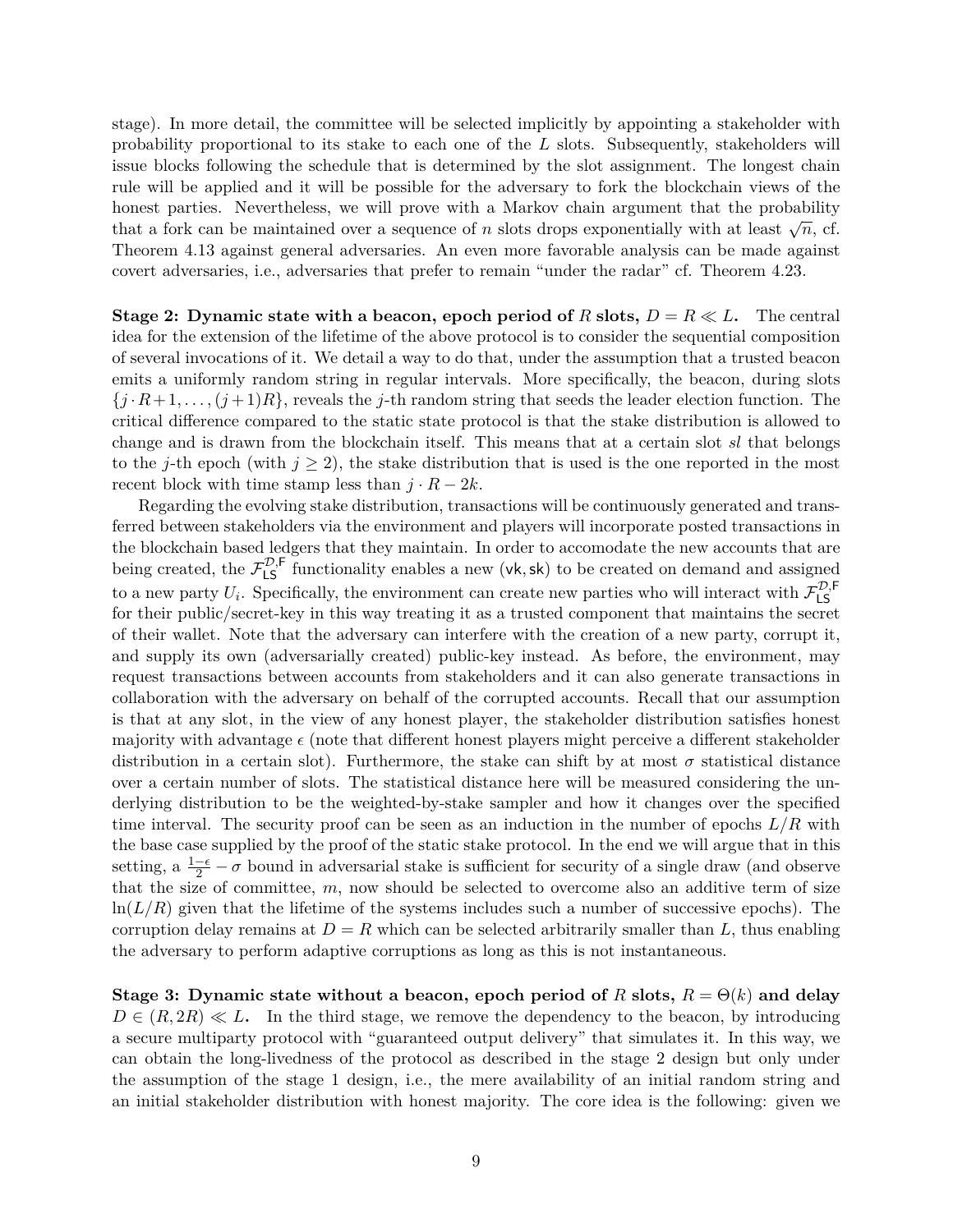guarantee that an honest majority among elected stakeholders will hold with very high probability, we can further use this elected set as participants to an instance of a secure multiparty computation (MPC) protocol. This will require the choice of the length of the epoch to be sufficient so that it can accommodate a run of the MPC protocol. From a security point of view, the main difference with the previous case, is that the output of the beacon will become known to the adversary before it may become known to the honest parties. Nevertheless, we will prove that the honest parties will also inevitably learn it after a short number of slots. To account for the fact that the adversary gets this headstart (which it may exploit by performing adaptive corruptions) we increase the wait time for corruption from *R* to a suitable value in  $(R, 2R)$  that negates this advantage and depends on the secure MPC design. A feature of this stage from a cryptographic design perspective is the use of the ledger itself for the simulation of a reliable broadcast that supports the MPC protocol.

**Stage 4: Input endorsers, stakeholder delegates, anonymous communication.** In the final stage of our design, we augment the protocol with two new roles for the entities that are running the protocol and consider the benefits of anonymous communication. Input-endorsers create a second layer of transaction endorsing prior to block inclusion. This mechanism enables the protocol to withstand deviations such as selfish mining and enables us to show that honest behaviour is an approximate Nash equilibrium under reasonable assumptions regarding the costs of running the protocol. Note that input-endorsers are assigned to slots in the same way that slot leaders are, and inputs included in blocks are only acceptable if they are endorsed by an eligible input-endorser. Second, the *delegation* feature allows stakeholders to transfer committee participation to selected delegates that assume the responsibility of the stakeholders in running the protocol (including participation to the MPC and issuance of blocks). Delegation naturally gives rise to "stake pools" that can act in the same way as mining pools in bitcoin. Finally, we observe that by including an anonymous communication layer we can remove the corruption delay requirement that is imposed in our analysis. This is done at the expense of increasing the online time requirements for the honest parties.<sup>4</sup>

# **4 Our Protocol: Static State**

# **4.1 Basic Concepts and Protocol Description**

We begin by describing the blockchain protocol  $\pi_{\text{SPos}}$  in the "static stake" setting, where leaders are assigned to blockchain slots with probability proportional to their (fixed) initial stake which will be the effective stake distribution throughout the execution. To simplify our presentation, we abstract this leader selection process, treating it simply as an "ideal functionality" that faithfully carries out the process of randomly assigning stakeholders to slots. In the following section, we explain how to instantiate this functionality with a specific secure computation.

We remark that—even with an ideal leader assignment process—analyzing the standard "longest chain" preference rule in our PoS setting appears to require significant new ideas. The challenge arises because large collections of slots (epochs, as described above) are assigned to stakeholders at once; while this has favorable properties from an efficiency (and incentive) perspective, it furnishes the adversary a novel means of attack. Specifically, an adversary in control of a certain population of stakeholders can, at the beginning of an epoch, choose when standard "chain update" broadcast messages are delivered to honest parties with full knowledge of future assignments of slots to stakeholders. In contrast, adversaries in typical PoW settings are constrained to make such decisions

<sup>&</sup>lt;sup>4</sup>In follow-up work we show how the same can be achieved efficiently, see [18].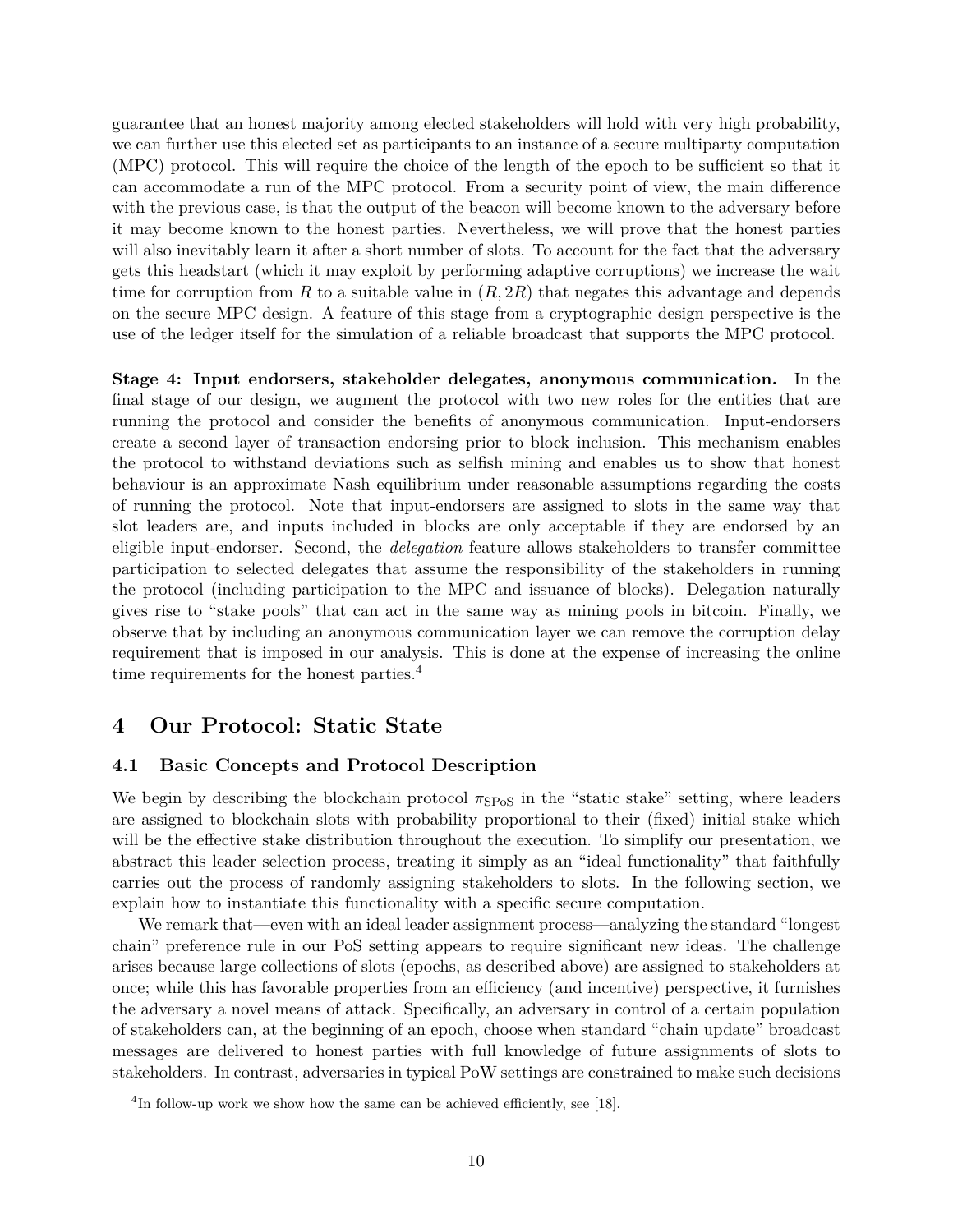in an online fashion. We remark that this can have a dramatic effect on the ability of an adversary to produce alternate chains; see the discussion on "forkable strings" below for detailed discussion.

In the static stake case, we assume that a fixed collection of *n* stakeholders  $U_1, \ldots, U_n$  interact throughout the protocol. Stakeholder  $U_i$  possesses  $s_i$  stake before the protocol starts. For each stakeholder  $U_i$  a verification and signing key pair  $(\mathsf{vk}_i, \mathsf{sk}_i)$  for a prescribed signature scheme is generated; we assume without loss of generality that the verification keys vk1*, . . .* are known by all stakeholders. Before describing the protocol, we establish basic definitions following the notation of [24].

**Definition 4.1** (Genesis Block)**.** *The* genesis block *B*<sup>0</sup> *contains the list of stakeholders identified by their public-keys, their respective stakes*  $(vk_1, s_1), \ldots, (vk_n, s_n)$  *and auxiliary information*  $\rho$ *.* 

With foresight we note that the auxiliary information  $\rho$  will be used to seed the slot leader election process.

**Definition 4.2** (State). *A* state *is a string st*  $\in \{0,1\}^{\lambda}$ .

**Definition 4.3** (Block). *A* block *B* generated at a slot  $sl_i \in \{sl_1, \ldots, sl_R\}$  contains the current *state*  $st \in \{0,1\}^{\lambda}$ , data  $d \in \{0,1\}^*$ , the slot number  $sl_i$  and a signature  $\sigma = \mathsf{Sign}_{sk_i}(st, d, sl_i)$ *computed under* sk*<sup>i</sup> corresponding to the stakeholder U<sup>i</sup> generating the block.*

**Definition 4.4** (Blockchain)**.** *A* blockchain *(or simply* chain*) relative to the genesis block B*<sup>0</sup> *is a sequence of blocks*  $B_1, \ldots, B_n$  *associated with a strictly increasing sequence of slots for which the state*  $st_i$  *of*  $B_i$  *is equal to*  $H(B_{i-1})$ *, where*  $H$  *is a prescribed collision-resistant hash function. The* length *of a chain* len( $C$ ) = *n is its number of blocks. The block*  $B_n$  *is the* head *of the chain, denoted* head(C). We treat the empty string  $\varepsilon$  as a legal chain and by convention set head( $\varepsilon$ ) =  $\varepsilon$ .

Let C be a chain of length *n* and k be any non-negative integer. We denote by  $\mathcal{C}^{\lceil k \rceil}$  the chain resulting from removal of the *k* rightmost blocks of C. If  $k \geq \text{len}(\mathcal{C})$  we define  $\mathcal{C}^{\lceil k \rceil} = \varepsilon$ . We let  $C_1 \preceq C_2$  indicate that the chain  $C_1$  is a prefix of the chain  $C_2$ .

**Definition 4.5** (Epoch). An epoch *is a set of R adjacent slots*  $S = \{sl_1, \ldots, sl_R\}$ .

(The value *R* is a parameter of the protocol we analyze in this section.)

**Definition 4.6** (Adversarial Stake Ratio)**.** *Let U*<sup>A</sup> *be the set of stakeholders controlled by an adversary* A*. Then the* adversarial stake ratio *is defined as*

$$
\alpha = \frac{\sum_{j \in U_{\mathcal{A}} S_j}}{\sum_{i=1}^n s_i},
$$

*where n is the total number of stakeholders and s<sup>i</sup> is stakeholder Ui's stake.*

**Slot Leader Selection.** In the protocol described in this section, for each  $0 < j \leq R$ , a *slot leader*  $E_j$  is determined who has the (sole) right to generate a block at  $sl_j$ . Specifically, for each slot a stakeholder  $U_i$  is selected as the slot leader with probability  $p_i$  proportional to its stake registered in the genesis block *B*0; these assignments are independent between slots. In this static stake case, the genesis block as well as the procedure for selecting slot leaders are determined by an ideal functionality  $\mathcal{F}_{LS}^{\mathcal{D},F}$ , defined in Figure 1. This functionality is parameterized by the list  $\{(vk_1, s_1), \ldots, (vk_n, s_n)\}\$  assigning to each stakeholder its respective stake, a distribution D that provides auxiliary information *ρ* and a *leader selection function* F defined below.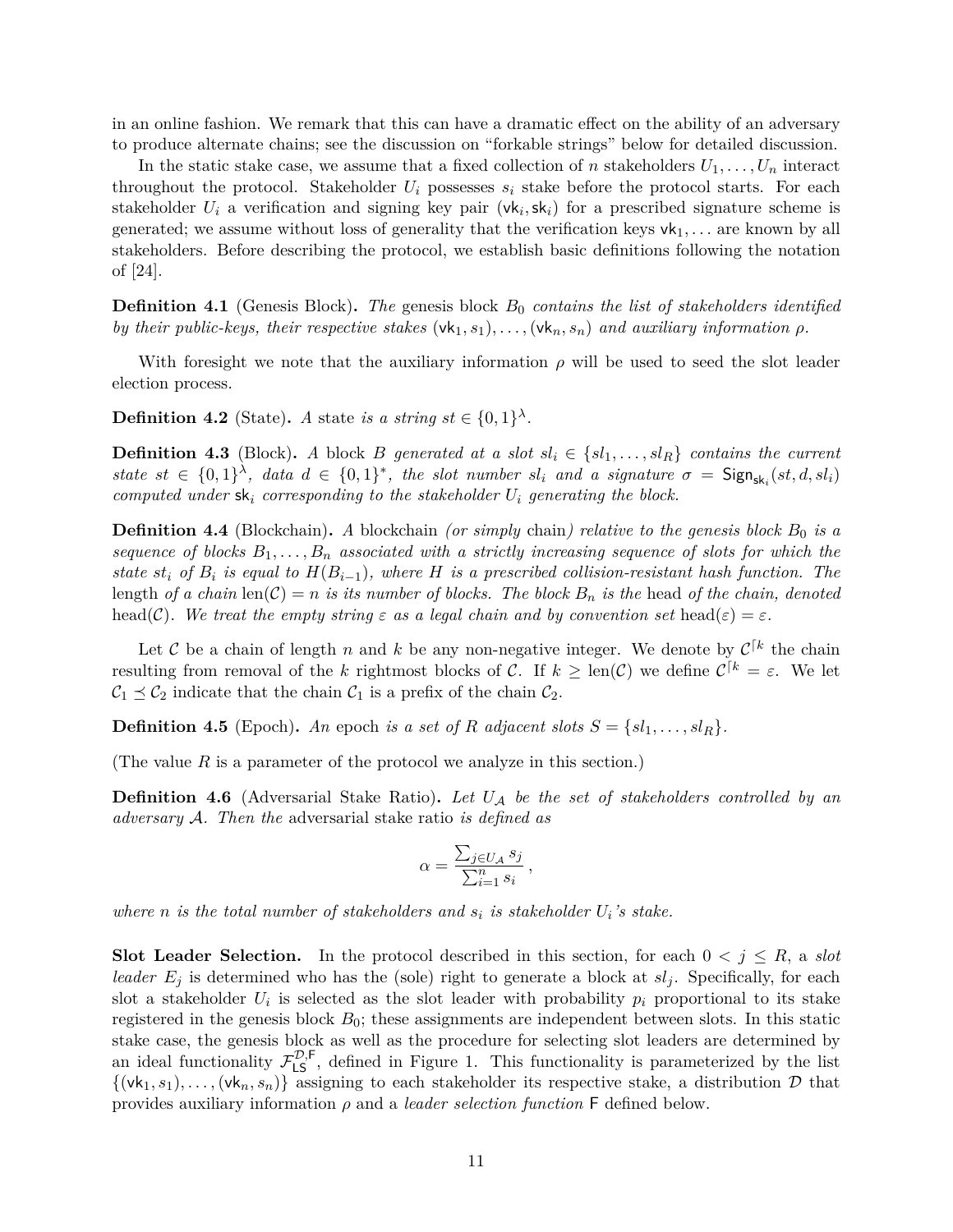**Definition 4.7** (Leader Selection Process)**.** *A* leader selection process *with respect to stakeholder* distribution  $\mathbb{S} = \{(\mathsf{vk}_1, s_1), \ldots, (\mathsf{vk}_n, s_n)\}, (\mathcal{D}, \mathsf{F})$  is a pair consisting of a distribution and a de*terministic function such that, when*  $\rho \leftarrow \mathcal{D}$  *it holds that for all*  $sl_j \in \{sl_1, \ldots, sl_R\}$ ,  $\mathsf{F}(\mathbb{S}, \rho, sl_j)$ *outputs*  $U_i \in \{U_1, \ldots, U_n\}$  *with probability* 

$$
p_i = \frac{s_i}{\sum_{k=1}^n s_k}
$$

*where*  $s_i$  *is the stake held by stakeholder*  $U_i$  (we call this "weighing by stake"); furthermore the *family of random variables*  $\{\mathsf{F}(\mathbb{S}, \rho, sl_j)\}_{j=1}^R$  *are independent.* 

We note that sampling proportional to stake can be implemented in a straightforward manner. For instance, a simple process operates as follows. Let  $\tilde{p}_i = s_i / \sum_{j=i}^n s_j$ . For each  $i = 1, \ldots, n-1$ , provided that no stakeholder has yet been selected, the process flips a  $\tilde{p}_i$ -biased coin; if the result of the coin is 1, the party  $U_i$  is selected for the slot and the process is complete. (Note that  $\tilde{p}_n = 1$ , so the process is certain to complete with a unique leader.) When we implement this process as a function  $F(\cdot)$ , sufficient randomness must be allocated to simulate the biased coin flips. If we implement the above with  $\lambda$  precision for each individual coin flip, then selecting a stakeholder will require  $n\lceil \log \lambda \rceil$  random bits in total. Note that using a pseudorandom number generator (PRG) one may use a shorter "seed" string and then stretch it using the PRG to the appropriate length.

# $\operatorname{Functionality} \mathcal{F}_{\textsf{LS}}^{\mathcal{D},\textsf{F}}[\textsf{mode}]$

 $\mathcal{F}_{LS}^{\mathcal{D},F}$  [mode] incorporates the diffuse and key/transaction functionality  $\mathcal{F}_{D+K}$  from Section 2 and is parameterized by the public keys and respective stakes of the initial stakeholders  $\mathbb{S}_0$  $\{(U_1, s_1), \ldots, (U_n, s_n)\}\$ , a distribution D and a function F so that  $(D, \mathsf{F})$  is a leader selection process. In addition,  $\mathcal{F}_{LS}^{\mathcal{D},F}$  [mode] is parameterized by mode, which determines how signature verification keys are generated. When  $\mathcal{F}_{LS}^{\mathcal{D},F}$  [mode] is instantiated with mode = SIG (resp. mode =  $\mathcal{F}_{DSIG}$ ) it is denoted  $\mathcal{F}_{LS}^{\mathcal{D},\mathsf{F}}[\mathsf{SIG}]$  (resp.  $\mathcal{F}_{LS}^{\mathcal{D},\mathsf{F}}[\mathcal{F}_{\mathsf{DSIG}}]$ ).  $\mathcal{F}_{LS}^{\mathcal{D},\mathsf{F}}$  interacts with stakeholders as follows:

- **Signature Key Pair Generation:**  $\mathcal{F}_{LS}^{\mathcal{D},F}$  [SIG] generates signing and verification keys  $sk_i, vk_i$  for stakeholder  $U_i$  by executing  $\mathsf{KG}(1^{\kappa})$  for  $i = 1, \ldots, n$ .  $\mathcal{F}_{\mathsf{LS}}^{\mathcal{D},\mathsf{F}}[\mathcal{F}_{\mathsf{DSIG}}]$  generates  $(\mathsf{sk}_i, \mathsf{vk}_i)$  by querying  $\mathcal{F}_{\text{DSIG}}$  (Figure 3) with (KeyGen,  $sid_i$ ) on behalf of  $U_i$  (with a unique session identifier  $sid_i$  related to  $U_i$  and setting  $(\mathsf{sk}_i = \mathit{sid}_i, \mathsf{vk}_i = v_i)$  (received from  $\mathcal{F}_{\mathsf{DSIG}}$  as response) for  $i = 1, \ldots, n$ .  $\mathcal{F}_{\textsf{LS}}^{\mathcal{D},\textsf{F}}[\textsf{mode}] \text{ sets } \mathbb{S}'_0 = \{(\textsf{vk}_1,s_1),\ldots,(\textsf{vk}_n,s_n)\}.$
- Genesis Block Generation Upon receiving (genblock req,  $U_i$ ) from stakeholder  $U_i$ ,  $\mathcal{F}_{LS}^{\mathcal{D},F}$  proceeds as follows. If  $\rho$  has not been set,  $\mathcal{F}_{LS}^{\mathcal{D},F}$  samples  $\rho \leftarrow \mathcal{D}$ . In any case,  $\mathcal{F}_{LS}^{\mathcal{D},F}$  sends (replace  $\mathbb{S}'$ ,  $\rho \in \mathcal{D}$  to  $U$ .  $(\textsf{genblock}, \mathbb{S}'_0, \rho, \mathsf{F})$  to  $U_i$ .
- **Signatures and Verification**.  $\mathcal{F}_{LS}^{\mathcal{D},F}[\mathcal{F}_{DSIG}]$  provides access to the  $\mathcal{F}_{DSIG}$  interface.

Figure 1: Functionality  $\mathcal{F}_{\textsf{LS}}^{\mathcal{D},\textsf{F}}$  [mode].

**A Protocol in the**  $\mathcal{F}_{LS}^{\mathcal{D},F}$  **[mode]-hybrid model. We start by describing a simple PoS based** blockchain protocol considering static stake in the  $\mathcal{F}_{LS}^{\mathcal{D},F}$  [SIG]-hybrid model, i.e., where the genesis block  $B_0$  (and consequently the slot leaders) are determined by the ideal functionality  $\mathcal{F}_{LS}^{\mathcal{D},\mathsf{F}}$  [SIG].  $\mathcal{F}_{LS}^{\mathcal{D},F}$ [SIG] provides the stakeholders with a genesis block containing a stake distribution indexed by signature verification keys generated by a  $EUF-CMA$  signature scheme, while  $\mathcal{F}_{LS}^{\mathcal{D},F}[\mathcal{F}_{DSIG}]$  obtains such keys from a signature ideal functionality  $\mathcal{F}_{DSIG}$ . This subtle difference comes into play when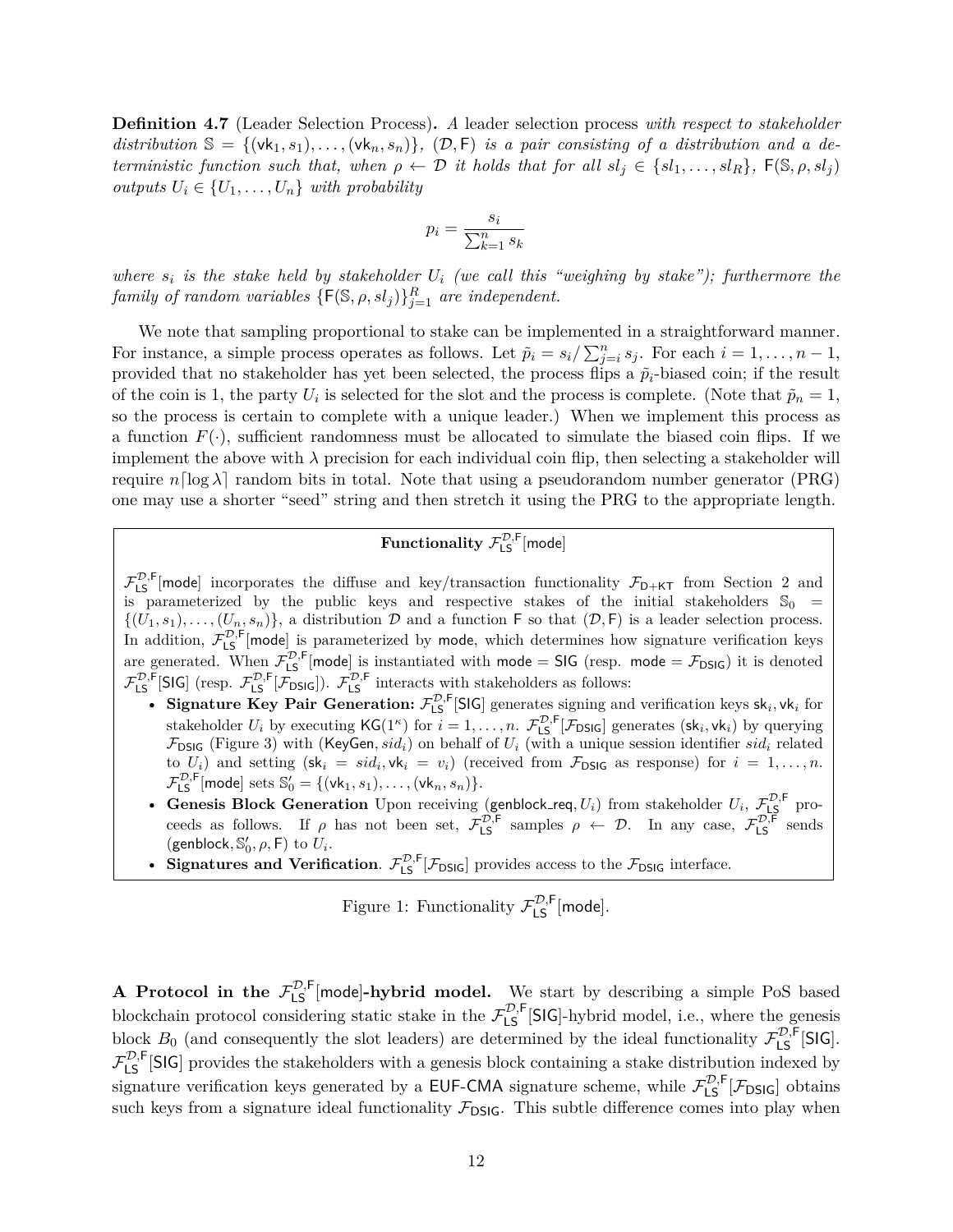describing an ideal version of  $\pi_{\text{SPos}}$  used in an intermediate hybrid argument of the security proof, which will be discussed in Section 4.2. The stakeholders  $U_1, \ldots, U_n$  interact among themselves and with  $\mathcal{F}_{LS}^{\mathcal{D},\mathsf{F}}$  through Protocol  $\pi_{SPoS}$  described in Figure 2.

The protocol relies on a maxvalid<sub>S</sub>( $\mathcal{C}, \mathbb{C}$ ) function that chooses a chain given the current chain  $\mathcal C$  and a set of valid chains  $\mathbb C$  that are available in the network. In the static case we analyze the simple "longest chain" rule. (In the dynamic case the rule is parameterized by a common chain length; see Section 5.)

Function maxvalid( $\mathcal{C}, \mathbb{C}$ ): Returns the longest chain from  $\mathbb{C} \cup \{\mathcal{C}\}\$ . Ties are broken in favor of  $\mathcal{C}$ , if it has maximum length, or arbitrarily otherwise.

## **Protocol**  $\pi$ <sub>SPoS</sub>

 $\pi_{\text{SPos}}$  is a protocol run by stakeholders  $U_1, \ldots, U_n$  interacting with  $\mathcal{F}_{\text{LS}}^{\mathcal{D},\text{F}}[\text{SIG}]$  over a sequence of slots  $S = \{sl_1, \ldots, sl_R\}$ .  $\pi_{\text{SPos}}$  proceeds as follows:

- 1. **Initialization** Stakeholder  $U_i \in \{U_1, \ldots, U_n\}$ , receives from the key registration interface its public and secret key. Then it receives the current slot from the diffuse interface and in case it is  $sl_1$  it sends (genblock\_req,  $U_i$ ) to  $\mathcal{F}_{\textsf{LS}}^{\mathcal{D},\textsf{F}}[\textsf{SIG}]$ , receiving (genblock,  $\mathbb{S}_0,\rho,\textsf{F})$  as answer.  $U_i$  sets the local blockchain  $C = B_0 = (\mathbb{S}_0, \rho)$  and the initial internal state  $st = H(B_0)$ . Otherwise, it receives from the key registration interface the initial chain  $C$ , sets the local blockchain to  $C$  and the initial internal state  $st = H(\text{head}(\mathcal{C}))$ .
- 2. **Chain Extension** For every slot  $sl_j \in S$ , every stakeholder  $U_i$  performs the following steps:
	- (a) Collect all valid chains received via broadcast into a set  $\mathbb{C}$ , verifying that for every chain  $\mathcal{C}' \in$  $\mathbb{C}$  and every block  $B' = (st', d', st', \sigma') \in \mathcal{C}'$  it holds that  $\mathsf{Vrf}_{\mathsf{vk'}}(\sigma', (\sigma', s'') = 1$ , where  $\mathsf{vk'}$ is the verification key of the stakeholder  $U' = F(\mathbb{S}_0, \rho, sl')$ .  $U_i$  computes  $\mathcal{C}' = \text{maxvalid}(\mathcal{C}, \mathbb{C}),$ sets  $\mathcal{C}'$  as the new local chain and sets state  $st = H(\text{head}(\mathcal{C}'))$ .
	- (b) If  $U_i$  is the slot leader determined by  $F(\mathbb{S}_0, \rho, sl_j)$ , it generates a new block  $B = (st, d, sl_j, \sigma)$ where *st* is its current state,  $d \in \{0,1\}^*$  is the transaction data and  $\sigma = \mathsf{Sign}_{\mathsf{sk}_i}(st, d, sl_j)$ is a signature on  $(st, d, sl_j)$ .  $U_i$  computes  $C' = C|B$ , broadcasts  $C'$ , sets  $C'$  as the new local chain and sets state  $st = H(\text{head}(\mathcal{C}'))$ .
- 3. **Transaction generation** Given a transaction template  $tx$ ,  $U_i$  returns  $\sigma = \text{Sign}_{\text{sk}_i}(tx)$ , provided that  $tx$  is consistent with the state of the ledger in the view of  $U_i$ .

Figure 2: Protocol  $\pi_{\text{SPoS}}$ .

### **4.2 Security Analysis of an Ideal Protocol**

As a first step of the security analysis of  $\pi_{\text{SPoS}}$ , we will introduce an *idealized protocol*  $\pi_{\text{isPos}}$  and present an intermediate hybrid argument that shows that it is computationally indistinguishable from  $\pi_{\text{SPos}}$ . Instead of relying on  $\mathcal{F}_{LS}^{\mathcal{D},F}$  [SIG] and an EUF-CMA signature scheme,  $\pi_{\text{iSPoS}}$  operates with an ideal signature scheme. To that end,  $\pi_{\text{iSPoS}}$  interacts with  $\mathcal{F}_{\text{LS}}^{\mathcal{D},\text{F}}[\mathcal{F}_{\text{DSIG}}]$  for obtaining signing and verification keys for the ideal signature scheme employed in the protocol. In the next sessions, we will prove that  $\pi_{\text{isPos}}$  is secure through a series of combinatorial arguments. The reason we first present this hybrid is that we intend to insulate these combinatorial arguments from the specific details of the underlying signature schemes used to instantiate  $\pi_{\text{SPos}}$  and the biases that these schemes might introduce in the distributions of  $\pi_{SPoS}$ , concentrating instead on idealized executions where signature schemes are perfectly realized, which reflects the true nature of our protocol.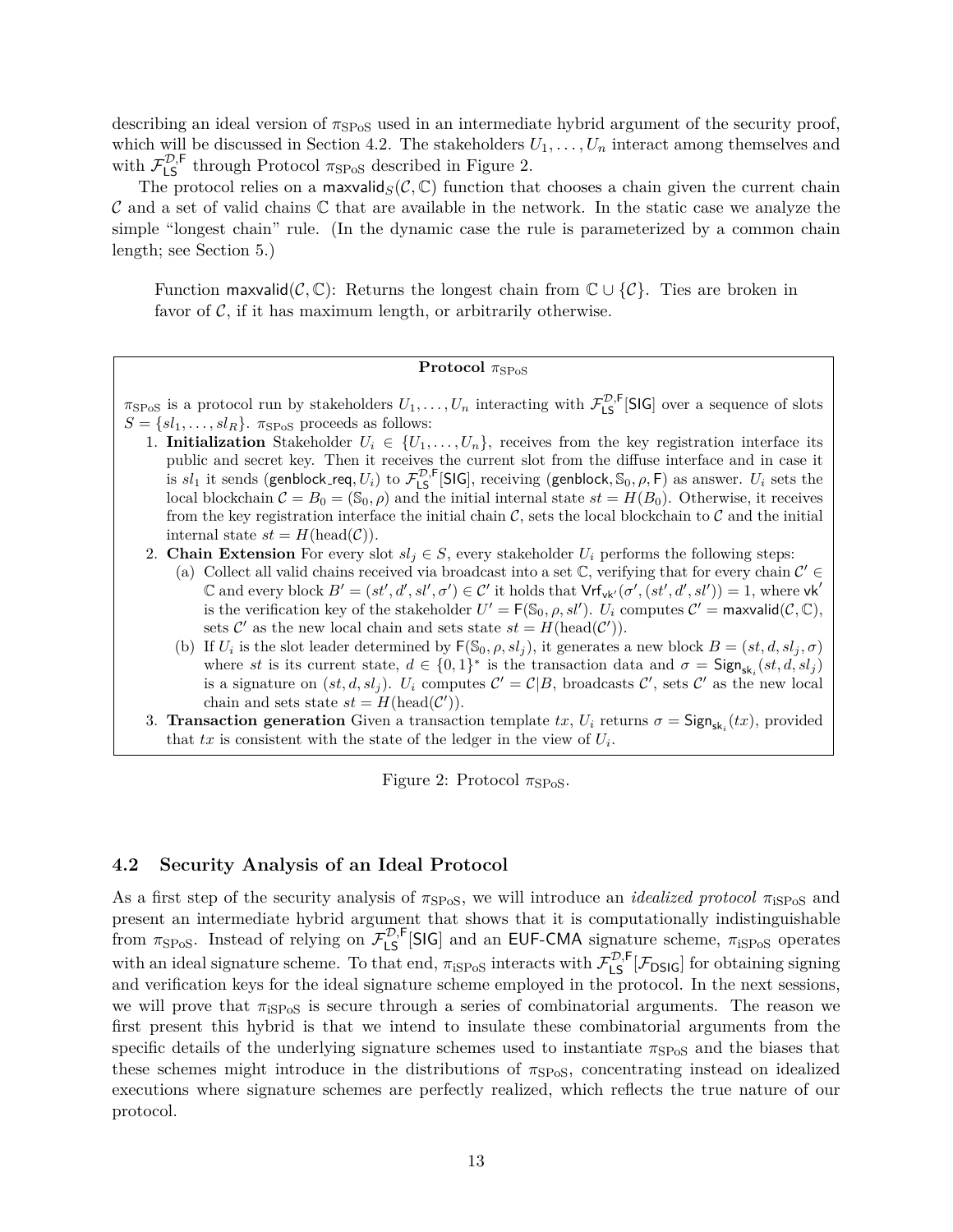#### **Functionality**  $\mathcal{F}_{DSIG}$

 $\mathcal{F}_{\text{DSIG}}$  interacts with stakeholders as follows:

- **Key Generation** Upon receiving a message (KeyGen*, sid*) from a stakeholder *U<sup>i</sup>* , verify that *sid* =  $(U_i, sid')$  for some  $sid'$ . If not, then ignore the request. Else, hand (KeyGen,  $sid$ ) to the adversary. Upon receiving (VerificationKey*, sid, v*) from the adversary, output (VerificationKey*, sid, v*) to *U<sup>i</sup>* , and record the pair  $(U_i, v)$ .
- **Signature Generation** Upon receiving a message (Sign,  $sid, m$ ) from  $U_i$ , verify that  $sid =$  $(U_i, sid')$  for some  $sid'$ . If not, then ignore the request. Else, send (Sign,  $sid, m)$  to the adversary. Upon receiving (Signature,  $sid, m, \sigma$ ) from the adversary, verify that no entry  $(m, \sigma, v, 0)$ is recorded. If it is, then output an error message to  $U_i$  and halt. Else, output (Signature, sid, m,  $\sigma$ ) to  $U_i$ , and record the entry  $(m, \sigma, v, 0)$ .
- **Signature Verification** Upon receiving a message (Verify,  $sid, m, \sigma, v'$ ) from some stakeholder  $U_i$ , hand (Verify,  $sid, m, \sigma, v'$ ) to the adversary. Upon receiving (Verified,  $sid, m, \phi$ ) from the adversary do:
	- 1. If  $v' = v$  and the entry  $(m, \sigma, v, 1)$  is recorded, then set  $f = 1$ . (This condition guarantees completeness: If the verification key  $v'$  is the registered one and  $\sigma$  is a legitimately generated signature for *m*, then the verification succeeds.)
	- 2. Else, if  $v' = v$ , the signer is not corrupted, and no entry  $(m, \sigma', v, 1)$  for any  $\sigma'$  is recorded, then set  $f = 0$  and record the entry  $(m, \sigma, v, 0)$ . (This condition guarantees unforgeability: If  $v'$  is the registered one, the signer is not corrupted, and never signed  $m$ , then the verification fails.)
	- 3. Else, if there is an entry  $(m, \sigma, v', f')$  recorded, then let  $f = f'$ . (This condition guarantees consistency: All verification requests with identical parameters will result in the same answer.)
	- 4. Else, let  $f = \phi$  and record the entry  $(m, \sigma, v', \phi)$ .

Output (Verified*, sid, m, f*) to *U<sup>i</sup>* .



First, in Figure 3, we present Functionality  $\mathcal{F}_{\text{DSIG}}$  as defined in [14], where it is also shown that EUF-CMA signature schemes realize  $\mathcal{F}_{\text{DSIG}}$ . Notice that this fact will be used to show that our idealized protocol can actually be realized based on practical digital signature schemes such DSA and ECDSA) and ultimately that  $\pi_{\text{iSPoS}}$  is indistinguishable from  $\pi_{\text{SPoS}}$ .

The idealized protocol  $\pi_{\text{iSPoS}}$  is run by the stakeholders interacting with  $\mathcal{F}_{\text{LS}}^{\mathcal{D},\text{F}}[\mathcal{F}_{\text{DSIG}}]$  and  $\mathcal{F}_{\text{DSIG}}$ . Basically,  $\pi_{\text{iSPoS}}$  behaves exactly as  $\pi_{\text{SPos}}$  except for calls to  $\text{Vrf}_{\text{vk}}(\sigma)$  and  $\text{Sign}_{\text{sk}}(m)$ . Namely, instead of locally computing  $\mathsf{Sign}_{\mathsf{sk}_i}(m),~U_i$  sends  $(\mathsf{Sign}, sid, m)$  to  $\mathcal{F}_{\mathsf{DSIG}},$  receiving  $(\mathsf{Signature}, sid, m, \sigma)$ and outputting  $\sigma$  as the signature. Moreover, instead locally computing  $Vrf_{vk'}(\sigma, m)$ ,  $U_i$  sends (Verify,  $sid_i, m, \sigma, v'$ ) to  $\mathcal{F}_{\text{DSIG}}$  (where  $v'$  corresponds to verification key vk'), outputting the value *f* received in message (Verified,  $sid_i, m, f$ ). Protocol  $\pi_{\text{iSPoS}}$  is described in Figure 4. This idealized description will be further developed when arguing about the dynamic stake case, where additional building blocks must be considered in the idealized protocol.

The following proposition is an immediate corollary of the results in [14] showing that EUF-CMA signature schemes realize  $\mathcal{F}_{\text{DSIG}}$ .

**Proposition 4.8.** For each PPT  $A, Z$  it holds that there is a PPT S so that  $\mathsf{EXEC}_{\pi_{\text{CD},S}}^{\mathcal{P},\mathcal{P},\mathsf{FS}}$  [SIG]  $\pi_{\text{SPoS}}^T$ ,  $\mathcal{A}, \mathcal{Z}^T(\lambda)$ *and*  $\textsf{EXEC}_{\pi_{\texttt{CDD},S}}^{P,\mathcal{F}_{\texttt{LS}}^{D,\text{F}}[\mathcal{F}_{\texttt{DSIG}}]}$  $\pi$ <sup>*,*  $\pi$ <sub>LS</sub>  $\downarrow$ <sup>*C*</sup> DSIG</sup> $(\lambda)$  *are computationally indistinguishable.* 

In light of the above proposition in the remaining of the analysis we will focus on the properties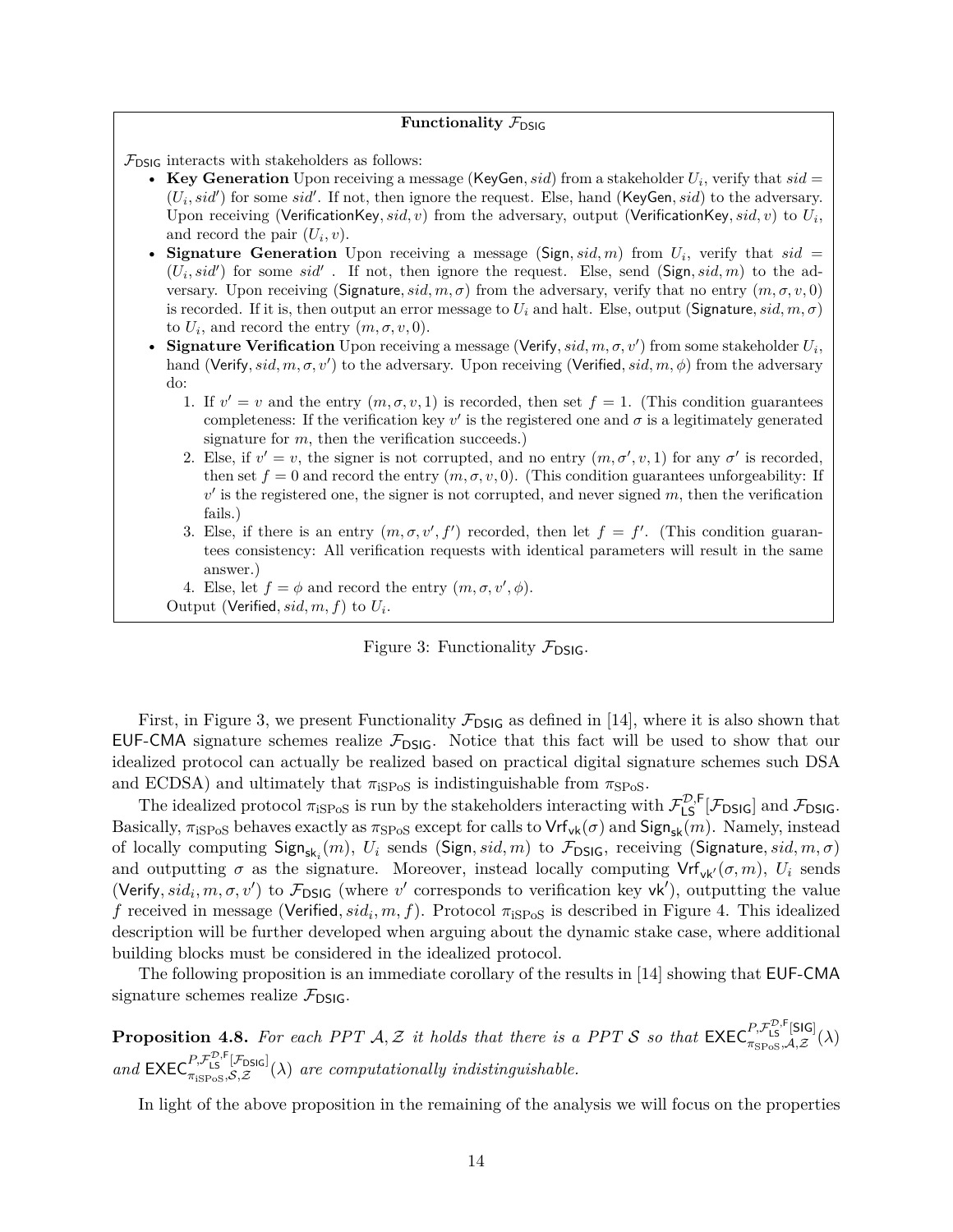#### **Protocol**  $\pi$ <sub>iSPoS</sub>

 $\pi_{\text{iSPoS}}$  is a protocol run by stakeholders  $U_1, \ldots, U_n$  interacting with  $\mathcal{F}_{\text{LS}}^{\mathcal{D},\text{F}}[\mathcal{F}_{\text{DSIG}}]$  over a sequence of slots  $S = \{sl_1, \ldots, sl_R\}$ . *π*<sub>iSPoS</sub> proceeds as follows:

- 1. **Initialization** Stakeholder  $U_i \in \{U_1, \ldots, U_n\}$ , receives from the key registration interface its public and secret key. Then it receives the current slot from the diffuse interface and in case it is  $s$ *l*<sub>1</sub> it sends (genblock\_req,  $U_i$ ) to  $\mathcal{F}_{\textsf{LS}}^{\mathcal{D},\textsf{F}}[\mathcal{F}_{\textsf{DSIG}}]$ , receiving (genblock,  $\mathbb{S}_0,\rho,\textsf{F})$  as answer.  $U_i$  sets the local blockchain  $C = B_0 = (\mathbb{S}_0, \rho)$  and the initial internal state  $st = H(B_0)$ . Otherwise, it receives from the key registration interface the initial chain  $\mathcal{C}$ , sets the local blockchain to  $\mathcal{C}$  and the initial internal state  $st = H(\text{head}(\mathcal{C}))$ .
- 2. **Chain Extension** For every slot  $sl_j \in S$ , every stakeholder  $U_i$  performs the following steps:
	- (a) Collect all valid chains received via broadcast into a set C, verifying that for every chain  $C' \in \mathbb{C}$  and every block  $B' = (st', d', s l', \sigma') \in C'$  it holds that  $\mathcal{F}_{\text{DSIG}}$  answers with (Verified, sid,  $(st', d', s'')$ , 1) upon being queried with (Verify, sid,  $(st', d', s'')$ ,  $\sigma'$ , vk'), where  $vk'$  is the verification key of the stakeholder  $U' = F(\mathbb{S}_0, \rho, sl')$ .  $U_i$  computes  $\mathcal{C}' = \text{maxvalid}(\mathcal{C}, \mathbb{C}), \text{ sets } \mathcal{C}' \text{ as the new local chain and sets state } st = H(\text{head}(\mathcal{C}')).$
	- (b) If  $U_i$  is the slot leader determined by  $F(\mathbb{S}_0, \rho, sl_j)$ , it generates a new block  $B = (st, d, sl_j, \sigma)$ where *st* is its current state,  $d \in \{0,1\}^*$  is the transaction data and  $\sigma$  is obtained from  $\mathcal{F}_{\mathsf{DSIG}}$ 's answer (Signature,  $sid, (st, d, sl_j), \sigma)$  upon being queried with (Sign,  $sid_i, (st, d, sl_j)).$  $U_i$  computes  $\mathcal{C}' = \mathcal{C}|B$ , broadcasts  $\mathcal{C}'$ , sets  $\mathcal{C}'$  as the new local chain and sets state  $st =$  $H(\text{head}(\mathcal{C}'))$ .
- 3. **Transaction generation** Given a transaction template  $tx$ ,  $U_i$  returns  $\sigma$  obtained from  $\mathcal{F}_{\text{DSIG}}$ 's answer (Signature,  $sid_i, tx, \sigma$ ) upon being queried with (Sign,  $sid_i, tx$ ), provided that  $tx$  is consistent with the state of the ledger in the view of *U<sup>i</sup>* .

Figure 4: Protocol  $\pi_{\text{iSPoS}}$ .

of the protocol  $\pi_{\text{iSPoS}}$  (note that this implication does not apply to any<sup>5</sup> possible property one might consider in an execution for  $\pi_{\text{iSPoS}}$ ; nevertheless the properties we will prove for  $\pi_{\text{iSPoS}}$  are all verifiable by the environment  $\mathcal Z$  and as a result they can be inherited by  $\pi_{\text{SPos}}$  due to proposition ).

### **4.3 Forkable Strings**

In our security arguments we routinely use elements of  $\{0,1\}^n$  to indicate which slots—among a particular window of slots of length *n*—have been assigned to adversarial stakeholders. When strings have this interpretation we refer to them as *characteristic strings*.

**Definition 4.9** (Characteristic String)**.** *Fix an execution with genesis block B*0*, adversary* A*, and environment*  $Z$ *. Let*  $S = \{sl_{i+1}, \ldots, sl_{i+n}\}\$  *denote a sequence of slots of length*  $|S| = n$ *. The* characteristic string  $w \in \{0,1\}^n$  of S is defined so that  $w_k = 1$  if and only if the adversary controls *the slot leader of slot*  $sl_{i+k}$ *. For such a characteristic string*  $w \in \{0,1\}^*$  *we say that the index i is* adversarial *if w<sup>i</sup>* = 1 *and* honest *otherwise.*

We start with some intuition on our approach to analyze the protocol. Let  $w \in \{0,1\}^n$  be a characteristic string for a sequence of slots *S*. Consider two observers that (i.) go offline immediately prior to the commencement of  $S$ , (ii.) have the same view  $C_0$  of the current chain prior to the commencement of *S*, and (iii.) come back online at the last slot of *S* and request an update of their chain. A fundamental concern in our analysis is the possibility that such observers can be presented

<sup>5</sup>An example of such a property would be a property testing a non-trivial fact about the parties' private states.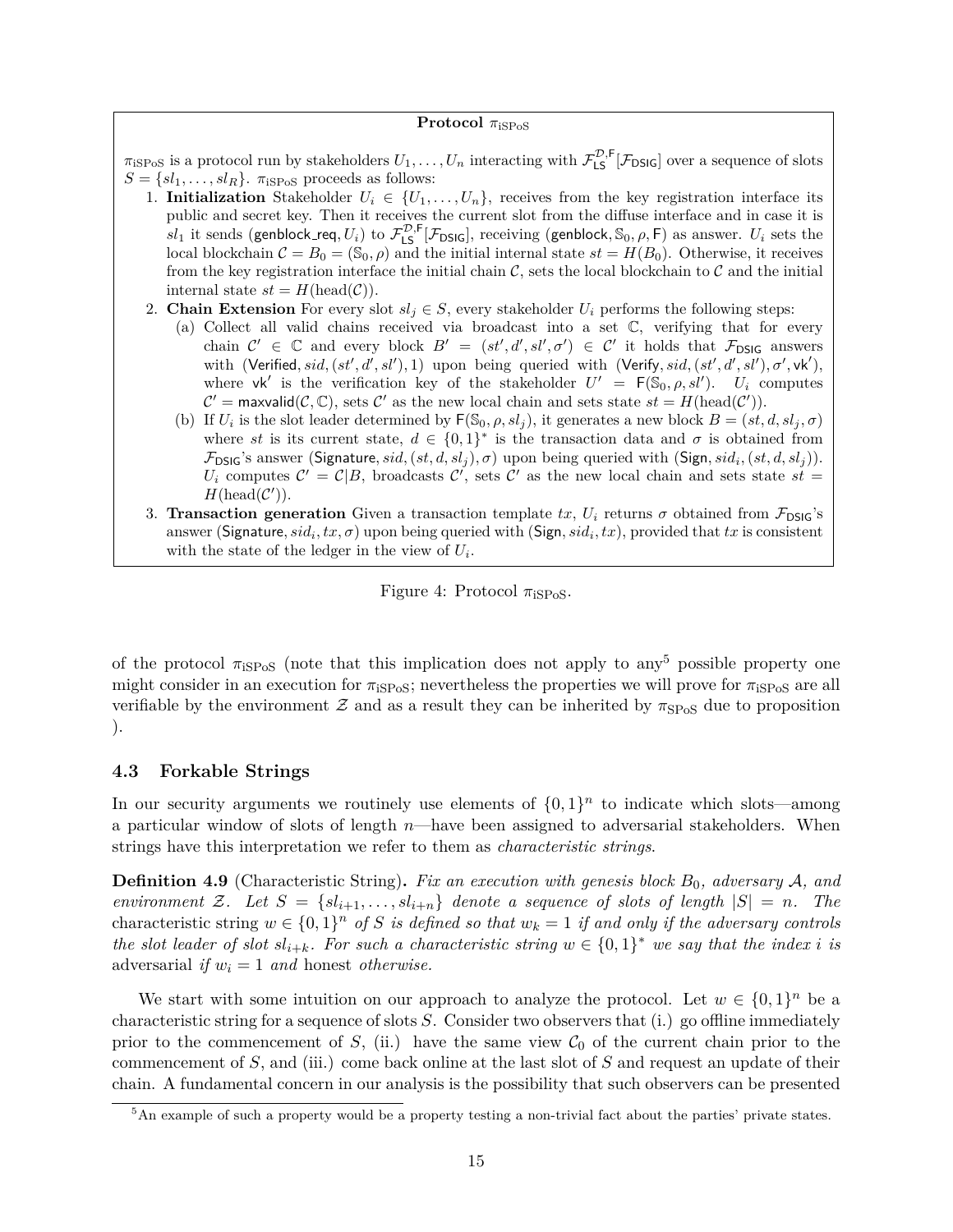with a "diverging" view over the sequence *S*: specifically, the possibility that the adversary can force the two observers to adopt two different chains  $C_1$ ,  $C_2$  whose common prefix is  $C_0$ .

We observe that not all characteristic strings permit this. For instance the (entirely honest) string  $0<sup>n</sup>$  ensures that the two observers will adopt the same chain  $\mathcal C$  which will consist of  $n$  new blocks on top of the common prefix  $C_0$ . On the other hand, other strings do not guarantee such common extension of  $C_0$ ; in the case of  $1^n$ , it is possible for the adversary to produce two completely different histories during the sequence of slots *S* and thus furnish to the two observers two distinct chains  $C_1$ ,  $C_2$  that only share the common prefix  $C_0$ . In the remainder of this section, we establish that strings that permit such "forkings" are quite rare—indeed, we show that they have density  $2^{-\Omega(\sqrt{n})}$  so long as the fraction of adversarial slots is  $1/2 - \epsilon$ .

To reason about such "forkings" of a characteristic string  $w \in \{0,1\}^n$ , we define below a formal notion of "fork" that captures the relationship between the chains broadcast by *honest* slot leaders during an execution of the protocol  $\pi_{\text{iSPoS}}$ . In preparation for the definition, we recall that honest players always choose to extend a maximum length chain among those available to the player on the network. Furthermore, if such a maximal chain  $C$  includes a block  $B$  previously broadcast by an honest player, the prefix of  $C$  prior to  $B$  must entirely agree with the chain (terminating at  $B$ ) broadcast by this previous honest player. This "confluence" property follows immediately from the fact that the state of any honest block effectively commits to a unique chain beginning at the genesis block. To conclude, any chain  $C$  broadcast by an honest player must begin with a chain produced by a previously honest player (or, alternatively, the genesis block), continue with a possibly empty sequence of adversarial blocks and, finally, terminate with an honest block. It follows that the chains broadcast by honest players form a natural directed tree. The fact that honest players reliably broadcast their chains and always build on the longest available chain introduces a second important property of this tree: the "depths" of the various honest blocks added by honest players during the protocol must all be distinct.

Of course, the actual chains induced by an execution of  $\pi_{\text{iSPoS}}$  are comprised of blocks containing a variety of data that are immaterial for reasoning about forking. For this reason the formal notion of fork below merely reflects the directed tree formed by the relevant chains and the *identities of the players*—expressed as indices in the string *w*—responsible for generating the blocks in these chains.

**Forks and forkable strings.** We define, below, the basic combinatorial structures we use to reason about the possible views observed by honest players during a protocol execution with this characteristic string.

**Definition 4.10** (Fork). Let  $w \in \{0,1\}^n$  and let  $H = \{i \mid w_i = 0\}$  denote the set of honest indices. *A* fork for the string *w* is a directed, rooted tree  $F = (V, E)$  with a labeling  $\ell : V \to \{0, 1, \ldots, n\}$  so *that*

- *• each edge of F is directed away from the root;*
- *the root*  $r \in V$  *is given the label*  $\ell(r) = 0$ ;
- *• the labels along any directed path in the tree are strictly increasing;*
- each honest index  $i \in H$  is the label of exactly one vertex of  $F$ ;
- the function  $\mathbf{d}: H \to \{1, \ldots, n\}$ , defined so that  $\mathbf{d}(i)$  is the depth in F of the unique vertex *v for which*  $\ell(v) = i$ *, is strictly increasing. (Specifically, if*  $i, j \in H$  *and*  $i < j$ *, then*  $\mathbf{d}(i) < \mathbf{d}(j)$ *.)*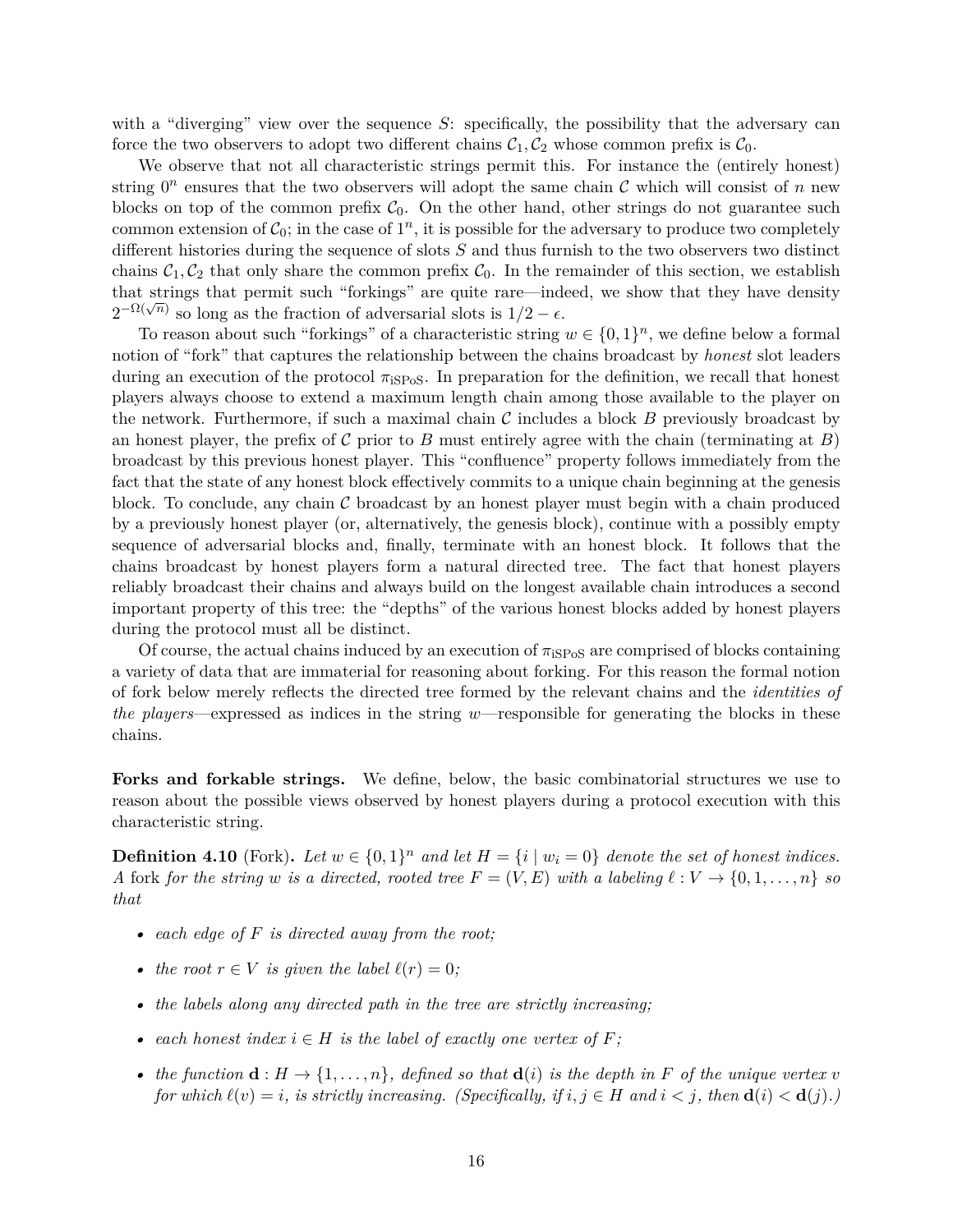

Figure 5: A fork *F* for the string  $w = 010100110$ ; vertices appear with their labels and honest vertices are highlighted with double borders. Note that the depths of the (honest) vertices associated with the honest indices of *w* are strictly increasing. Two tines are distinguished in the figure: one, labeled  $\hat{t}$ , terminates at the vertex labeled 9 and is the longest tine in the fork; a second tine  $t$ terminates at the vertex labeled 3. The quantity  $\text{gap}(t)$  indicates the difference in length between  $t$ and  $\hat{t}$ ; in this case gap( $t$ ) = 4. The quantity reserve( $t$ ) =  $|\{i \mid \ell(v) < i \le |w| \text{ and } w_i = 1\}|$  indicates the number of adversarial indices appearing after the label of the last honest vertex *v* of the tine; in this case reserve $(t) = 3$ . As each leaf of *F* is honest, *F* is closed.

As a matter of notation, we write  $F \vdash w$  to indicate that F is a fork for the string w. We say that *a fork is* trivial *if it contains a single vertex, the root.*

**Definition 4.11** (Tines, depth, and height; the ∼ relation)**.** *A path in a fork F originating at the root is called a* tine*. For a tine t we let* length(*t*) *denote its* length*, equal to the number of edges* on the path. For a vertex  $v$ , we let  $\text{depth}(v)$  denote the length of the (unique) tine terminating at *v. The* height *of a fork (as usual for a tree) is defined to be the length of the longest tine.*

*We overload the notation*  $\ell$  *() so that it applies to tines, by defining*  $\ell$   $(t) \triangleq \ell$   $(v)$ *, where v is the terminal vertex on the tine t. For two tines*  $t_1$  *and*  $t_2$  *of a fork F, we write*  $t_1 \sim t_2$  *if they share an edge.* Note that ∼ *is an equivalence relation on the set of nontrivial tines; on the other hand, if*  $t_{\epsilon}$ *denotes the "empty" tine consisting solely of the root vertex then*  $t_{\epsilon} \nless t$  *for any tine t.* 

If a vertex *v* of a fork is labeled with an adversarial index (i.e.,  $w_{\ell(v)} = 1$ ) we say that the vertex is *adversarial*; otherwise, we say that the vertex is *honest*. For convenience, we declare the root vertex to be honest. We extend this terminology to tines: a tine is *honest* if it terminates with an honest vertex and *adversarial* otherwise. By this convention the empty tine  $t_{\epsilon}$  is honest.

See Figure 5 for an example, which also demonstrates some of the quantities defined above and in the remainder of this section. The fork shown in the figure reflects an execution in which (i.) the honest player associated with the first slot builds directly on the genesis block (as it must), (ii.) the honest player associated with the third slot is shown a chain of length 1 produced by the adversarial player of slot 2 (in addition to the honestly generated chain of step  $(i)$ ), which it elects to extend, (iii.) the honest player associated with slot 5 is shown a chain of length 2 building on the chain of step  $(i)$  augmented with a further adversarial block produced by the player of slot 4, etc.

**Definition 4.12.** *We say that a fork is* flat *if it has two tines*  $t_1 \nless t_2$  *of length equal to the height of the fork.* A string  $w \in \{0,1\}^*$  is said to be forkable if there is a flat fork  $F \vdash w$ .

Note that in order for an execution of  $\pi_{\rm{iSPos}}$  to yield two entirely disjoint chains of maximum length, the characteristic string associated with the execution must be forkable. Our goal is to establish the following upper bound on the number of forkable strings.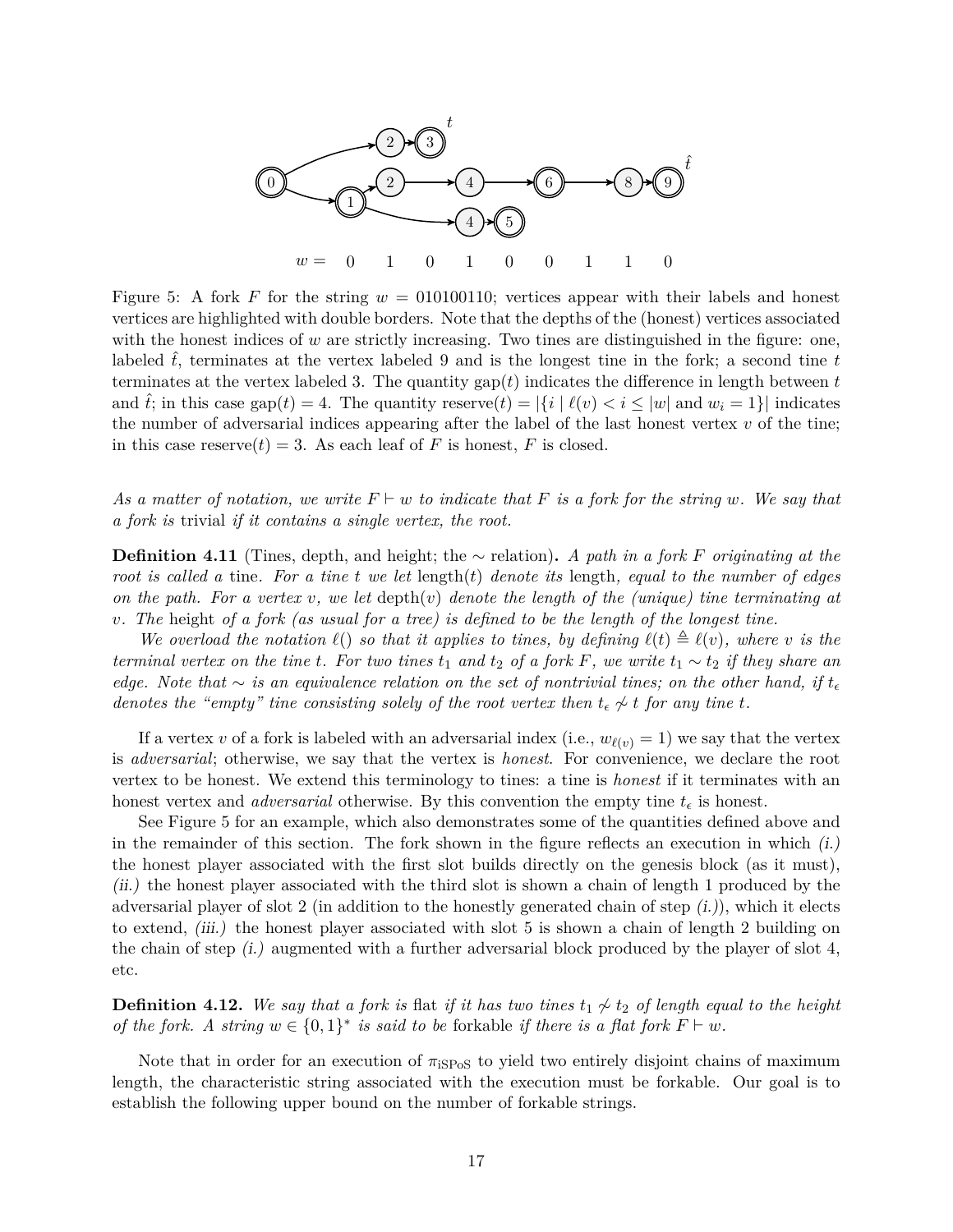**Theorem 4.13.** Let  $\epsilon \in (0,1)$  and let w be a string drawn from  $\{0,1\}^n$  by independently assigning **each**  $w_i = 1$  *with probability*  $(1 - \epsilon)/2$ *. Then* Pr[*w is forkable*] =  $2^{-\Omega(\sqrt{n})}$ *.* 

Note that in subsequent work, Russell et al. [37] improved this bound to  $2^{-\Omega(n)}$ .

**Structural features of forks: closed forks, prefixes, reach, and margin.** We begin by defining a natural notion of inclusion for two forks:

**Definition 4.14** (Fork prefixes). If w is a prefix of the string  $w' \in \{0,1\}^*, F \vdash w$ , and  $F' \vdash w'$ , we say that F is a prefix of F', written  $F \subseteq F'$ , if F is a consistently-labeled subgraph of F'. Specifically, every vertex and edge of  $F$  appears in  $F'$  and, furthermore, the labels given to any *vertex appearing in both*  $F$  *and*  $F'$  *are identical.* 

If  $F \subseteq F'$ , each tine of *F* appears as the prefix of a tine in  $F'$ . In particular, the labels appearing on any tine terminating at a common vertex are identical and, moreover, the depth of any honest vertex appearing in both  $F$  and  $F'$  is identical.

In many cases, it is convenient to work with forks that do not "commit" anything beyond final honest indices.

**Definition 4.15** (Closed forks)**.** *A fork is* closed *if each leaf is honest. By convention the trivial fork, consisting solely of a root vertex, is closed.*

Note that a closed fork has a unique longest tine (as all maximal tines terminate with an honest vertex, and these must have distinct depths). Note, additionally, that if  $\check{w}$  is a prefix of  $w$  and  $F \vdash w$ , then there is a unique closed fork  $\check{F} \vdash \check{w}$  for which  $\check{F} \sqsubseteq F$ . In particular, taking  $\check{w} = w$ , we note that for any fork  $F \vdash w$ , there is a unique closed fork  $\overline{F} \vdash w$  for which  $\overline{F} \sqsubset F$ ; in this case we say that  $\overline{F}$  is the *closure* of  $F$ .

**Definition 4.16** (Gap, reserve and reach). Let  $F \vdash w$  be a closed fork and let  $\hat{t}$  denote the (unique) *tine of maximum length in F. We define the* gap *of a tine t, denoted* gap(*t*)*, to be the difference in length between t*ˆ *and t; thus*

$$
gap(t) = length(\hat{t}) - length(t).
$$

*We define the* reserve *of a tine t to be the number of adversarial indices appearing in w after the last index in t; specifically, if t is given by the path*  $(r, v_1, \ldots, v_k)$ *, where*  $r$  *is the root of*  $F$ *, we define* 

$$
reserve(t) = |\{i \mid w_i = 1 \text{ and } i > \ell(v_k)\}|.
$$

*We remark that this quantity depends both on F and the specific string w associated with F. Finally, for a tine t we define*

$$
reach(t) = reserve(t) - gap(t).
$$

**Definition 4.17** (Margin). For a closed fork  $F \vdash w$  we define  $\rho(F)$  to be the maximum reach taken *over all tines in F:*

$$
\rho(F) = \max_t \operatorname{reach}(t).
$$

*Likewise, we define the margin of*  $F$ *, denoted*  $\mu(F)$ *, to be the "penultimate" reach taken over edgedisjoint tines of F: specifically,*

$$
\operatorname{margin}(F) = \mu(F) = \max_{t_1 \neq t_2} \left( \min\{\operatorname{reach}(t_1), \operatorname{reach}(t_2)\} \right). \tag{1}
$$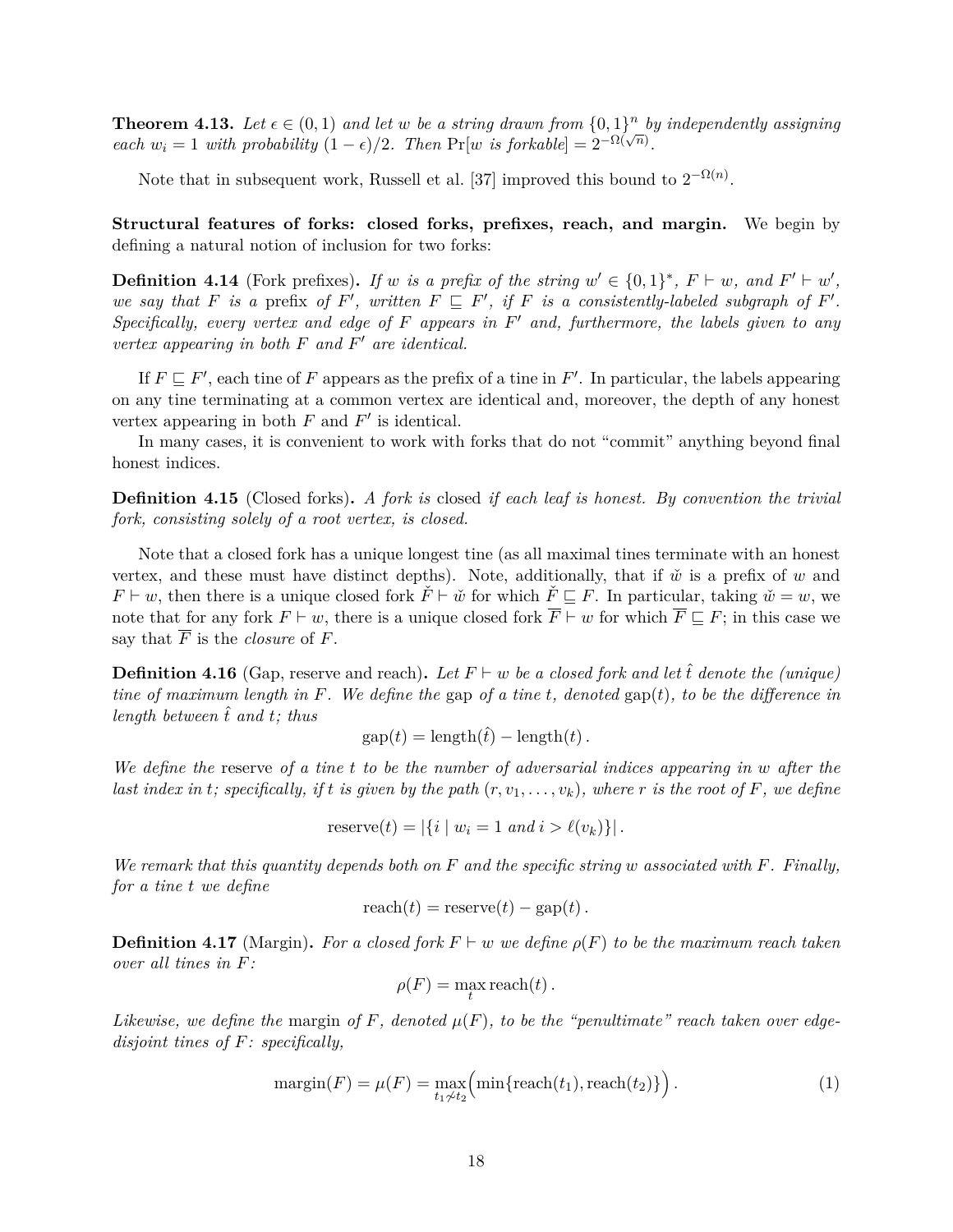We remark that the maxima above can always obtained by honest tines. Specifically, if *t* is an adversarial tine of a fork  $F \vdash w$ , reach $(t) \leq$  reach $(\bar{t})$ , where  $\bar{t}$  is the longest honest prefix of *t*.

As ∼ is an equivalence relation on the nonempty tines, it follows that there is always a pair of (edge-disjoint) tines  $t_1$  and  $t_2$  achieving the maximum in the defining equation (1) which satisfy  $\operatorname{reach}(t_1) = \rho(F) \ge \operatorname{reach}(t_2) = \mu(F).$ 

The relevance of margin to the notion of forkability is reflected in the following proposition.

**Proposition 4.18.** *A string w is forkable if and only if there is a closed fork*  $F \vdash w$  *for which*  $\text{margin}(F) \geq 0.$ 

*Proof.* If *w* has no honest indices, then the trivial fork consisting of a single root node is flat, closed, and has non-negative margin; thus the two conditions are equivalent. Consider a forkable string *w* with at least one honest index and let  $\hat{i}$  denote the largest honest index of *w*. Let F be a flat fork for *w* and let  $\overline{F} \vdash w$  be the closure of *F* (obtained from *F* by removing any adversarial vertices from the ends of the tines of *F*). Note that the tine  $\hat{t}$  containing  $\hat{i}$  is the longest tine in  $\overline{F}$ , as this is the largest honest index of *w*. On the other hand, *F* is flat, in which case there are two edge-disjoint tines  $t_1$  and  $t_2$  with length at least that of  $\hat{t}$ . The prefixes of these two tines in  $\overline{F}$  must clearly have reserve no less than gap (and hence non-negative reach); thus margin( $\overline{F}$ )  $\geq 0$  as desired.

On the other hand, suppose *w* has a closed fork with margin( $F$ )  $\geq$  0, in which case there are two edge-disjoint tines of F,  $t_1$  and  $t_2$ , for which reach $(t_i) \geq 0$ . Then we can produce a flat fork by simply adding to each  $t_i$  a path of  $\text{gap}(t_i)$  vertices labeled with the subsequent adversarial indices promised by the definition of reserve().  $\Box$ 

In light of this proposition, for a string *w* we focus our attention on the quantities

$$
\rho(w) = \max_{\substack{F \vdash w, \\ F \text{ closed}}} \rho(F), \qquad \mu(w) = \max_{\substack{F \vdash w, \\ F \text{ closed}}} \mu(F),
$$

and, for convenience,

$$
\mathbf{m}(w) = (\rho(w), \mu(w)).
$$

Note that this overloads the notation  $\rho(\cdot)$  and  $\mu(\cdot)$  so that they apply to both forks and strings, but the setting will be clear from context. We remark that the definitions do not guarantee a priori that  $\rho(w)$  and  $\mu(w)$  can be achieved by the same fork, though this will be established in the lemma below. In any case, it is clear that  $\rho(w) \geq 0$  and  $\rho(w) \geq \mu(w)$  for all strings *w*; furthermore, by Proposition 4.18 a string *w* is forkable if and only if  $\mu(w) \geq 0$ . We refer to  $\mu(w)$  as the *margin* of the string *w*.

In preparation for the proof of Theorem 4.13, we establish a recursive description for these quantities.

**Lemma 4.19.**  $m(\epsilon) = (0, 0)$  *and, for all nonempty strings*  $w \in \{0, 1\}^*$ ,

$$
\mathbf{m}(w1) = (\rho(w) + 1, \mu(w) + 1), and
$$
  
\n
$$
\mathbf{m}(w0) = \begin{cases}\n(\rho(w) - 1, 0) & \text{if } \rho(w) > \mu(w) = 0, \\
(0, \mu(w) - 1) & \text{if } \rho(w) = 0, \\
(\rho(w) - 1, \mu(w) - 1) & \text{otherwise.} \n\end{cases}
$$

*Furthermore, for every string w, there is a closed fork*  $F_w \vdash w$  *for which*  $\mathbf{m}(w) = (\rho(F_w), \mu(F_w))$ *.*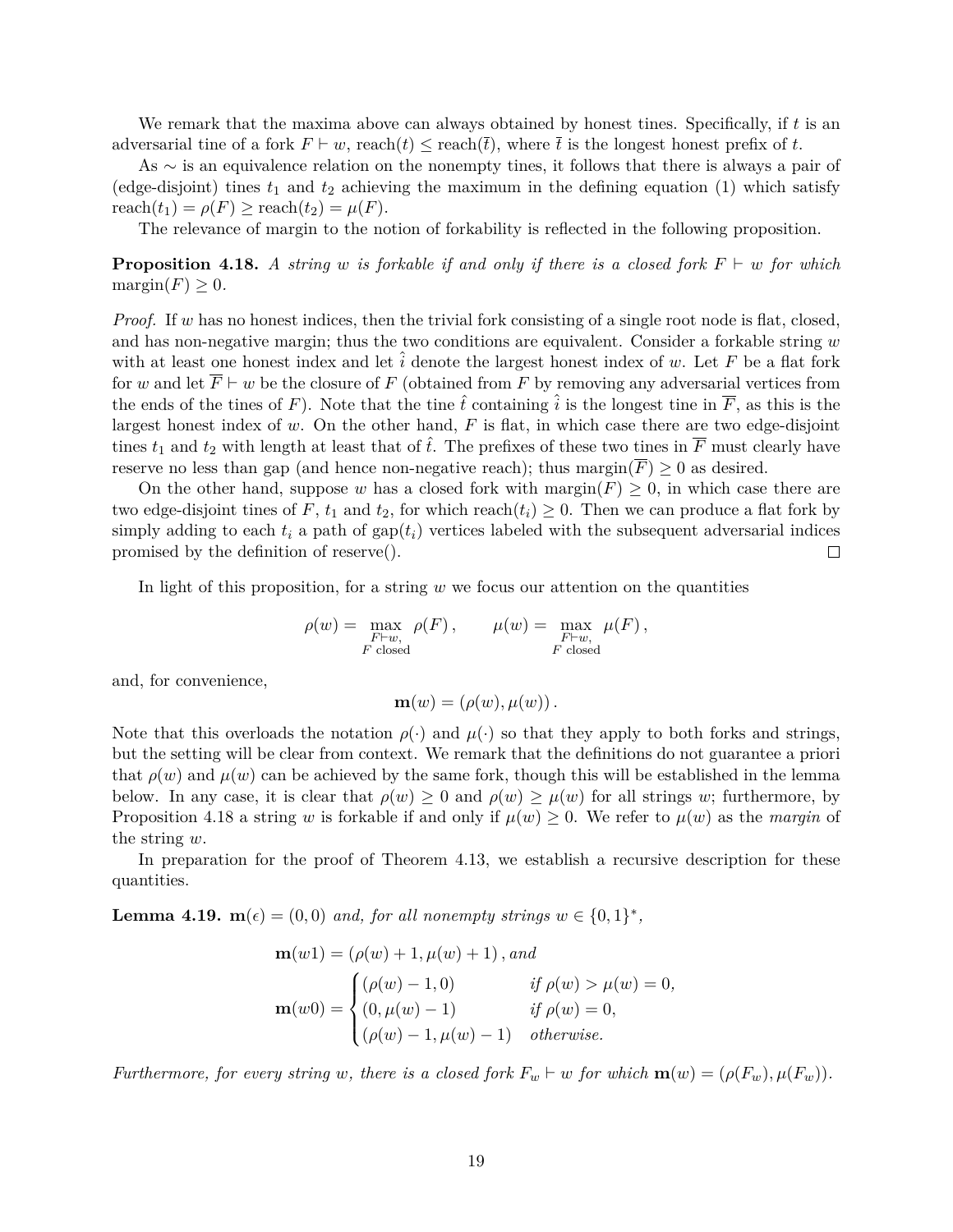*Proof.* The proof proceeds by induction. If  $w = \epsilon$ , define  $F_{\epsilon}$  to be the trivial fork;  $F_{\epsilon} \vdash w$  is the unique closed fork for this string and  $\mathbf{m}(\epsilon) = (0,0) = (\rho(F_{\epsilon}), \mu(F_{\epsilon}))$ , as desired.

In general, we consider  $\mathbf{m}(w')$  for a string  $w' = wx$ —where  $w \in \{0,1\}^*$  and  $x \in \{0,1\}$ ; the argument recursively expands  $\mathbf{m}(w')$  in terms of  $\mathbf{m}(w)$  and the value of the last symbol x. In each case, we consider the relationship between two closed forks  $F \subseteq F'$  where  $F \vdash w$  and  $F' \vdash w' = wx$ .

In the case where  $x = 1$ , we must have  $F = F'$  as graphs, because the forks are assumed to be closed; it is easy to see that the reach of any tine t of  $F \vdash w$  has increased by exactly one when viewed as a tine of  $F' \vdash w'$ . We write  $\text{reach}_{F'}(t) = \text{reach}_F(t) + 1$ , where we introduce the notation reach<sub> $\Box$ </sub>() to denote the reach in a particular fork. It follows that  $\rho(F') = \rho(F) + 1$  and  $\mu(F') = \mu(F) + 1$ . If  $F^* \vdash w'$  is a closed fork for which  $\rho(F^*) = \rho(w')$ , note that  $F^*$  may be treated as a fork for *w* and, applying the argument above, we find that  $\rho(w') \leq \rho(w) + 1$ . A similar argument implies that  $\mu(w') \leq \mu(w) + 1$ . On the other hand, by induction there is a fork  $F_w$  for which  $\mathbf{m}(w) = (\rho(F_w), \mu(F_w))$  and hence  $\mathbf{m}(w') \geq (\rho(w) + 1, \mu(w) + 1)$ . We conclude that

$$
\mathbf{m}(w') = (\rho(w) + 1, \mu(w) + 1). \tag{2}
$$

Moreover,  $\mathbf{m}(w') = (\rho(F_w), \mu(F_w))$ , where  $F_w$  is treated as a fork for  $w' = w1$ .

The case when  $x = 0$  is more delicate. As above, we consider the relationship between two closed forks  $F \vdash w$  and  $F' \vdash w' = w0$  for which  $F \sqsubseteq F'$ . Here  $F'$  is necessarily obtained from *F* by appending a path labeled with a string of the form  $1^a0$  to the end of a tine *t* of *F*. (In fact, it is easy to see that we may always assume that this is appended to an honest tine.) In order for this to be possible,  $\text{gap}(t) \leq \text{reserve}(t)$  (which is to say that reach( $t \geq 0$ ) and, in particular,  $\text{gap}(t) \leq a \leq \text{reserve}(t)$ : for the first inequality, note that the depth of the new honest vertex must exceed that of the deepest (honest) vertex in *F* and hence  $a \ge \text{gap}(t)$ ; as for the second inequality, there are only reserve( $t$ ) possible adversarial indices that may be added to  $t$  and hence  $a \leq$  reserve(*t*). We define the quantity  $\tilde{a} \geq 0$  by the equation  $a = \text{gap}(t) + \tilde{a}$  and let *t*' denote the tine (of  $F'$ ) resulting by extending t in this way. We say that  $\tilde{a}$  is the *parameter* for this pair of forks  $F \sqsubseteq F'$ .

Of course, every honest tine *t* of *F* is an honest tine of *F'* and it is clear that reach<sub>*F'*</sub> $(t)$  = reach<sub>*F*</sub>(*t*) –  $(\tilde{a} + 1)$ , as the length of the longest tine *t'* in *F'* exceeds the length of the longest tine of *F* by exactly  $\tilde{a} + 1$ . Note that the reach of the new honest tine *t'* (in *F'*) is always 0, as both  $\exp(t')$  and reserve(*t'*) are zero. It remains to describe how  $\mu(w)$  and  $\rho(w)$  are determined by this process.

**The case**  $\rho(w) > \mu(w) = 0$ . By induction, there is a fork  $F_w$  for which  $\mathbf{m}(w) = (\rho(F_w), \mu(F_w))$ . Let  $t_1$  and  $t_2$  be edge-disjoint tines of  $F_w$  for which  $\rho(F_w) = \text{reach}(t_1)$  and  $\mu(F_w) = \text{reach}(t_2)$ . Define  $F' \vdash w'$  to be the fork obtained by extending the tine  $t_2$  of  $F_w$  with parameter  $\tilde{a} = 0$ to yield a new tine  $t'_2$  in  $F'$ . Then  $\text{reach}_{F'}(t_1) = \rho(w) - 1$  and  $\text{reach}_{F'}(t'_2) = 0$ . It follows that  $\rho(w0) \geq \rho(w) - 1$  and  $\mu(w0) \geq 0$ . We will show that  $\rho(w0) \leq \rho(w) - 1$  and that  $\mu(w0) \leq 0$ , in which case we can conclude that

$$
\rho(w0) = \rho(w) - 1
$$
 and  $\mu(w0) = 0$ .

Moreover, the fork  $F_{w'} = F'$  achieves these statistics, as desired.

We return to establish that  $\rho(w0) \leq \rho(w) - 1$  and that  $\mu(w0) \leq 0$ . Let  $F^* \vdash w0$  be a closed fork for which  $\rho(w0) = \rho(F^*)$  and let  $F \vdash w$  be the unique closed fork for which  $F \sqsubseteq F^*$ ; as above, let  $\tilde{a}$  denote the parameter for this extension. Let  $t^*$  be an honest tine of  $F^*$  so that reach<sub>*F*<sup>∗</sup></sub>(*t*<sup>\*</sup>) =  $\rho(w0)$ . If *t*<sup>\*</sup> is a tine of *F*, reach<sub>*F*<sup>\*</sup></sub>(*t*<sup>\*</sup>) = reach<sub>*F*</sub>(*t*<sup>\*</sup>) – ( $\tilde{a}$  + 1)  $\leq \rho(w) - 1$ . Otherwise  $t^*$  was obtained by extension and reach<sub> $F^*(t^*) = 0 \le \rho(w) - 1$  by assumption. In</sub>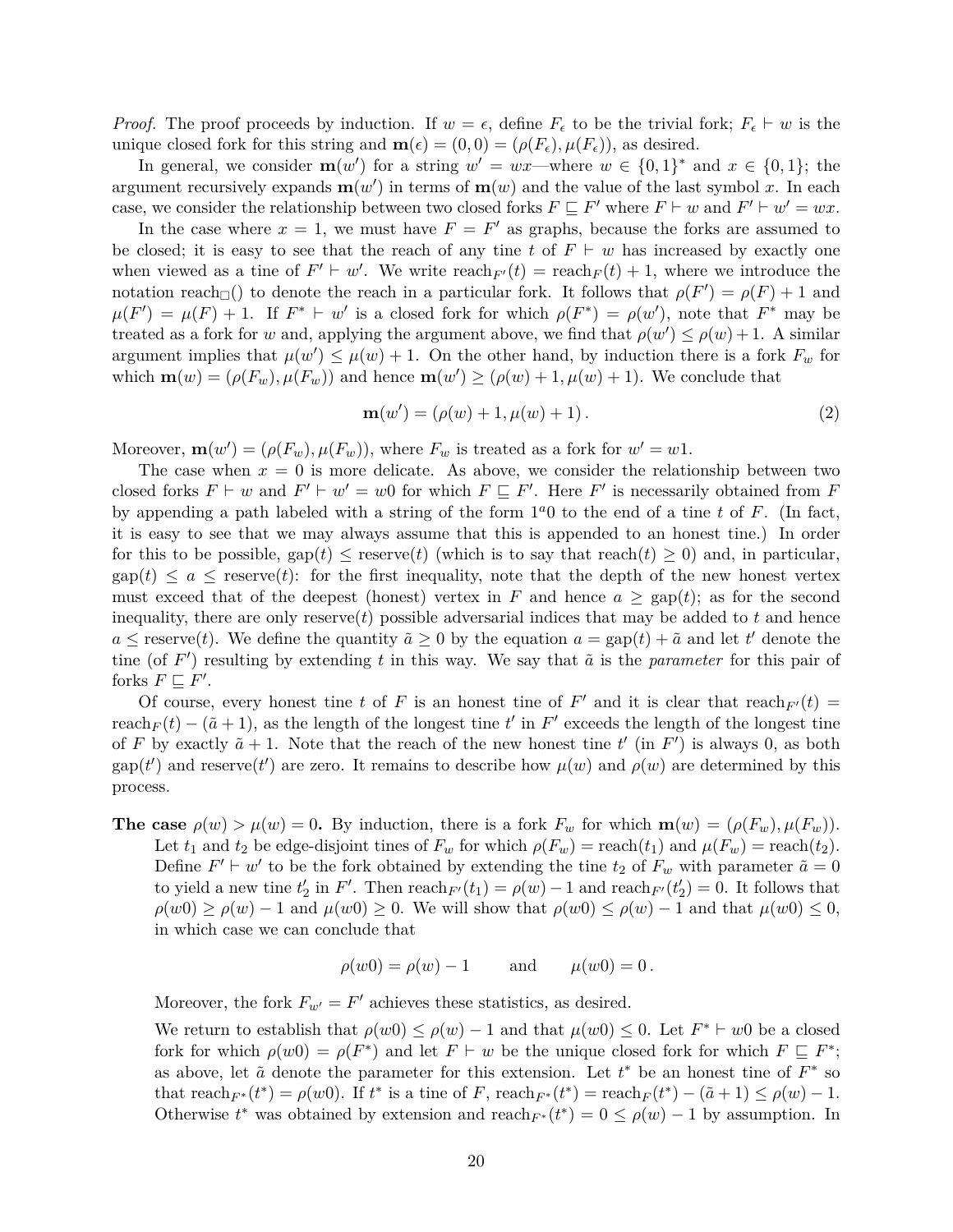either case  $\rho(w) \leq \rho(w) - 1$ , as desired. It remains to show that  $\mu(w) \leq 0$ . Now consider  $F^* \vdash w0$  to be a closed fork for which  $\mu(F^*) = \mu(w0)$ . Let  $t_1^*$  and  $t_2^*$  be two edge-disjoint honest tines of  $F^*$  so that  $\text{reach}_{F^*}(t_1^*) = \rho(F^*)$  and  $\text{reach}_{F^*}(t_2^*) = \mu(F^*) = \mu(w0)$ . Let  $F \vdash w$ be the unique closed fork for which  $F \subseteq F^*$  and let  $\tilde{a}$  be the parameter for this extension. If both  $t_1^*$  and  $t_2^*$  are tines of *F*, reach<sub>*F*<sup>∗</sup></sub>( $t_i^*$ ) = reach<sub>*F*</sub>( $t_i^*$ ) – ( $\tilde{a}$  + 1) and, in particular, reach<sub>*F*</sub>( $t_1^*$ ) ≥ reach<sub>*F*</sub>( $t_2^*$ ). It follows that reach<sub>*F*</sub>( $t_2^*$ ) ≤  $\mu$ (*F*) ≤  $\mu$ (*w*) = 0 and hence that  $\mu(w0)$  < 0. Otherwise, one of the two tines was the result of extension and has zero reach() in  $F^*$ . As reach<sub>*F*<sup>∗</sup></sub>( $t_1^*$ )  $\geq$  reach<sub>*F*<sup>∗</sup></sub>( $t_2^*$ ), in either case it follows that  $\mu(F^*) = \text{reach}_{F^*}(t_2^*) \leq 0$ , as desired.

**The case**  $\rho(w) = 0$ . By induction, there is a fork  $F_w$  for which  $\mathbf{m}(w) = (\rho(F_w), \mu(F_w))$ . Let  $t_1$ and  $t_2$  be edge-disjoint tines of  $F_w$  for which  $\rho(F_w) = \text{reach}(t_1)$  and  $\mu(F_w) = \text{reach}(t_2)$ . Define  $F' \vdash w'$  to be the fork obtained by extending the tine  $t_1$  of  $F_w$  with parameter  $\tilde{a} = 0$  to yield a new tine  $t'_1$  in  $F'$ . Then reach<sub> $F'(t'_1) = 0$  and reach $_{F'}(t_2) = \text{reach}_F(t_2) - 1$ . It follows that</sub>  $\rho(w0) \ge 0$  and  $\mu(w0) \ge \mu(w) - 1$ . We will show that  $\rho(w0) \le 0$  and that  $\mu(w0) \le \mu(w) - 1$ , in which case we can conclude that

$$
\rho(w0) = 0
$$
 and  $\mu(w0) = \mu(w) - 1$ .

Moreover, the fork  $F_{w'} = F'$  achieves these statistics, as desired.

We return to establish that  $\rho(w0) \leq 0$  and that  $\mu(w0) \leq \mu(w) - 1$ . Let  $F^* \vdash w0$  be a closed fork for which  $\rho(w0) = \rho(F^*)$  and let  $F \vdash w$  be the unique closed fork for which *F*  $\subseteq$  *F*<sup>\*</sup>; as above, let  $\tilde{a}$  denote the parameter for this extension. Let *t*<sup>\*</sup> be an honest tine of  $F^*$  so that reach<sub> $F^*(t^*) = \rho(w0)$ . Note that  $t^*$  cannot be a tine of  $F$ ; if it were then</sub>  $\text{reach}_{F^*}(t^*) = \text{reach}_F(t^*) - (\tilde{a} + 1) \leq \rho(w) - 1 < 0$  which contradicts  $\rho(w0) \geq 0$ . Thus  $t^*$ was obtained by extension and reach<sub>*F*<sup>∗</sup></sub>( $t^*$ ) = 0. It remains to show that  $\mu(w0) \leq 0$ . Now let  $F^* \vdash w0$  be a closed fork for which  $\mu(F^*) = \mu(w0)$ . Let  $t_1^*$  and  $t_2^*$  be two edge-disjoint honest tines of  $F^*$  so that  $\text{reach}_{F^*}(t_1^*) = \rho(F^*)$  and  $\text{reach}_{F^*}(t_2^*) = \mu(F^*) = \mu(w0)$ . Let  $F \vdash w$  be the unique closed fork for which  $F \subseteq F^*$  and let  $\tilde{a}$  be the parameter for this extension. Similarly,  $t_1^*$  cannot be a tine of *F*; if it were,  $\rho(F^*) = \text{reach}_{F^*}(t_1^*) = \text{reach}_F(t_1^*) - (\tilde{a} + 1) \leq \rho(F) - 1 \leq$  $\rho(w) - 1 < 0$  which contradicts  $\rho(F) \geq 0$ . It follows that  $t_1^*$  must extend a tine  $t_1$  of *F* for which reach<sub>*F*</sub> $(t_1) = 0$ , because extension can only occur for tines of non-negative reach and  $\rho(F) = 0 = \rho(w)$ . Thus  $t_2^*$  is a tine of *F* and  $t_1 \nsim t_2^*$  so that reach  $F(t_2^*) \leq \mu(F) \leq \mu(w)$  and we conclude that  $\mu(w0) = \text{reach}_{F^*}(t_2^*) \leq \text{reach}_F(t_2^*) - 1 \leq \mu(w) - 1$ , as desired.

**The case**  $\rho(w) > 0, \mu(w) \neq 0$ . By induction, there is a fork  $F_w$  for which  $\mathbf{m}(w) = (\rho(F_w), \mu(F_w))$ . Let  $t_1$  and  $t_2$  be edge-disjoint tines of  $F_w$  for which  $\rho(F_w) = \text{reach}(t_1)$  and  $\mu(F_w) = \text{reach}(t_2)$ . In fact, any extension of  $F_w$  will suffice for the construction; for concreteness, define  $F' \vdash$ w' to be the fork obtained by extending the tine  $t_1$  of  $F_w$  with parameter  $\tilde{a} = 0$ . Then reach<sub>*F'*</sub>(*t<sub>i</sub>*) = reach<sub>*F<sub>w</sub>*</sub>(*t<sub>i</sub>*) − 1. It follows that  $\rho(w0) \ge \rho(w) - 1$  and  $\mu(w0) \ge \mu(w) - 1$ . We will show that  $\rho(w) \leq \rho(w) - 1$  and that  $\mu(w) \leq \mu(w) - 1$ , in which case we can conclude that

$$
\rho(w0) = \rho(w) - 1
$$
 and  $\mu(w0) = \mu(w) - 1$ .

Moreover, the fork  $F_{w'} = F'$  achieves these statistics, as desired.

We return to establish that  $\rho(w0) \leq \rho(w) - 1$  and that  $\mu(w0) \leq \mu(w) - 1$ . Let  $F^* \vdash w0$  be a closed fork for which  $\rho(w0) = \rho(F^*)$  and let  $F \vdash w$  be the unique closed fork for which  $F \sqsubseteq F^*$ ; as above, let  $\tilde{a}$  denote the parameter for this extension. Let  $t^*$  be an honest tine of  $F^*$  so that reach<sub>*F*<sup>∗</sup></sub>(*t*<sup>\*</sup>) =  $\rho(w0)$ . Note that if *t*<sup>\*</sup> is a tine of *F* then reach<sub>*F*<sup>\*</sup></sub>(*t*<sup>\*</sup>) = reach<sub>*F*</sub>(*t*<sup>\*</sup>) – ( $\tilde{a}$  + 1) ≤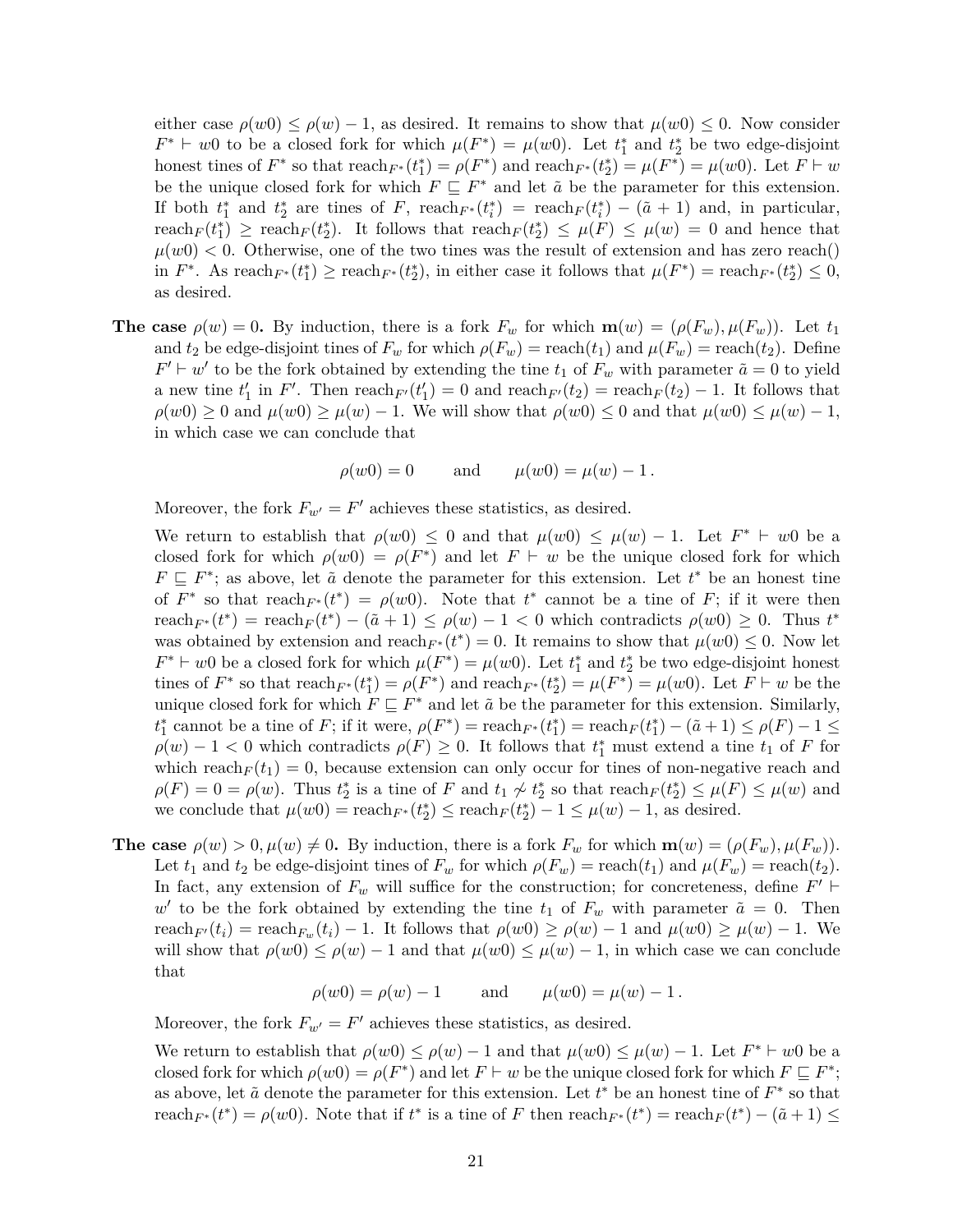$\rho(w) - 1$ ; otherwise  $t^*$  is obtained by extension and reach<sub>*F*<sup>∗</sup></sub>( $t^*$ ) = 0 ≤  $\rho(w) - 1$ , as desired. (Recall that  $\rho(w) > 0$ .) It remains to show that  $\mu(w0) \leq \mu(w) - 1$ . Now let  $F^* \vdash w0$  be a closed fork for which  $\mu(F^*) = \mu(w0)$ . Let  $t_1^*$  and  $t_2^*$  be two edge-disjoint honest tines of  $F^*$  so that reach<sub>*F*<sup>∗</sup></sub>( $t_1^*$ ) =  $\rho(F^*)$  and reach<sub>*F*<sup>∗</sup></sub>( $t_2^*$ ) =  $\mu(F^*) = \mu(w0)$ . Let  $F \vdash w$  be the unique closed fork for which  $F \subseteq F^*$  and let  $\tilde{a}$  be the parameter for this extension. If both  $t_1^*$  and  $t_2^*$  are tines of *F* then  $\text{reach}_{F^*}(t_i^*) = \text{reach}_F(t_i^*) - (\tilde{a} + 1)$  and, in particular,  $\text{reach}_F(t_1^*) \geq \text{reach}_F(t_2^*)$ so that  $\text{reach}_F(t_2^*) \leq \mu(w)$  and  $\text{reach}_{F*}(t_2^*) \leq \mu(w) - 1$ , as desired.

To complete the argument, we consider the case that one of the tines  $t_i^*$  arises by extension. Note that in this case  $\text{reach}_{F^*}(t_2^*) \leq 0$ , as either  $t_2^*$  is obtained by extension so that it has zero reach, or  $t_1^*$  is obtained by extension so that reach<sub>*F*<sup>∗</sup></sub> $(t_2^*)$  ≤ reach<sub>*F*<sup>∗</sup></sub> $(t_1^*)$  = 0. Here we further separate the analysis into two cases depending on the sign of  $\mu(w)$ :

- If  $\mu(w) > 0$ , then  $\text{reach}_{F^*}(t_2^*) \leq 0 \leq \mu(w) 1$ , as desired.
- If  $\mu(w) < 0$  then  $t_2^*$  cannot be the extension of a tine in  $F$ . To see this, suppose to the contrary that  $t_2^*$  extends a tine  $t_2$  of  $F$ ; then reach<sub>*F*</sub>( $t_2$ ) ≥ 0. Additionally,  $t_1^*$  must be a tine of *F*, edge-disjoint from  $t_2$ , and  $\text{reach}_F(t_1^*) = \text{reach}_{F^*}(t_1^*) + (\tilde{a} + 1) > 0$ . It follows that  $\mu(w) \geq \mu(F) \geq 0$ , a contradiction.

The other possibility is that  $t_1^*$  is an extension of a tine  $t_1$  of  $F$  in which case reach $F(t_1) \geq$ 0. Note that  $t_2^*$  is a tine of *F* and edge-disjoint from  $t_1$ ; thus  $\min(\text{reach}_F(t_2^*), \text{reach}_F(t_1)) \le$  $\mu(F) < 0$  and reach<sub>*F*</sub>( $t_2^*$ )  $\leq \mu(F)$ . We conclude that reach<sub>*F*<sup>∗</sup></sub>( $t_2^*$ ) = reach<sub>*F*</sub>( $t_2^*$ ) – ( $\tilde{a}$ +1)  $\leq$  $\mu(w) - 1$ , as desired.  $\Box$ 

With this recursive description in place, we return to the proof of Theorem 4.13, which we restate below for convenience.

**Theorem 4.13, restated.** Let  $\epsilon \in (0,1)$  and let w be a string drawn from  $\{0,1\}^n$  by independently *assigning each*  $w_i = 1$  *with probability*  $(1 - \epsilon)/2$ *. Then* 

$$
Pr[w \text{ is forkable}] = 2^{-\Omega(\sqrt{n})}.
$$

*Proof of Theorem 4.13.* The theorem concerns the probability distribution on  $\{0,1\}^n$  given by independently selecting each  $w_i \in \{0, 1\}$  so that

$$
Pr[w_i = 0] = \frac{1+\epsilon}{2} = 1 - Pr[w_i = 1].
$$

when *w* is drawn with this distribution. For the string  $w_1 \ldots w_n$  chosen with the probability distribution above, define the random variables

$$
R_t = \rho(w_1 \dots w_t) \quad \text{and} \quad M_t = \mu(w_1 \dots w_t).
$$

Our goal is to establish that

$$
Pr[w \text{ forkable}] = Pr[M_n \ge 0] = 2^{-\Omega(\sqrt{n})}.
$$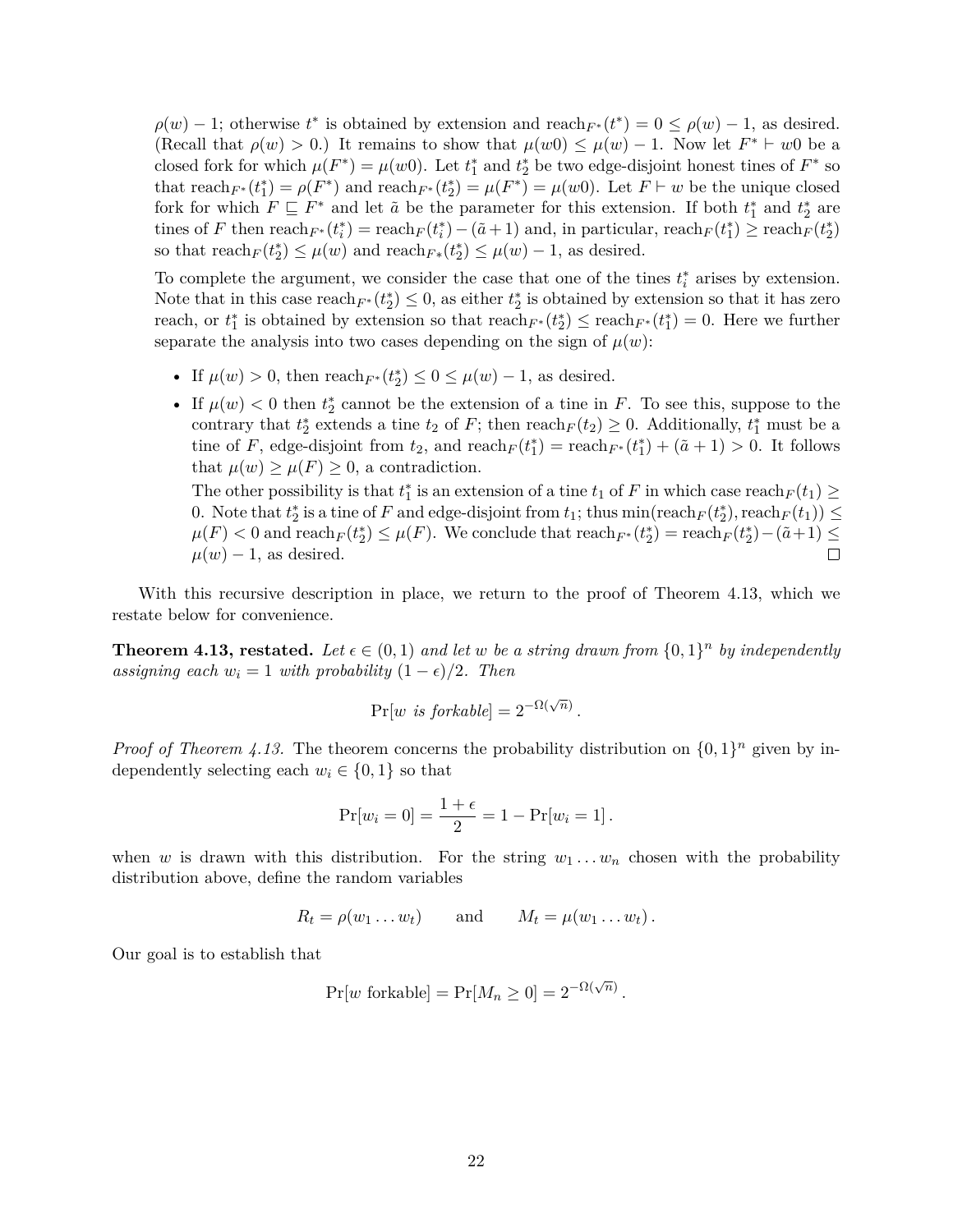We extract from the statement of Lemma 4.19 some facts about these random variables.

$$
R_t > 0 \Longrightarrow \begin{cases} R_{t+1} = R_t + 1 & \text{if } w_{t+1} = 1, \\ R_{t+1} = R_t - 1 & \text{if } w_{t+1} = 0; \end{cases}
$$
 (3)

$$
M_t < 0 \Longrightarrow \begin{cases} M_{t+1} = M_t + 1 & \text{if } w_{t+1} = 1, \\ M_{t+1} = M_t - 1 & \text{if } w_{t+1} = 0; \end{cases} \tag{4}
$$

$$
R_t = 0 \Longrightarrow \begin{cases} R_{t+1} = 1 & \text{if } w_{t+1} = 1, \\ R_{t+1} = 0 & \text{if } w_{t+1} = 0, \\ M_{t+1} < 0 & \text{if } w_t = 0. \end{cases} \tag{5}
$$

In light of the properties  $(3)$  above, the random variables  $R_t$  are quite well-behaved when positive—in particular, considering the distribution placed on each *w<sup>i</sup>* , they simply follow the familiar biased random walk of Figure 6. Likewise, considering the properties (4), the random variables  $M_t$  follow a biased random walk when negative. The remainder of the proof combines these probability laws with (5) and the fact that  $M_t$ ()  $\leq R_t$ () to establish that  $M_n$  < 0 with high probability.



Figure 6: The simple biased walk where  $p = (1 + \epsilon)/2$  and  $q = 1 - p$ .

We recall two basic facts about the standard biased walk associated with the Markov chain of Figure 6. Let  $Z_i \in \{\pm 1\}$  (for  $i = 1, 2, \ldots$ ) denote a family of independent random variables for which  $Pr[Z_i = 1] = (1 - \epsilon)/2$ . Then the biased walk given by the variables  $Y_t = \sum_i^t Z_i$  has the following properties.

**Constant escape probability; gambler's ruin.** With constant probability, depending only on  $\epsilon$ ,  $Y_t \neq 1$  for all  $t > 0$ . In general, for each  $k > 0$ ,

$$
\Pr[\exists t, Y_t = k] = \alpha^k \,,\tag{6}
$$

for a constant  $\alpha < 1$  depending only on  $\epsilon$ . (In fact, the constant  $\alpha$  is  $(1 - \epsilon)/(1 + \epsilon)$ ; see, e.g., [25, Chapter 12] for a complete development.)

**Concentration (the Chernoff bound).** Consider *T* steps of the biased walk beginning at state 0; then the resulting value is tightly concentrated around  $-\epsilon T$ . Specifically,  $\mathbb{E}[Y_T] = -\epsilon T$  and

$$
\Pr\left[Y_T > -\frac{\epsilon T}{2}\right] = 2^{-\Omega(T)}.
$$
\n(7)

(The constant hidden in the  $\Omega$ ) notation depends only on  $\epsilon$ . See, e.g., [1, Cor. A.1.14].)

Partitioning the string w, we write  $w = w^{(1)} \cdots w^{(\sqrt{n})}$  where  $w^{(t)} = w_{1+a_{t-1}} \cdots w_{a_t}$  and  $a_t = \lceil t \sqrt{n} \rceil$ , for  $t = 0, 1, ...$  Let  $R_{(0)} = 0$  and  $R_{(t)} = R_{a_t}$ ; similarly define  $M_{(0)} = 0$  and  $M_{(t)} = M_{a_t}$ . Fix  $\delta \ll \epsilon$ to be a small constant.

We define three events based on the random variables  $R_{(t)}$  and  $M_{(t)}$ :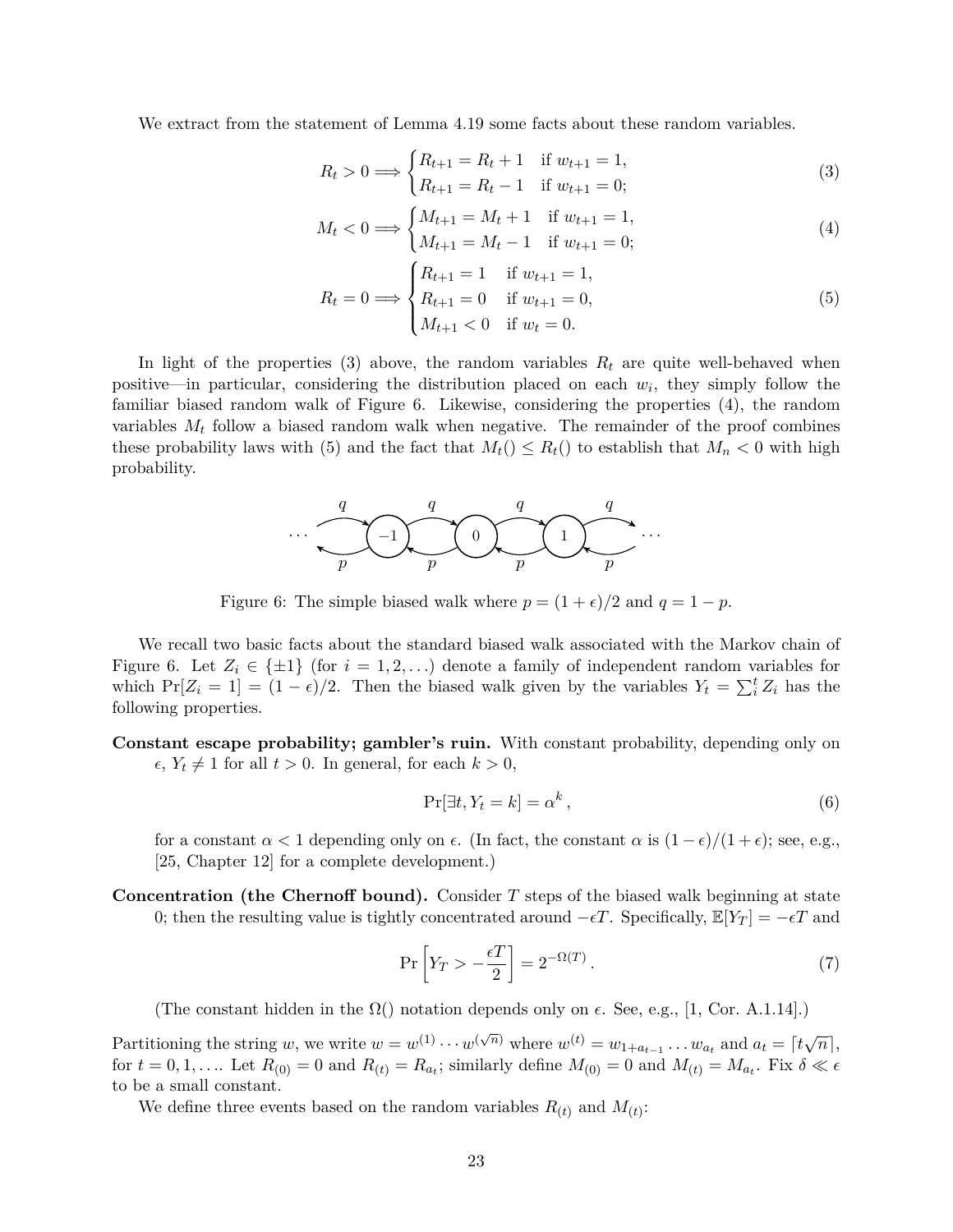**Hot** We let Hot<sub>*t*</sub> denote the event that  $R_{(t)} \ge \delta \sqrt{n}$  and  $M_{(t)} \ge -\delta \sqrt{n}$ . **Volatile** We let  $\text{Vol}_t$  denote the event that  $-\delta\sqrt{n} \leq M_{(t)} \leq R_{(t)} < \delta\sqrt{n}$ . **Cold** We let  $\text{Gold}_t$  denote the event that  $M_{(t)} < -\delta \sqrt{n}$ .

Note that for each *t*, exactly one of these events occurs—they partition the probability space. Then we will establish that

$$
\Pr[\text{Gold}_{t+1} \mid \text{Gold}_t] \ge 1 - 2^{-\Omega(\sqrt{n})},\tag{8}
$$

 $\Pr[\textsf{Gold}_{t+1} \mid \textsf{Vol}_t] \geq \Omega(\epsilon),$  (9)

$$
\Pr[\mathsf{Hot}_{t+1} \mid \mathsf{Vol}_t] \le 2^{-\Omega(\sqrt{n})} \,. \tag{10}
$$



Figure 7: An illustration of the transitions between Cold, Vol, and Hot.

Note that the event  $\text{Vol}_0$  occurs by definition. Assuming these inequalities, we observe that the system is very likely to eventually become cold, and stay that way. In this case,  $\text{Gold}_{\sqrt{n}}$  occurs, *M*<sup>◦</sup>  $\delta \sqrt{n}$  < 0, and *w* is not forkable. Specifically, note that the probability that the system  $m_n \leq v \sqrt{n} \leq 0$ , and w is not forward. Specifically, note that the probability that the system<br>ever transitions from volatile to hot is no more than  $2^{-\Omega(\sqrt{n})}$  (as transition from Vol to Hot is bounded above by  $2^{-\Omega(\sqrt{n})}$ , and there are no more than  $\sqrt{n}$  possible transition opportunities). Note, also, that while the system is volatile, it transitions to cold with constant probability during each period. In particular, the probability that the system is volatile for the entire process is no more that  $2^{-\Omega(\sqrt{n})}$ . Finally, note that the probability that the system ever transitions out of the more that  $2^{-\Omega(\sqrt{n})}$ . cold state is no more than  $2^{-\Omega(\sqrt{n})}$  (again, there are at most  $\sqrt{n}$  possible times when this could happen, and any individual transition occurs with probability  $2^{-\Omega(\sqrt{n})}$ ). It follows that the system  $\mu_{\text{appen}}$ , and any individual transition occurs with probability  $1 - 2^{-\Omega(\sqrt{n})}$ .

It remains to establish the three inequalities (8), (9), and (10).

**Inequality** (8): This follows directly from (3) and (6). Specifically, in light of (4) the random variables  $M_i$  follow the probability law of the simple biased walk when they are negative. Conditioned on  $M_{(t)} = M_{a_t} < -\delta \sqrt{n}$ , the probability that any future  $M_s$  ever climbs to the value −1 is no more than  $\alpha^{-\delta\sqrt{n}} = 2^{-\Omega(n)}$ , as desired. (Here  $\alpha$  < 1 is a fixed constant that depends only on  $\epsilon$ .)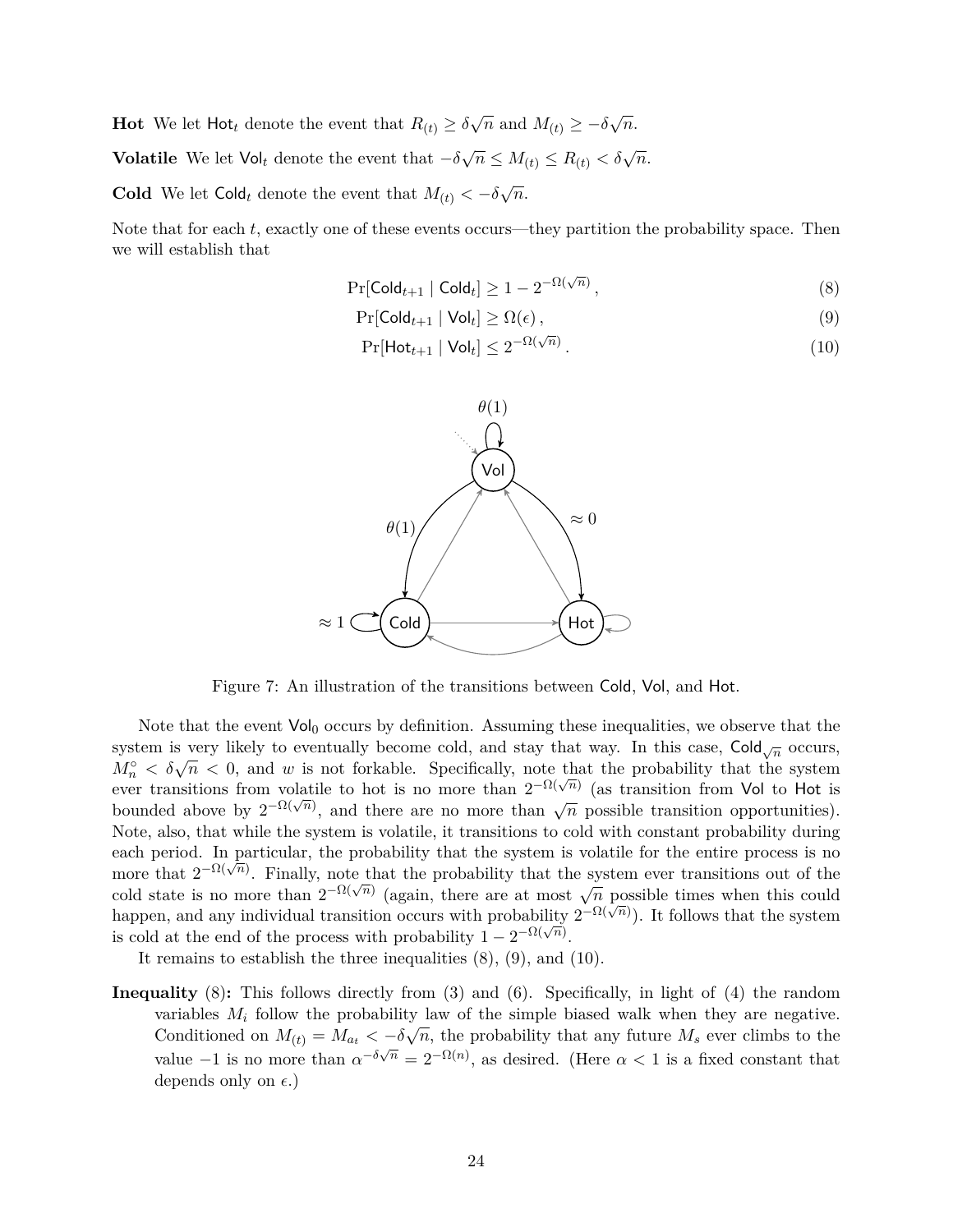**Inequality** (9): This follows from (3), (5), (6), and (7). Specifically, conditioned on  $\text{Vol}_t$ ,  $R_{(t)} \leq$  $\delta\sqrt{n}$ . Recall from (3) that the random variables  $R_i$  follow the probability law of the simple biased walk when they are positive. Let *D* be the event that  $R_i > 0$  for all  $a_t \leq i < a_t + 2\delta\sqrt{n}$ . blased want when they are positive. Let *D* be the event that  $R_i > 0$  for an  $a_t \le i < a_t + 2\delta\sqrt{n}$ .<br>According to (7), then, where we take  $T = 2\delta\sqrt{n}$ ,  $Pr[D] \le 2^{-\Omega(\sqrt{n})}$ . With near certainty, then, the random variables  $R_i$  visit the value 0 during this period. Observe that if  $R_i = 0$  then, by (5),  $M_{i+1} \leq -1$  with constant probability and (conditioned on this), by (6), with constant probability the subsequent random variables  $M_j$  do not return to the value 0. Additionally, in light of (7), the probability that there is a sequence  $w_i \dots w_j$  of length at least  $2(\delta/\epsilon)\sqrt{n}$ for which

$$
\left(\sum_{k=i}^{j} \begin{cases} 1 & \text{if } w_k = 1, \\ -1 & \text{if } w_k = 0. \end{cases}\right) \ge -\delta\sqrt{n}
$$

is no more than  $(\sqrt{n})^2 2^{-\Omega(\sqrt{n})}$ . It follows that with constant probability, the walk (of *R<sub>i</sub>*) hits 0, as described above, and then  $M_i$  terminates at a value less than  $-\delta\sqrt{n}$ .

**Inequality** (10): This follows from (3), (5), (6), and (7). Specifically, conditioned on  $Vol_t$ ,  $R_{(t)} \leq$  $\delta\sqrt{n}$ . Recall from (3) that the random variables  $R_i$  follow the probability law of the simple biased walk when they are positive. Let *D* be the event that  $R_i > 0$  for all  $a_t \leq i < a_t + 2\delta\sqrt{n}$ . blased walk when they are positive. Let *D* be the event that  $n_i > 0$  for an  $a_t \le i < a_t + 2\delta\sqrt{n}$ .<br>According to (7), then, where we take  $T = 2\delta\sqrt{n}$ ,  $Pr[D] \le 2^{-\Omega(\sqrt{n})}$ . With near certainty, then, the random variables  $R_i$  visit the value 0 during this period. Conditioned on *D*, in order for  $R_{a_{t+1}} \ge \delta \sqrt{n}$  there must be a sequence of these random variables  $0 = R_i, R_{i+1}, \ldots, R_j =$  $\lfloor \delta \sqrt{n} \rfloor$  so that none of these take the value 0 except the first. (Such a sequence arises by taking *i* to be the last time the variables  $R_{a_t}$ , ... visit 0 and *j* the first subsequent time that the sequence is larger than  $\delta\sqrt{n}$ .) In light of (6), the probability of such a subsequence appearing at a particular value for *i* is no more than  $\alpha^{-\delta\sqrt{n}}$ . It follows that the probability  $\alpha^{-\delta\sqrt{n}}$  and  $\alpha^{-\delta\sqrt{n}}$  and  $\alpha^{-\delta\sqrt{n}}$ . that  $R_{a_{t+1}} \ge \delta \sqrt{n}$  is less than  $\sqrt{n} \alpha^{-\delta \sqrt{n}} = 2^{-\Omega(\sqrt{n})}$ , as desired.  $\Box$ 

**Exact probabilities of forkability for explicit values of** *n***.** In order to gain further insight regarding the density of forkable strings, we exactly computed the probability that a string *w* drawn from the binomial distribution with parameter  $p \in \{.40, .41, \ldots, .50\}$  is forkable for several different lengths. These results are presented in Figure 8.

#### **4.3.1 Covert adversaries, covert forks, and covertly forkable strings**

The general notion of fork defined in Definition 4.10 above reflects the possibility that adversarial slot leaders may broadcast multiple blocks for a single slot; such adversaries may simultaneously extend many different chains. While this provides the adversary significant opportunities to interfere with the protocol, it leaves a suspicious "audit trail"—multiple signed blocks for the same slot—which conspicuously deviates from the protocol.

This motivates our consideration of a restricted class of *covert* adversaries, who broadcast no more than one block per slot. Such an adversary may still deviate from the protocol by extending short chains, but does not produce such suspicious evidence and hence its strategy is more "deniable": it can blame network delays for its actions.<sup>6</sup>

Such an adversary yields a restricted notion of fork, defined below:

 $6$ Contrast this with a more general adversary that attempts to fork by signing two different blocks for the same slot; such an adversary cannot merely blame the network for such a deviation.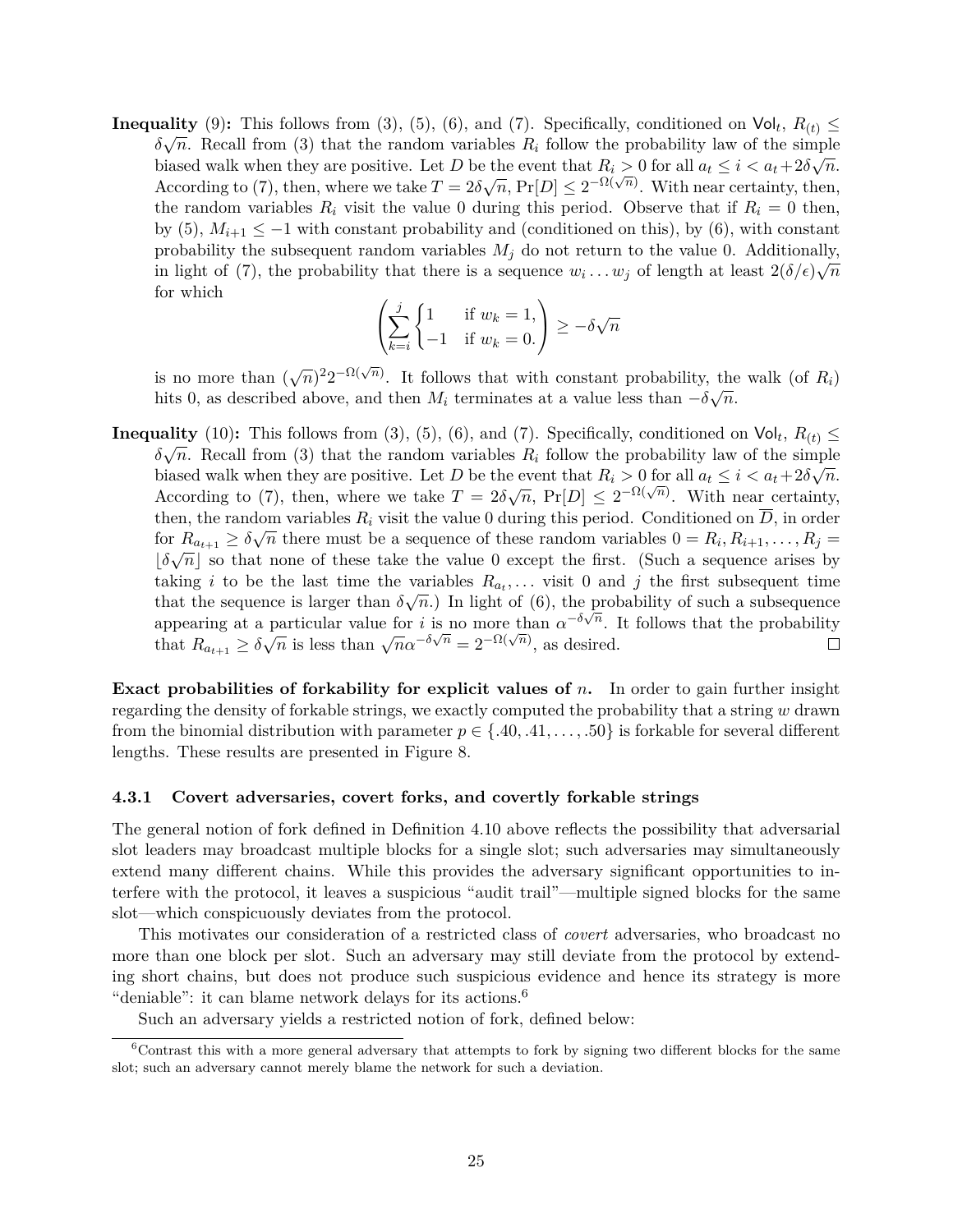

Figure 8: Graphs of the probability that a string drawn from the binomial distribution is forkable. Graphs for string lengths *n* = 500*,* 1000*,* 1500*,* 2000 are shown with parameters *.*40*, .*41*, . . . , .*49*, .*50.

**Definition 4.20.** Let  $F \vdash w$  be a fork for a string  $w \in \{0,1\}^*$ . We say that F is covert if the *labeling*  $\ell : V \to \{0, 1, \ldots\}$  *is injective. In particular, no adversarial index is labeled by more than one node.*

As in the general case, we define a notion of forkable string for such adversaries.

**Definition 4.21.** We say that a string w is covertly forkable if there is a flat covert fork  $F \vdash w$ .

Covert adversaries and forks have much simpler structure than general adversaries. In particular, a string is covertly forkable if and only if a majority of its indices are adversarial. This provides an analogue of Proposition 4.18 for covertly forkable strings.

**Proposition 4.22.** *A string*  $w \in \{0,1\}^n$  *is covertly forkable if and only if*  $wt(w) \geq n/2$ *.* 

*Proof.* Let *w* be a covertly forkable string and  $F \vdash w$  a flat covert fork. As *F* is flat, there are two edge disjoint tines,  $t_1$  and  $t_2$ , with length equal to height( $F$ ) and it follows that the number of vertices in *F* is at least  $2 \cdot \text{height}(F) + 1$ . In this covert case the labeling function is injective, and it follows that  $n \geq 2 \cdot \text{height}(F)$ . (Recall that the root vertex is labeled by 0, which is not an index into  $w$ .) On the other hand, the height of  $F$  is at least the number of honest indices of  $w$ . We conclude that the length of *w* is at least twice the number of honest indices, as desired.

If  $wt(w) \geq n/2$ , we can produce a flat covert fork  $F \vdash w$  by placing all honest indices on a common tine  $t_1$  and selecting length $(t_1)$  adversarial indices to form an edge-disjoint second tine  $\Box$ *t*2.

As the structure of covertly forkable strings is so simple, an analogue of Theorem 4.13 for the density of covertly forkable strings follows directly from standard large deviation bounds.

**Theorem 4.23.** Let  $\epsilon \in (0,1)$  and let w be a string drawn from  $\{0,1\}^n$  by independently assigning *each*  $w_i = 1$  *with probability*  $(1 - \epsilon)/2$ *. Then* 

 $Pr[w \text{ is coverly for} kable] = 2^{-\Theta(n)}$ .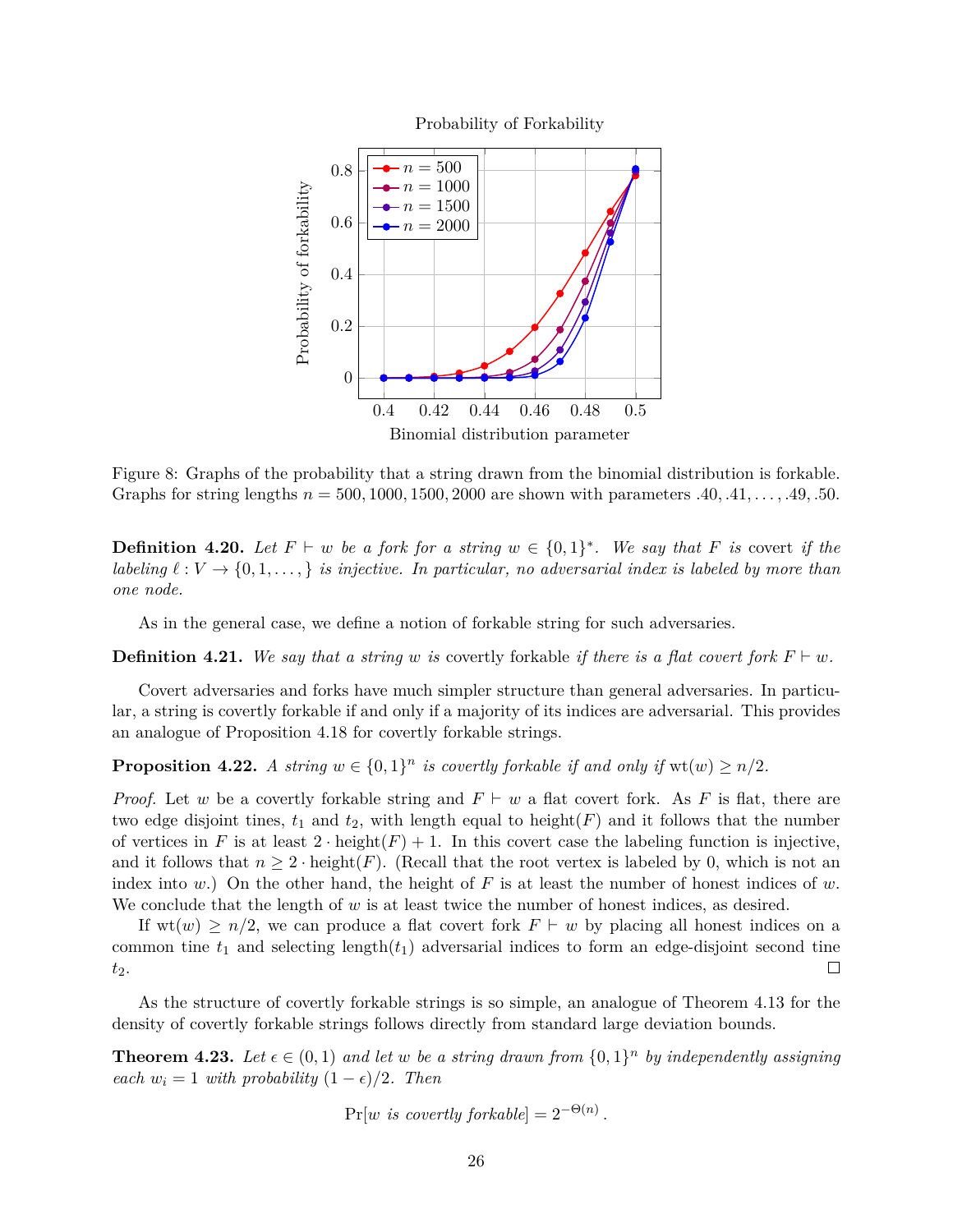*Proof.* This follows from standard estimates for the cumulative density function of the binomial distribution.  $\Box$ 

**Exact probabilities of covert forkability for explicit values of** *n***.** For comparison with the general case, we computed the probability that a string drawn from the binomial distribution is covertly forkable. These results are presented in Figure 9. (Note that these probabilities are simply appropriate evaluations of the cumulative density function of the binomial distribution.) Analogous results for the general case appeared in Figure 8.





Figure 9: Graphs of the probability that a string drawn from the binomial distribution is covertly forkable. Graphs for string lengths  $n = 500, 1000, 1500, 2000$  are shown with parameters *.*40*, .*41*, . . . , .*49*, .*50.

### **4.4 Common Prefix**

Recall that the chains constructed by honest players during an execution of  $\pi_{\text{iSPoS}}$  correspond to tines of a fork, as defined and studied in the previous sections. The random assignment of slots to stakeholders given by  $\mathcal{F}_{LS}^{\mathcal{D},F}$  guarantees that the coordinates of the associated characteristic string *w* follow the binomial distribution with probability equal to the adversarial stake. Thus Theorem 4.13 establishes that no execution of the protocol  $\pi_{\text{iSPoS}}$  can induce two tines (chains) of maximal length with no common prefix.

In the context of  $\pi_{\text{iSPoS}}$ , however, we wish to establish a much stronger *common prefix* property: any pair of chains which could, in principle, be presented by the adversary to an honest party must have a "recent" common prefix, in the sense that removing a small number of blocks from the shorter chain results in a prefix of the longer chain.

To formally articulate and prove this property, we introduce some further definitions regarding tines and forks. We borrow the "truncation operator", described earlier in the paper for chains: for a tine *t* we let  $t^{[k]}$  denote the tine obtained by removing the last *k* edges; if length $(t) \leq k$ , we define  $t^{k}$  to consist solely of the root.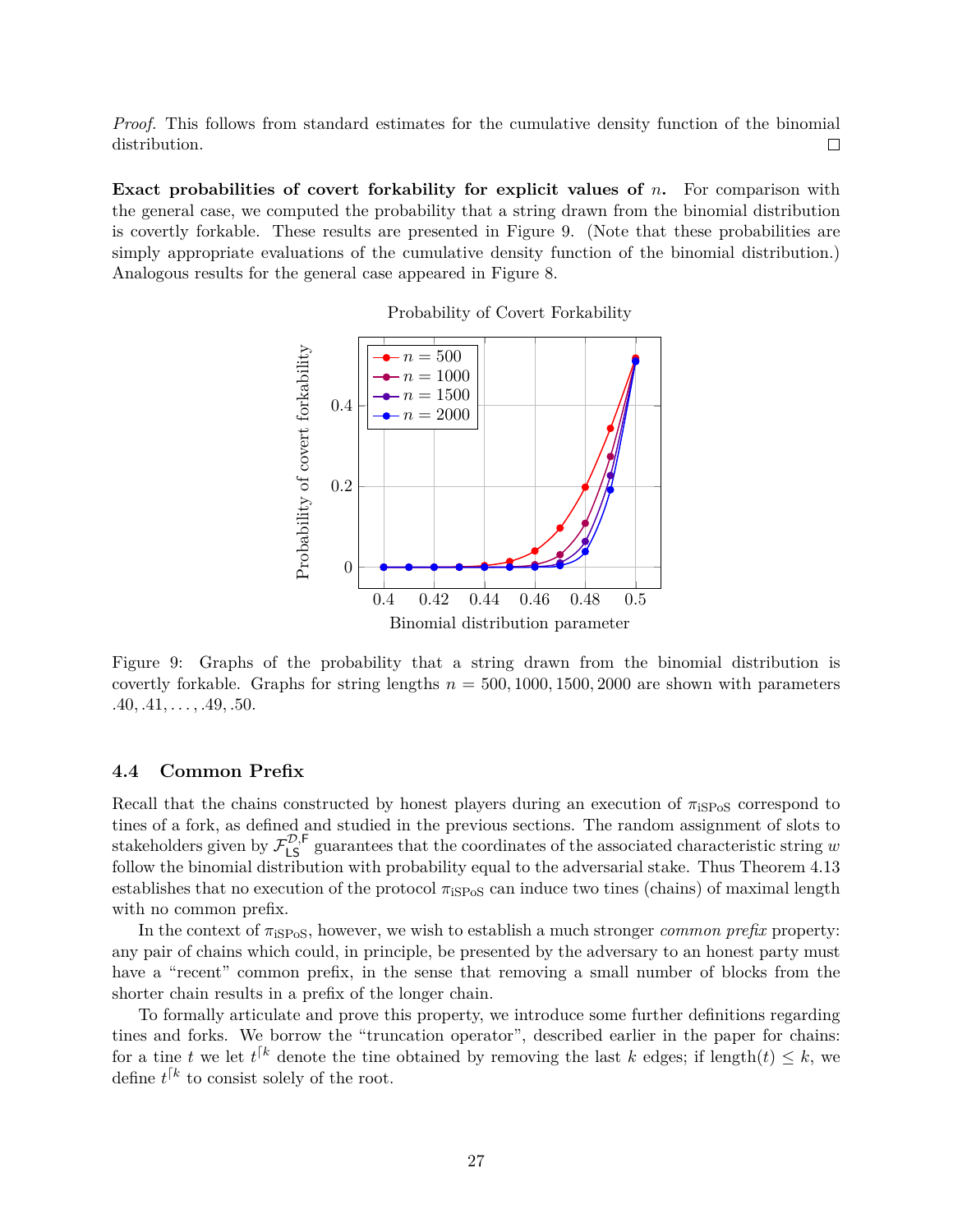**Definition 4.24** (Viability). Let  $F \vdash w$  be a fork for a string  $w \in \{0,1\}^n$  and let t be a tine of F. *We say that t is viable if, for all honest indices*  $h \leq \ell(t)$ *, we have* 

$$
\mathbf{d}(h) \leq \operatorname{length}(t).
$$

*(Recall that*  $\ell(t)$  *is the label of the terminal vertex of t.)* 

If *t* is viable, an external (honest) observer witnessing the execution at time  $\ell(t)$ —if provided the tine *t* along with all honest tines generated up to time  $\ell(t)$ —could conceivably select *t* via the maxvalid() rule. Observe that any honest tine is viable: by definition, the depth of the terminal vertex of an honest tine exceeds that of all prior honest vertices.

**Definition 4.25** (Divergence). Let F be a fork for a string  $w \in \{0,1\}^*$ . For two viable tines  $t_1$ *and t*<sup>2</sup> *of F, define their* divergence *to be the quantity*

$$
\operatorname{div}(t_1, t_2) = \min_i(\operatorname{length}(t_i) - \operatorname{length}(t_1 \cap t_2)),
$$

*where*  $t_1 \cap t_2$  *denotes the common prefix of*  $t_1$  *and*  $t_2$ *. We overload this notation by defining divergence for F as the maximum over all pairs of viable tines:*

$$
\operatorname{div}(F) = \max_{\substack{t_1, t_2 \text{ viable} \\ \text{times of } F}} \operatorname{div}(t_1, t_2).
$$

*Finally, define the* divergence of *w to be the maximum such divergence over all all possible forks for w:*

$$
\mathrm{div}(w) = \max_{F \vdash w} \mathrm{div}(F) \, .
$$

*Observe that if*  $\text{div}(t_1, t_2) \leq k$  *and, say,* length $(t_1) \leq \text{length}(t_2)$ *, the tine*  $t_1^{[k]}$  $\int_{1}^{\kappa}$  *is a prefix of*  $t_2$ .

We first establish that a string with large divergence must have a large forkable substring. We then apply this in Theorem 4.27 below to conclude that characteristic strings arising from  $\pi_{\rm{SPos}}$ are unlikely to have large divergence and, hence, possess the common prefix property.

**Theorem 4.26.** *Let*  $w \in \{0,1\}^*$ *. Then there is forkable substring*  $\check{w}$  *of*  $w$  *with*  $|\check{w}| \geq \text{div}(w)$ *.* 

*Proof.* Consider a fork  $F \vdash w$  and a pair of viable tines  $(t_1, t_2)$  for which

$$
\operatorname{div}(t_1, t_2) = \operatorname{div}(w). \tag{11}
$$

For simplicity, we assume the tines have been labeled so that  $\ell(t_1) < \ell(t_2)$  and further that

 $|\ell(t_2) - \ell(t_1)|$  is minimum among all pairs of tines for which (11) holds. (12)

We begin by identifying the substring  $\check{w}$ ; the remainder of the proof is devoted to constructing a flat fork for  $\check{w}$  to establish forkability. Let *y* denote the last vertex on the tine  $t_1 \cap t_2$ , as in the diagram below, and let  $\alpha \triangleq \ell(y) = \ell(t_1 \cap t_2)$ .

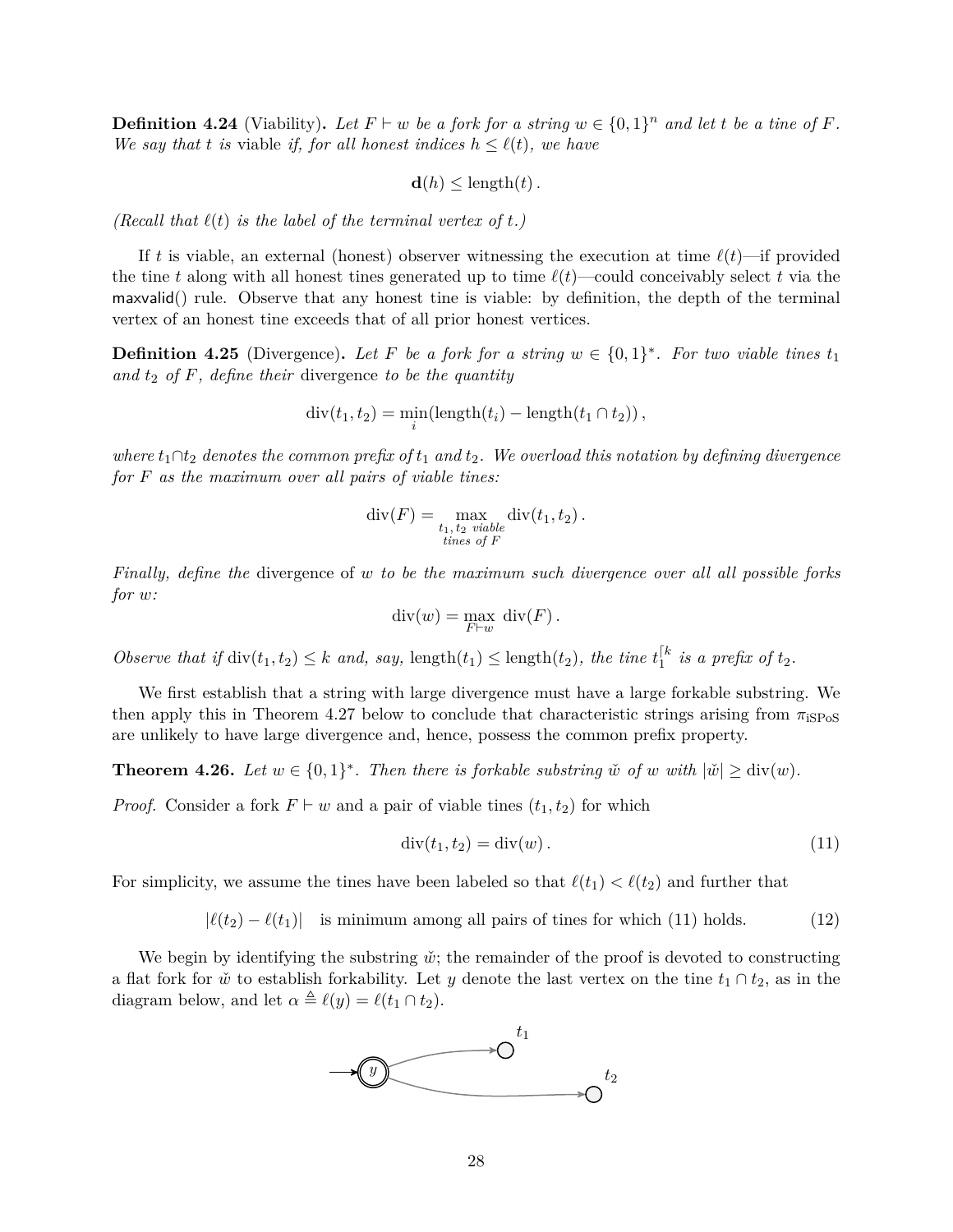Let  $\beta$  denote the smallest honest index of *w* for which  $\beta \geq \ell(t_2)$ , with the convention that if there is no such index we define  $\beta = n + 1$ . Observe that, in any case,  $\ell(t_1) < \ell(t_2)$  and hence that  $\beta - 1 \geq \ell(t_1)$ . These indices,  $\alpha$  and  $\beta$ , distinguish the substring  $\check{w} = w_{\alpha+1} \dots w_{\beta-1}$ , which will be the subject of the remainder of the proof. As the function  $\ell(\cdot)$  is strictly increasing along any tine, observe that

$$
|\check{w}| = \beta - \alpha - 1 \ge \ell(t_1) - \ell(y) \ge \text{length}(t_1) - \text{length}(t_1 \cap t_2)
$$
  
 
$$
\ge \min(\text{length}(t_1), \text{length}(t_2)) - \text{length}(t_1 \cap t_2) = \text{div}(w),
$$

so  $\check{w}$  has the desired length and it suffices to establish that it is forkable.

We briefly summarize the proof before presenting the details. We begin by establishing several structural properties of the tines  $t_1$  and  $t_2$  that follow from the assumptions (11) and (12) above. To establish that  $\check{w}$  is forkable we then extract from F a flat fork (for  $\check{w}$ ) in two steps: (i.) the fork *F* is subjected to some minor restructuring to ensure that all "long" tines pass through *y*; (ii.) a flat fork is constructed by treating the vertex *y* as the root of a portion of the subtree of *F* labeled with indices of  $\check{w}$ . At the conclusion of the construction, segments of the two tines  $t_1$  and  $t_2$  will yield the required "long, disjoint" tines satisfying the definition of forkable.

We observe, first of all, that the vertex *y* cannot be adversarial: otherwise it is easy to construct an alternative fork  $\tilde{F} \vdash w$  and a pair of tines in  $\tilde{F}$  that achieve larger divergence. Specifically, construct  $\tilde{F}$  from *F* by adding a new (adversarial) vertex  $\tilde{y}$  to *F* for which  $\ell(\tilde{y}) = \ell(y)$ , adding an edge to  $\tilde{y}$  from the vertex preceding *y*, and replacing the edge of  $t_1$  following *y* with one from  $\tilde{y}$ ; then the other relevant properties of the fork are maintained, but the divergence of the resulting tines has increased by one. (See the diagram below.)



A similar argument implies that the fork  $F_0 \vdash w_1 \ldots w_\alpha$  obtained by including only those vertices of *F* with labels less than or equal to  $\alpha = \ell(y)$  has a unique vertex of depth depth(*y*) (namely, *y* itself). In the presence of another vertex  $\tilde{y}$  (of  $F_0$ ) with depth depth $(y)$ , "redirecting"  $t_1$  through  $\tilde{y}$  (as in the argument above) would likewise result in a fork with larger divergence. Note that  $\ell(\cdot)$ would indeed be increasing along this new tine (resulting from redirecting  $t_1$ ) because  $\ell(\tilde{y}) \leq \ell(y)$ according to the definition of  $F_0$ . As  $\alpha$  is the last index of the string, this additionally implies that  $F_0$  has no vertices of depth exceeding depth $(y)$ .

We remark that the minimality assumption (12) implies that any honest index *h* for which  $h < \beta$  has depth no more than min(length( $t_1$ ), length( $t_2$ )): specifically,

$$
h < \beta \quad \implies \quad \mathbf{d}(h) \le \min(\text{length}(t_1), \text{length}(t_2)) \,. \tag{13}
$$

To see this, consider an honest index  $h < \beta$  and a tine  $t_h$  for which  $\ell(t_h) = h$ . Recall that  $t_1$  and  $t_2$  are viable; as  $h < \ell(t_2)$  it follows immediately that  $\mathbf{d}(h) \leq \text{length}(t_2)$ . Similarly, if  $h \leq \ell(t_1)$ then  $\mathbf{d}(h) \leq \text{length}(t_1)$ , so it remains to settle the case when  $\ell(t_1) < h < \ell(t_2)$ : in particular, in this regime we wish to likewise guarantee that  $\mathbf{d}(h) \leq \text{length}(t_1)$ . For the sake of contradiction, assume that length $(t_h) = d(h) >$  length $(t_1)$ . Considering the tine  $t_h$ , we separately investigate two cases depending on whether  $t_h$  shares an edge with  $t_1$  after the vertex *y*. If, indeed,  $t_h$  and  $t_1$ share an edge after the vertex  $y$  then  $t<sub>h</sub>$  and  $t<sub>2</sub>$  do not share such an edge, and we observe that  $\text{div}(t_h, t_2) \geq \text{div}(t_1, t_2)$  while  $|\ell(t_2) - h| < |\ell(t_2) - \ell(t_1)|$  which contradicts (12). If, on the other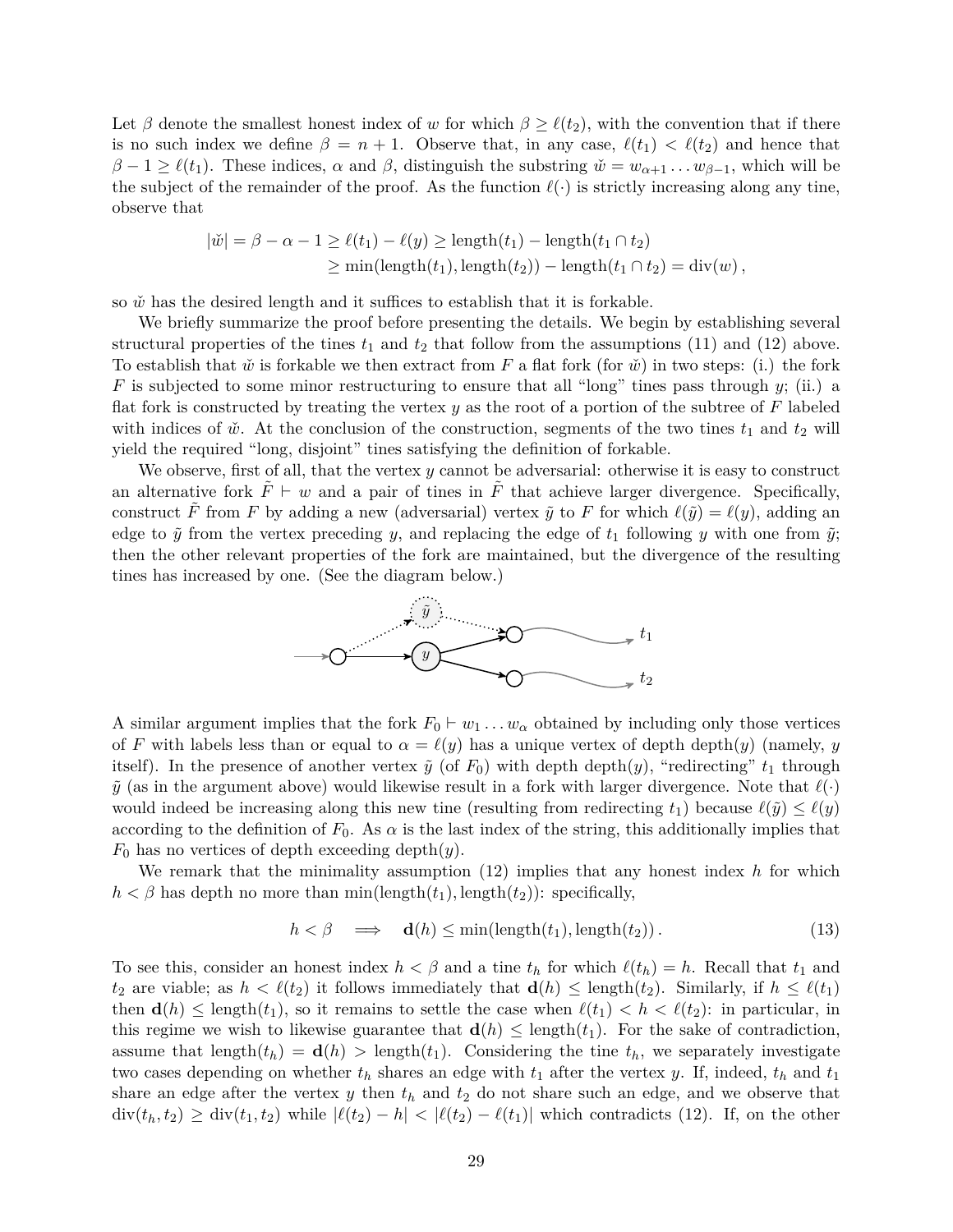hand,  $t_h$  shares no edge with  $t_1$  after *y*, we similarly observe that  $\text{div}(t_1, t_h) \geq \text{div}(t_1, t_2)$  while  $|t_h - \ell(t_1)| < |\ell(t_2) - \ell(t_1)|$ , which contradicts (12).

In light of the remarks above, we observe that the fork *F* may be "pinched" at *y* to yield an essentially identical fork  $F^{\triangleright y\triangleleft} \vdash w$  with the exception that all tines of length exceeding depth $(y)$ pass through the vertex *y*. Specifically, the fork  $F^{\triangleright y\triangleleft} \vdash w$  is defined to be the graph obtained from *F* by changing every edge of *F* directed towards a vertex of depth depth $(y) + 1$  so that it originates from *y*. To see that the resulting tree is a well-defined fork, it suffices to check that  $\ell(\cdot)$ is still increasing along all tines of  $F^{\triangleright y\triangleleft}$ . For this purpose, consider the effect of this pinching on an individual tine *t* terminating at a particular vertex *v*—it is replaced with a tine  $t^{yq}$  defined so that:

- If length $(t) \leq$  depth $(y)$ , the tine *t* is unchanged:  $t^{yq} = t$ .
- Otherwise,  $\text{length}(t) > \text{depth}(y)$  and t has a vertex z of depth  $\text{depth}(y) + 1$ ; note that  $\ell(z) > \ell(y)$  because  $F_0$  contains no vertices of depth exceeding depth $(y)$ . Then  $t^{yq}$  is defined to be the path given by the tine terminating at *y*, a (new) edge from *y* to *z*, and the suffix of *t* beginning at *z*. (As  $\ell(z) > \ell(y)$  this has the increasing label property.)

Thus the tree  $F^{\triangleright y\triangleleft}$  is a legal fork on the same vertex set; note that depths of vertices in *F* and  $F^{\triangleright y\triangleleft}$  are identical.

By excising the tree rooted at *y* from this pinched fork  $F^{\triangleright y\triangleleft}$  we may extract a fork for the string  $w_{\alpha+1} \ldots w_n$ . Specifically, consider the induced subgraph  $F^{y\triangleleft}$  of  $F^{\triangleright y\triangleleft}$  given by the vertices  $\{y\} \cup \{z \mid \text{depth}(z) > \text{depth}(y)\}\$ . By treating *y* as a root vertex and suitably defining the labels  $\ell^{y\triangleleft}$  of  $F^{y\triangleleft}$  so that  $\ell^{y\triangleleft}(z) = \ell(z) - \ell(y)$ , this subgraph has the defining properties of a fork for  $w_{\alpha+1} \ldots w_n$ . In particular, considering that  $\alpha$  is honest it follows that each honest index  $h > \alpha$  has depth  $\mathbf{d}(h)$  > length(*y*) and hence labels a vertex in  $F^{y\triangleleft}$ . For a tine *t* of  $F^{\triangleright y\triangleleft}$ , we let  $t^{y\triangleleft}$  denote the suffix of this tine beginning at *y*, which forms a tine in  $F^{y\lhd}$ . (If length(*t*)  $\leq$  depth(*y*), we define  $t^{y\triangleleft}$  to consist solely of the vertex *y*.) Note that  $t_1^{y\triangleleft}$  $y^{\triangleleft}$  and  $t_2^{y^{\triangleleft}}$  $y^{\triangleleft}$  share no edges in the fork  $F^{y\triangleleft}$ .

Finally, let  $\check{F}$  denote the tree obtained from  $\overline{F}^{y\triangleleft}$  as the union of all tines *t* of  $F^{y\triangleleft}$  so that all labels of *t* are drawn from  $\check{w}$  (as it appears as a prefix of  $w_{\alpha+1} \ldots w_n$ ), and

$$
\text{length}(t) \leq \max_{\substack{h \leq |\check{w}| \\ h \text{ honest}}} \mathbf{d}(h) .
$$

It is immediate that  $\check{F} \vdash \check{w}$ . To conclude the proof, we show that  $\check{F}$  is flat. For this purpose, we consider the tines  $t_1^{y\text{-}}$  $t_1^{y\triangleleft}$  and  $t_2^{y\triangleleft}$  $y \leq 2$ . As mentioned above, they share no edges in  $F^{y\leq 2}$ , and hence the prefixes  $\check{t_1}$  and  $\check{t_2}$  (of  $t_1^{y\triangleleft}$  $y \triangleleft$  and  $t_2^{y \triangleleft}$  $2^{y\triangleleft}$ ) appearing in  $\check{F}$  share no edges. We wish to see that these prefixes have maximum length in  $\check{F}$ , in which case  $\check{F}$  is flat, as desired. This is immediate for the tine  $\check{t_1}$ because all labels of  $t_1^{y\vartriangleleft}$  $y<sub>1</sub><sup>y<sub>1</sub></sup>$  are drawn from  $\check{w}$  and, considering (13), its depth is at least that of all relevant honest vertices. As for  $\check{t}_2$ , observe that if  $\ell(t_2)$  is not honest then  $\beta > \ell(t_2)$  so that, as with  $t_1$ , the tine  $t_2$  is labeled by  $\check{w}$  so that the same argument, relying on (13), ensures that  $t_2$  has length at least that of all relevant honest vertices. If  $\ell(t_2)$  is honest,  $\beta = \ell(t_2)$ , and the terminal vertex of  $t_2^{y\lhd}$  does not appear in  $\check{F}$  (as it does not index  $\check{w}$ ). In this case, however, length( $t_2^{y\lhd}$  $\mathbf{d} \left( h \right)$  for any honest index of  $\check{w}$ , and it follows that length( $\check{t}_2$ ) = length( $t_2^{y\lt 1}$ )  $\binom{y}{2} - 1$  is at least the depth of any honest index of  $\check{w}$ , as desired.  $\Box$ 

**Theorem 4.27.** *Let*  $k, R \in \mathbb{N}$  *and*  $\epsilon \in (0, 1)$ *. The probability that the*  $\pi_{\text{iSPoS}}$  *protocol, when executed with a*  $(1 - \epsilon)/2$  *fraction of adversarial stake, violates the common prefix property with parameter k throughout an epoch of R slots is no more than* exp( $-\Omega(\sqrt{k}) + \ln R$ ); the constant hidden by the  $\Omega()$  *notation depends only on*  $\epsilon$ .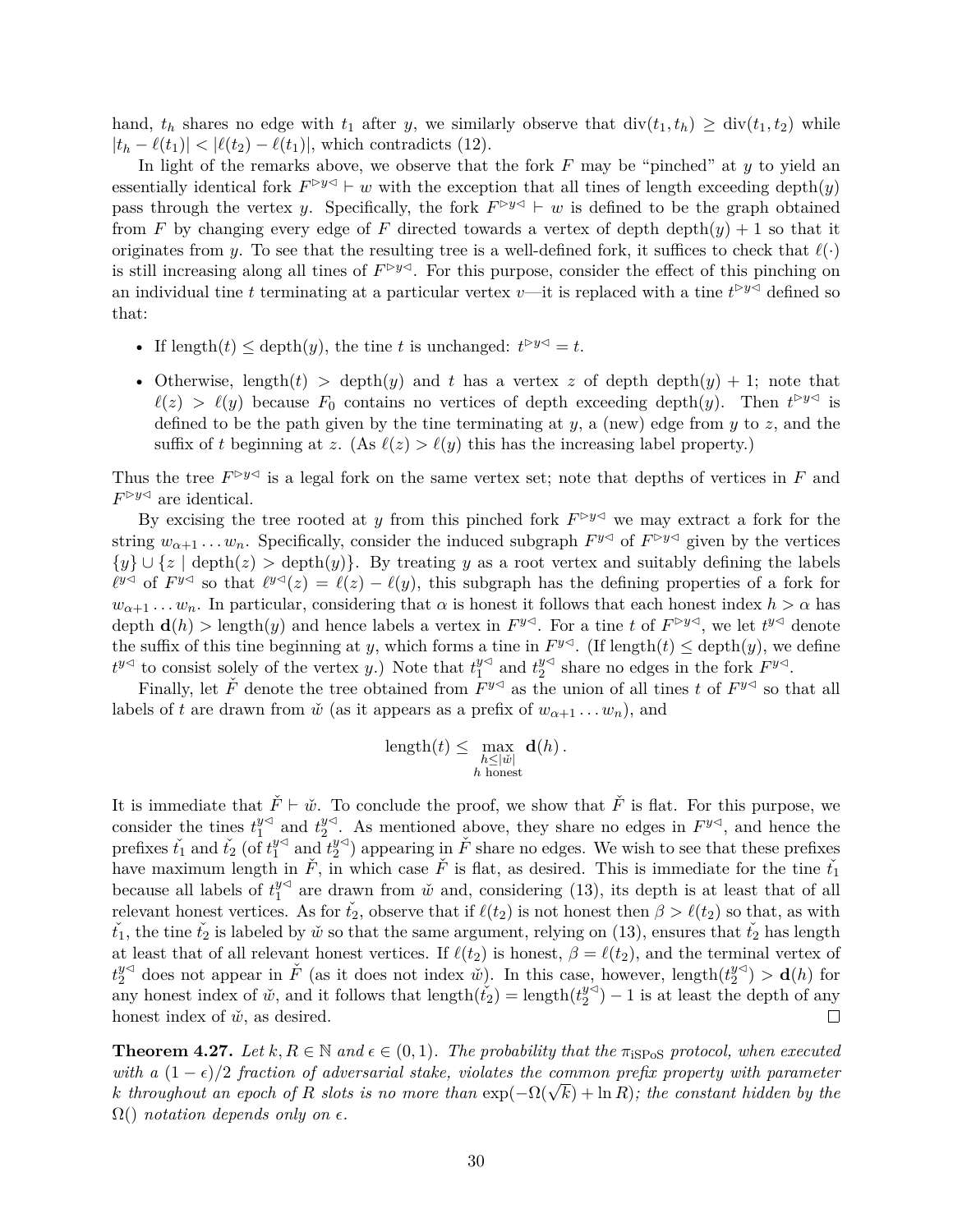*sketch.* Observe that an execution of  $\pi_{\text{isPos}}$  violates the common prefix property with parameters k, R precisely when the fork F induced by this execution has  $\text{div}(F) \geq k$ . Thus we wish to show  $\kappa$ ,  $\kappa$  precisely when the fork  $F$  induced by this execution has  $\text{div}(F) \geq \kappa$ . Thus we wish to show that the probability that  $\text{div}(w) \geq k$  is no more than  $\exp(-\Omega(\sqrt{k}) + \log R)$ . Let Bad denote the event that  $div(w) \geq k$ .

It follows from Theorem 4.26 that if  $\text{div}(w) \geq k$ , there is a forkable substring  $\check{w}$  of length at least *k*.

Thus

Pr[common prefix violation] 
$$
\leq
$$
 Pr  $\left[\begin{array}{l}\exists\alpha,\beta\in\{1,\ldots,R\}\text{ so that }\alpha+k-1\leq\beta\text{ and} \\ w_{\alpha}\ldots w_{\beta}\text{ is forkable}\end{array}\right]$   

$$
\leq \sum_{1\leq\alpha\leq R}\sum_{\alpha+k-1\leq\beta\leq R} \Pr[w_{\alpha}\ldots w_{\beta}\text{ is forkable}].
$$

Recall that the characteristic string  $w \in \{0,1\}^R$  for such an execution of  $\pi_{\text{iSPoS}}$  is determined by assigning each  $w_i = 1$  independently with probability  $(1 - \epsilon)/2$ . According to Theorem 4.13 the probability that a string of length  $t$  drawn from this distribution is forkable is no more than  $\exp(-c\sqrt{t})$  for a positive constant *c*. Note that for any  $\alpha \geq 1$ ,

$$
\sum_{t=\alpha+k-1}^{R} e^{-c\sqrt{t}} \le \int_{k-1}^{\infty} e^{-c\sqrt{t}} dt = (2/c^2)(1+c\sqrt{k-1})e^{-c\sqrt{k-1}} = e^{-\Omega(\sqrt{k})}
$$

and it follows that the sum (\*) above is  $\exp(-\Omega(\sqrt{t}))$ . Thus

Pr[common prefix violation] 
$$
\leq R \cdot \exp(-\Omega(\sqrt{k})) \leq \exp(\ln R - \Omega(\sqrt{k}))
$$
,

as desired.

#### **4.4.1 Common prefix with covert adversaries**

We revisit the notion of common prefix in the setting of covert adversaries. We define the *covert divergence* of *w* to be the maximum divergence over all possible covert forks for *w*:

$$
cdiv(w) = \max_{\substack{F \vdash w \\ F \text{ covert}}} \operatorname{div}(F).
$$

As in the setting with general adversaries, we wish to establish that a string with large covert divergence must have a large covertly forkable substring. A direct analogue of Theorem 4.27 then implies that characteristic strings arising from  $\pi_{\text{iSPoS}}$  are unlikely to have large covert divergence and, hence, possess the common prefix property against covert adversaries.

We record an analogue of Theorem 4.26 for covert adversaries.

**Theorem 4.28.** Let  $w \in \{0,1\}^*$ . Then there is a covertly forkable substring  $\check{w}$  of  $w$  with  $|\check{w}| \geq$  $cdiv(w)$ .

*Proof.* We are more brief, as portions of the proof have direct analogs in the proof of Theorem 4.26. Consider a covert fork  $F \vdash w$  and a pair of viable tines  $(t_1, t_2)$  of F for which  $\text{div}(t_1, t_2) = \text{cdiv}(w)$ ; we assume the tines are identified so that  $\ell(t_1) < \ell(t_2)$  and, as in the proof of the general case, assume that this pair of tines minimizes the quantity  $| \ell(t_2) - \ell(t_1) |$  among all pairs with divergence equal to  $cdiv(w)$ .

 $\Box$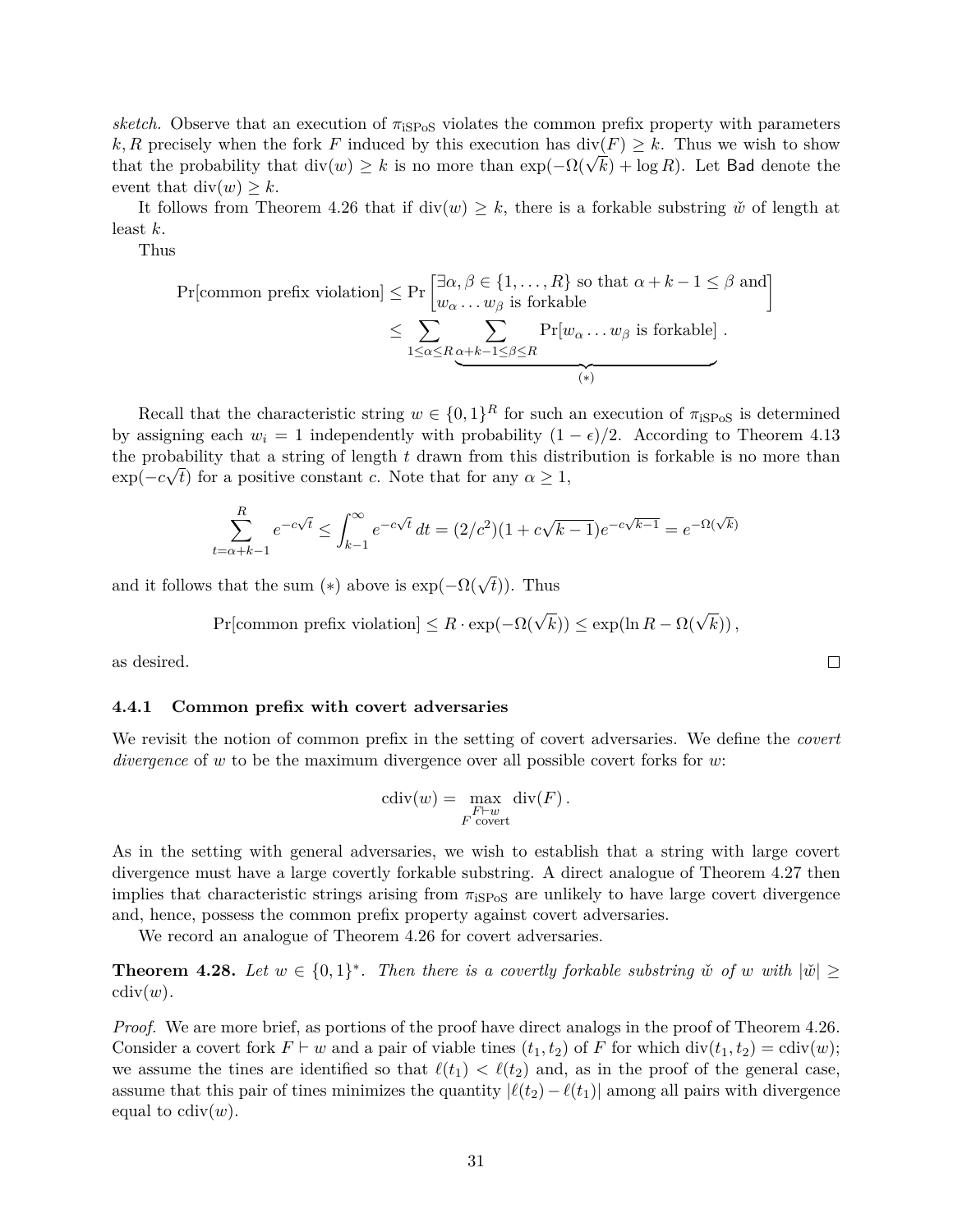Let y denote the last vertex on the tine  $t_1 \cap t_2$ . In contrast to the setting with a general adversary, it is not clear that *y* is honest and this motivates a slightly different choice for the beginning of the string  $\check{w}$ : define  $\alpha$  to be the largest honest index of  $w$  on the tine  $t_1 \cap t_2$ , with the convention that  $\alpha = 0$  if there is no such index. As in the proof of Theorem 4.26, define  $\beta$  to be the smallest honest index of *w* for which  $\beta \geq \ell(t_2)$ , with the convention that  $\beta = n + 1$  if there is no such honest index. Then define  $\check{w} = w_{\alpha+1} \dots w_{\beta-1}$ ; as in the proof of Theorem 4.26 it is easy to confirm that  $|\check{w}| = (\beta - 1) - \alpha \ge \ell(t_1) - \ell(t_1 \cap t_2) \ge \text{cdiv}(w)$ . The remainder of the proof argues that  $\check{w}$  is covertly for kable.

As in the proof of Theorem 4.26, the depth  $\mathbf{d}(h)$  of any honest index  $h < \beta$  is no more than min(length $(t_1)$ , length $(t_2)$ ): if  $h \leq \ell(t_1)$  this follows directly from the definition of viability. Otherwise,  $\ell(t_1) < h < \ell(t_2)$  and we consider the tine  $t_h$  labeled with *h*: if length $(t_h) \ge$ min(length( $t_1$ ), length( $t_2$ )) then the tine  $t_h$ , coupled with either  $t_1$  or  $t_2$ , would produce a pair of tines with divergence no less than  $\text{div}(t_1, t_2)$ , but for which  $|\ell(\cdot) - \ell(\cdot)|$  is strictly less than  $|\ell(t_1) - \ell(t_2)|.$ 

To complete the proof, we define an injective function  $i : H \to A$ , where *H* denotes the set of honest indices in  $\{\alpha+1,\ldots,\beta-1\}$  and A the complement—the set of adversarial indices of  $\check{w}$ . The existence of such a function implies that  $|H| \leq |A|$  and hence that  $\check{w}$  is covertly forkable by the criterion given in Proposition 4.22. Let  $A' \subset A$  denote the set of adversarial indices of  $\check{w}$  appearing as a label on either of the two tines  $t_1$  and  $t_2$ . The function *i* is defined as follows:  $i(h)$ , for an honest index  $h \in H$ , is the smallest (adversarial) index of  $A'$  which labels a vertex at depth equal to  $\mathbf{d}(h)$ . Assuming that this function is well-defined it is clearly injective, as labels cannot appear on multiple vertices of a covert fork and depths of honest vertices are pairwise distinct.

To confirm that  $i(h)$  is well-defined, note that for any  $h \in H$  we must have  $\mathbf{d}(\alpha) < \mathbf{d}(h) \leq$  $\min(\text{length}(t_1), \text{length}(t_2))$  and hence there is at least one vertex *v* on each of  $t_1$  and  $t_2$  with depth equal to  $\mathbf{d}(h)$ ; furthermore, by the defining properties of  $\alpha$  and  $\beta$ , this vertex is labeled with an index of  $\check{w}$ . If  $\mathbf{d}(h) \leq \text{length}(t_1 \cap t_2)$ , there is a common vertex *v* on these tines for which length(*v*) = **d**(*h*); note that this vertex cannot be honest by the definition of  $\alpha$ , so  $i(h) = \ell(v)$  is well-defined in this case. If  $\mathbf{d}(h) > \text{length}(t_1 \cap t_2)$ , the two tines have distinct vertices at depth  $\mathbf{d}(h)$ , and one of these must then be adversarial—thus  $i(h)$  is well-defined in this case as well.  $\Box$ 

Finally, we remark that the proof of Theorem 4.27 applies with minor adaptations to the covert case.

**Theorem 4.29.** *Let*  $k, R \in \mathbb{N}$  *and*  $\epsilon \in (0,1)$ *. The probability that the*  $\pi_{\text{isPos}}$  *protocol, when executed with a*  $(1 - \epsilon)/2$  *fraction of adversarial stake and a covert adversary, violates the common prefix property with parameter k throughout a period of*  $R$  *is no more than*  $\exp(-\Omega(k) + \ln R)$ ; the constant *hidden by the*  $\Omega()$  *notation depends only on*  $\epsilon$ .

*Proof.* The proof of Theorem 4.27 applies directly; in this case the asymptotics rely on Theorem 4.23 and the following bound applied in a way that the constant  $c$  depends only on  $\epsilon$ .

$$
\sum_{t=k}^{\infty} e^{-ct} \le \int_{k-1}^{\infty} e^{-ct} dt = e^{-\Theta(k)}.
$$

#### **4.5 Chain Growth and Chain Quality**

Anticipating these two proofs, we record an additive Chernoff–Hoeffding bound. (See, e.g., [29] for a proof.)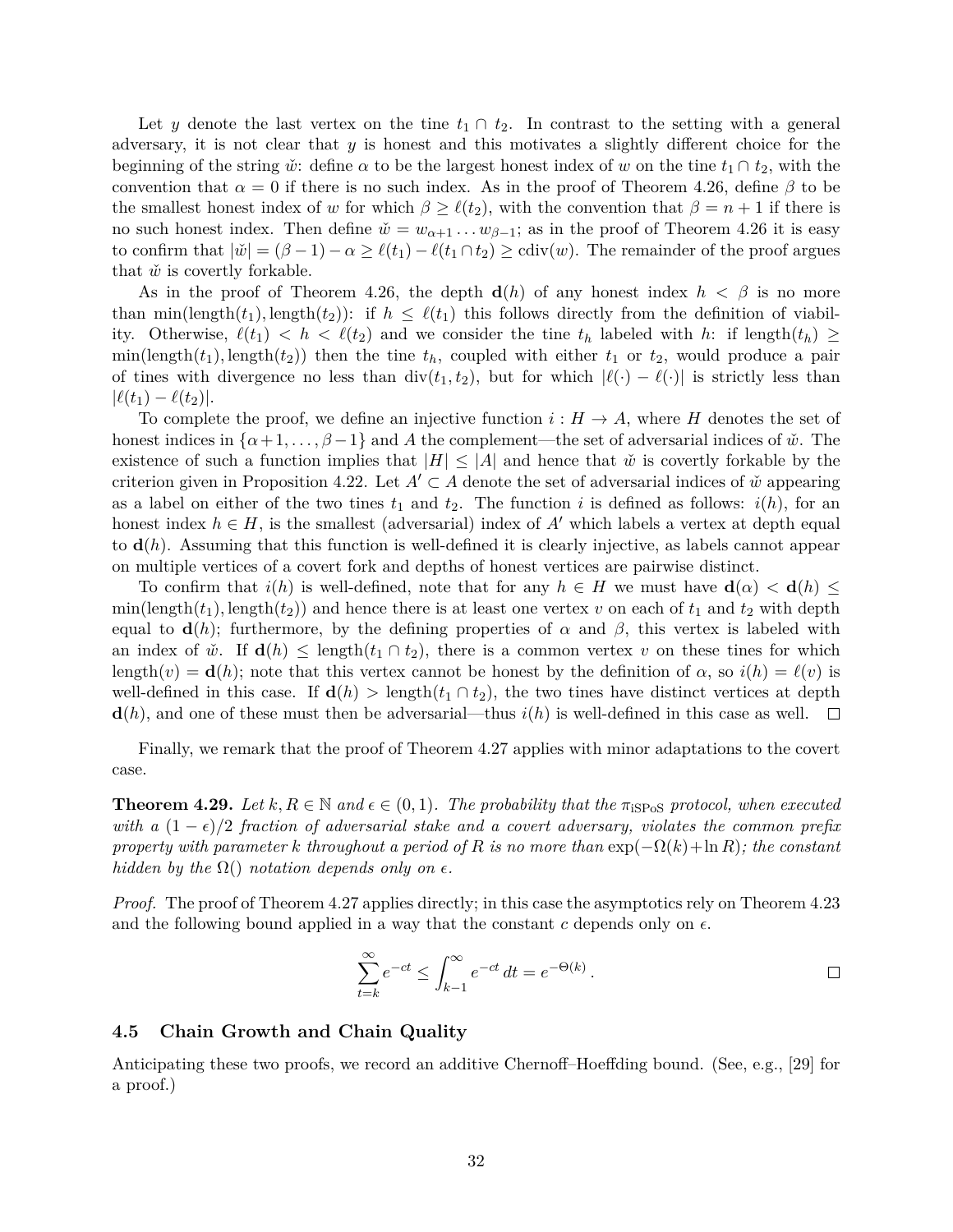**Theorem 4.30** (Chernoff–Hoeffding bound)**.** *Let X*1*, . . . , X<sup>T</sup> be independent random variables with*  $\mathbb{E}[X_i] = p_i$  and  $X_i \in [0,1]$ . Let  $X = \sum_{i=1}^T X_i$  and  $\mu = \sum_{i=1}^T p_i = \mathbb{E}[X]$ . Then, for all  $\delta \ge 0$ ,

$$
\Pr[X \ge (1+\delta)\mu] \le e^{-\frac{\delta^2}{2+\delta}\mu} \quad \text{and} \quad \Pr[X \le (1-\delta)\mu] \le e^{-\frac{\delta^2}{2+\delta}\mu}.
$$

We will start with the chain growth property.

**Theorem 4.31.** *The*  $\pi_{\text{iSPoS}}$  *protocol satisfies the chain growth property with parameters*  $\tau = 1 - \frac{1}{\pi}$  $\alpha, s \in \mathbb{N}$  *throughout an epoch of R slots with probability at least*  $1 - \exp(-\Omega(\epsilon^2 s) + \ln R)$  *against an adversary holding an*  $\alpha - \epsilon$  *portion of the total stake.* 

*Proof.* Define  $\text{Ham}_a(\alpha)$  to be the event that the Hamming weight ratio of the characteristic string that corresponds to the slots  $[a, a + s - 1]$  is no more than  $\alpha$ . Given that the adversarial stake is  $\alpha - \epsilon$ , each of the k slots has probability  $\alpha - \epsilon$  being assigned to the adversary and thus the probability that the Hamming weight is more than *αs* drops exponentially in *s*. Specifically, using the additive version of the Chernoff bound, we have that  $\Pr[\neg \text{Ham}_a(\alpha)] \leq \exp(-2\epsilon^2 s)$ . It follows that,

$$
\mathbf{Pr}[\mathsf{Ham}_{\alpha}] \ge 1 - \exp(-2\epsilon^2 s).
$$

Given the above we know that when  $\text{Ham}_{\alpha}$  happens there will be at least  $(1 - \alpha)s$  honest slots in the period of *s* rounds. Given that each honest slot enables an honest party to produce a block, all honest parties will advance by at least that many blocks. Using a union bound, it follows that the speed coefficient can be set to  $\tau = (1 - \alpha)$  and it is satisfied with probability at least  $1 - \exp(-2\epsilon^2 s + \ln(R)).$  $\Box$ 

Having established chain growth we now turn our attention to chain quality. Recall that the chain quality property with parameters  $\mu$  and  $\ell$  asserts that among every  $\ell$  consecutive blocks in a chain (possessed by an honest user), the fraction of adversarial blocks is no more than  $\mu$ .

**Theorem 4.32.** Let  $\alpha - \epsilon$  be the adversarial stake ratio. The  $\pi_{\text{iSPoS}}$  protocol satisfies the chain *quality property with parameters*  $\mu(\alpha - \epsilon) = \alpha/(1 - \alpha)$  and  $\ell \in \mathbb{N}$  throughout an epoch of R slots *with probability at least*

$$
1 - \exp(-\Omega(\epsilon^2 \alpha \ell) + \ln R).
$$

*Proof.* First, from the proof for chain growth (Theorem 4.31), we know that with high probability a segment of  $\ell$  rounds will involve at least  $(1-\alpha)\ell$  slots with honest leaders; hence the resulting chain must advance by at least  $(1-\alpha)\ell$  blocks. By similar reasoning, the adversarial parties are associated with no more than  $\alpha\ell$  slots, and thus can contribute no more than  $\alpha\ell$  blocks to any particular chain over this period. It follows that the associated chain possessed by any honest party contains a fraction  $\alpha/(1 - \alpha)$  of adversarial blocks with probability  $1 - \exp(-\Omega(\epsilon^2 \min(\alpha, 1 - \alpha)\ell) + \ln R)$ .

## **5 Our Protocol: Dynamic Stake**

### **5.1 Using a Trusted Beacon**

In the static version of the protocol in the previous section, we assumed that stake was static during the whole execution (i.e., one epoch), meaning that stake changing hands inside a given epoch does not affect leader election. Now we put forth a modification of protocol  $\pi_{SPoS}$  that can be executed over multiple epochs in such a way that each epoch's leader election process is parameterized by the stake distribution at a certain designated point of the previous epoch, allowing for change in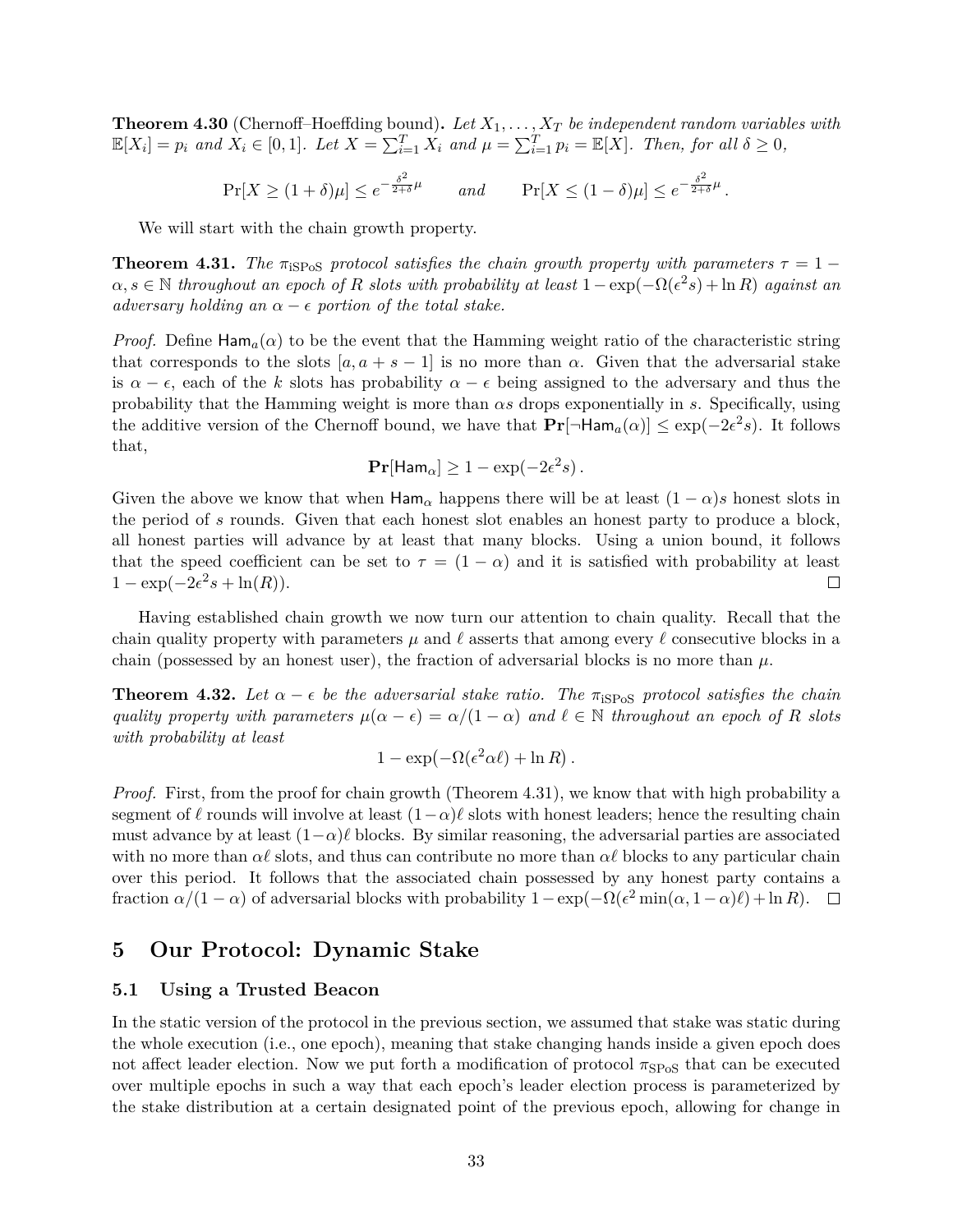the stake distribution across epochs to affect the leader election process. As before, we construct the protocol in a hybrid model, enhancing the  $\mathcal{F}_{LS}^{\mathcal{D},F}$  ideal functionality to now provide randomness and auxiliary information for the leader election process throughout the epochs (the enhanced functionality will be called  $\mathcal{F}_{\text{DLS}}^{\mathcal{D},\mathsf{F}}$ . We then discuss how to implement  $\mathcal{F}_{\text{DLS}}^{\mathcal{D},\mathsf{F}}$  using only  $\mathcal{F}_{\text{LS}}^{\mathcal{D},\mathsf{F}}$  and in this way reduce the assumption back to the simple common random string selected at setup.

Before describing the protocol for the case of dynamic stake, we need to explain the modification of  $\mathcal{F}_{LS}^{\mathcal{D},\mathsf{F}}$  so that multiple epochs are considered. The resulting functionality,  $\mathcal{F}_{OLS}^{\mathcal{D},\mathsf{F}}$ , allows stakeholders to query it for the leader selection data specific to each epoch.  $\mathcal{F}_{\text{DLS}}^{\mathcal{D},\mathsf{F}}$  is parameterized by the initial stake of each stakeholder before the first epoch *e*<sup>1</sup> starts; in subsequent epochs, parties will take into consideration the stake distribution in the latest block of the previous epoch's first *R* − 2*k* slots. Given that there is no predetermined view of the stakeholder distribution, the functionality  $\mathcal{F}_{\text{DLS}}^{\mathcal{D},\mathsf{F}}$  will provide only a random string and will leave the interpretation according to the stakeholder distribution to the party that is calling it. The effective stakeholder distribution is the sequence  $\mathbb{S}_1, \mathbb{S}_2, \ldots$  defined as follows:  $\mathbb{S}_1$  is the initial stakeholder distribution; for slots  $\{(j-1)R+1,\ldots,jR\}$  for  $j\geq 2$  the effective stakeholder  $\mathbb{S}_j$  is determined by the stake allocation that is found in the latest block with time stamp at most  $(j-1)R-2k$ , provided all honest parties agree on it, or is undefined if the honest parties disagree on it. The functionality  $\mathcal{F}_{\text{DLS}}^{\mathcal{D},\mathsf{F}}$  is defined in Figure 10.

# Functionality  $\mathcal{F}_{\textsf{DLS}}^{\mathcal{D},\mathsf{F}}$

 $\mathcal{F}_{\text{DLS}}^{\mathcal{D},\mathsf{F}}$  incorporates the diffuse and key/transaction functionality from Section 2 and is parameterized by the public keys and respective stakes of the initial (before epoch *e*<sup>1</sup> starts) stakeholders  $\mathbb{S}_0 = \{(\mathsf{vk}_1, s_1^0), \ldots, (\mathsf{vk}_n, s_n^0)\}\$ a distribution D and a leader selection function F. In addition,  $\mathcal{F}_{\text{DLS}}^{\mathcal{D},\mathsf{F}}$ operates as follows:

- Genesis Block Generation Upon receiving (genblock\_req,  $U_i$ ) from stakeholder  $U_i$  it operates as functionality  $\mathcal{F}_{LS}^{\mathcal{D},\mathsf{F}}[\textsf{SIG}]$  on that message.
- **Signature Key Pair Generation** It operates as functionality  $\mathcal{F}_{LS}^{\mathcal{D},F}$  [SIG].
- **Epoch Randomness Update** Upon receiving (epochrnd\_req,  $U_i$ ,  $e_j$ ) from stakeholder  $U_i$ , if  $j \geq 2$ is the current epoch,  $\mathcal{F}_{\text{DLS}}^{\mathcal{D},\mathsf{F}}$  proceeds as follows. If  $\rho^j$  has not been set,  $\mathcal{F}_{\text{DLS}}^{\mathcal{D},\mathsf{F}}$  samples  $\rho^j \leftarrow \mathcal{D}$ . Then,  $\mathcal{F}_{\textsf{DLS}}^{\mathcal{D},\mathsf{F}}$  sends (epochrnd,  $\rho^j$ ) to  $U_i$ .

Figure 10: Functionality  $\mathcal{F}_{\text{DLS}}^{\mathcal{D},\mathsf{F}}$ .

We now describe protocol  $\pi_{\text{DPos}}$ , which is a modified version of  $\pi_{\text{SPos}}$  that updates its genesis block  $B_0$  (and thus the leader selection process) for every new epoch. The protocol also adopts an adaptation of the static maxvalid<sub>S</sub> function, defined so that it narrows selection to those chains which share common prefix. Specifically, it adopts the following rule, parameterized by a prefix length *k*:

Function maxvalid( $\mathcal{C}, \mathbb{C}$ ). Returns the longest chain from  $\mathbb{C} \cup \{ \mathcal{C} \}$  that does not fork from  $\mathcal C$  more than  $k$  blocks. If multiple exist it returns  $\mathcal C$ , if this is one of them, or it returns the one that is listed first in C.

Protocol  $\pi_{\text{DPos}}$  is described in Figure 11 and functions in the  $\mathcal{F}_{\text{DLS}}^{\mathcal{D},\mathsf{F}}$ -hybrid model.

**Remark 1.** *The modification to* maxvalid(·) *to not diverge more than k blocks from the last chain possessed will require stakeholders to be online at least every k slots. The relevance of the rule*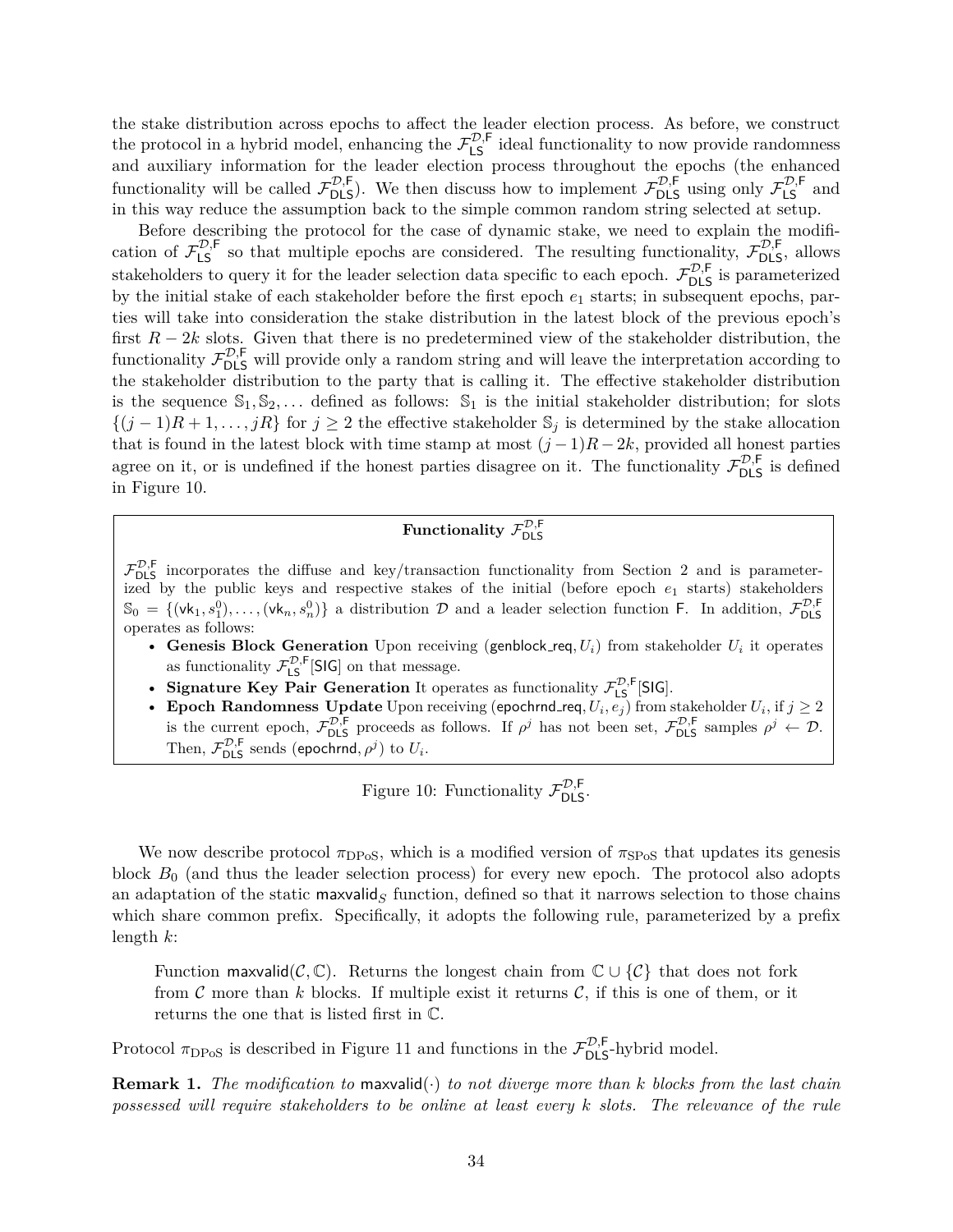#### **Protocol** *π*<sub>DPoS</sub>

 $\pi_{\text{DPos}}$  is a protocol run by a set of stakeholders, initially equal to  $U_1, \ldots, U_n$ , interacting with  $\mathcal{F}_{\text{DLS}}^{\mathcal{D}, \mathsf{F}}$  over a sequence of *L* slots  $S = \{sl_1, \ldots, sl_L\}$ .  $\pi_{\text{DPos}}$  proceeds as follows:

- 1. **Initialization** Stakeholder  $U_i \in \{U_1, \ldots, U_n\}$ , receives from the key registration interface its public and secret key. Then it receives the current slot from the diffuse interface and in case it is  $sl_1$  it sends (genblock\_req,  $U_i$ ) to  $\mathcal{F}_{LS}^{\mathcal{D},F}$ , receiving (genblock,  $\mathbb{S}_0$ ,  $\rho, F$ ) as the answer.  $U_i$  sets the local blockchain  $C = B_0 = (\mathbb{S}_0, \rho)$  and the initial internal state  $st = H(B_0)$ . Otherwise, it receives from the key registration interface the initial chain  $\mathcal{C}$ , sets the local blockchain as  $\mathcal{C}$  and the initial internal state  $st = H(\text{head}(\mathcal{C}))$ .
- 2. **Chain Extension** For every slot  $sl \in S$ , every online stakeholder  $U_i$  performs the following steps: (a) If a new epoch  $e_j$ , with  $j \geq 2$ , has started,  $U_i$  defines  $\mathbb{S}_j$  to be the stakeholder distribution drawn from the most recent block with time stamp less than *jR* − 2*k* as reflected in C and sends (epochrnd\_req,  $U_i, e_j$ ) to  $\mathcal{F}_{\mathsf{LS}}^{\mathcal{D},\mathsf{F}}$ , receiving (epochrnd,  $\rho^j$ ) as answer.
	- (b) Collect all valid chains received via broadcast into a set C, verifying that for every chain  $\mathcal{C}' \in \mathbb{C}$  and every block  $B' = (st', d', s l', \sigma') \in \mathcal{C}'$  it holds that  $\text{Vrf}_{\text{vk'}}(\sigma', (st', d', s l')) = 1$ , where vk' is the verification key of the stakeholder  $U' = F(\mathbb{S}_{j'}, \rho^{j'}, s l')$  with  $e_{j'}$  being the epoch in which the slot *B*<sup>*i*</sup> belongs (as determined by *sl'*).  $U_i$  computes  $\mathcal{C}' = \max$ valid $(\mathcal{C}, \mathbb{C}),$ sets  $\mathcal{C}'$  as the new local chain and sets state  $st = H(\text{head}(\mathcal{C}'))$ .
	- (c) If  $U_i$  is the slot leader determined by  $F(\mathbb{S}_j, \rho^j, sl)$  in the current epoch  $e_j$ , it generates a new block  $B = (st, d, sl, \sigma)$  where *st* is its current state,  $d \in \{0, 1\}^*$  is the data and  $\sigma = \mathsf{Sign}_{\mathsf{sk}_i}(st, d, sl)$  is a signature on  $(st, d, sl)$ .  $U_i$  computes  $\mathcal{C}' = \mathcal{C}|B$ , broadcasts  $\mathcal{C}'$ , sets C' as the new local chain and sets state  $st = H(\text{head}(C'))$ .
- 3. **Transaction generation** as in protocol  $\pi_{\text{SPoS}}$ .

### Figure 11: Protocol  $π<sub>DPoS</sub>$

*comes from the fact that as stake shifts over time, it will be feasible for the adversary to corrupt stakeholders that used to possess a stake majority at some point without triggering* Bad<sup>1/2</sup> and thus *any adversarial chains produced due to such an event should be rejected. It is worth noting that this restriction can be easily lifted if one can trust honest stakeholders to securely erase their memory; in such case, a forward secure signature can be employed to thwart any past corruption attempt that tries to circumvent* Bad<sup>1/2</sup>.

### **5.2 Simulating a Trusted Beacon**

While protocol  $\pi_{\text{DPos}}$  handles multiple epochs and takes into consideration changes in the stake distribution, it still relies on  $\mathcal{F}_{\text{DLS}}^{\mathcal{D},\mathsf{F}}$  to perform the leader selection process. In this section, we show how to implement  $\mathcal{F}_{\text{DLS}}^{\mathcal{D},\mathsf{F}}$  through Protocol  $\pi_{\text{DLS}}$ , which allows the stakeholders to compute the randomness and auxiliary information necessary in the leader election.

Recall, that the only essential difference between  $\mathcal{F}_{LS}^{\mathcal{D},F}$  and  $\mathcal{F}_{DIS}^{\mathcal{D},F}$  is the continuous generation of random strings  $\rho^2, \rho^3, \ldots$  for epochs  $e_2, e_3, \ldots$  The idea is simple, protocol  $\pi_{\text{DLS}}$  will use a coin tossing protocol to generate unbiased randomness that can be used to define the values  $\rho^j, j \geq 2$ bootstrapping on the initial random string and initial honest stakeholder distribution. However, notice that the adversary could cause a simple coin tossing protocol to fail by aborting. Thus, we build a coin tossing scheme with "guaranteed output delivery."

Protocol  $\pi_{\text{DLS}}$  is described in Figure 13 and uses a publicly verifiable secret sharing (PVSS) [39].

As in the static stake case, we need to define an idealized protocol that behaves as if the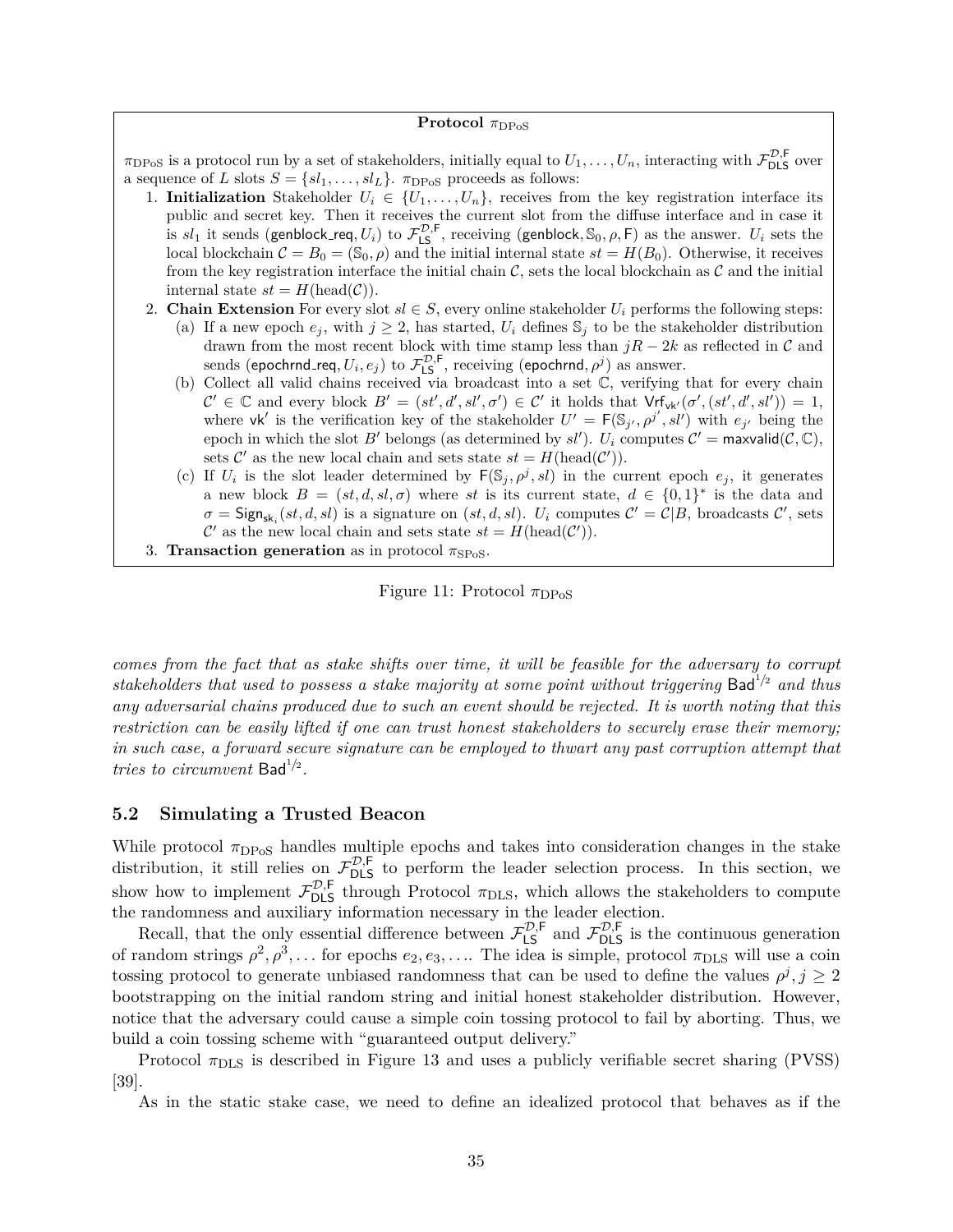computationally secure primitives that are employed in the real protocol behave perfectly. Once again we will base our combinatorial arguments on this idealized version. We remark that we depart  $\pi_{\text{isPos}}$  as previously defined, adding further considerations about an ideal execution of the coin tossing procedure that generates randomness for the leader selection process. The assumption we will use about the PVSS scheme is that the resulting coin-flipping protocol simulates a perfect beacon with distinguishing advantage  $\epsilon_{\text{DLS}}$ . Simulation here suggests that, in the case of honest majority, there is a simulator that interacts with the adversary and produces indistinguishable protocol transcripts when given the beacon value after the commitment stage. We remark that using [39] as a PVSS, a simulator can achieve simulatability in the random oracle model by taking advantage of the programmability of the oracle. Using a random oracle is by no means necessary though and the same benefits may be obtained by a CRS embedded into the genesis block.

**Commitments and Coin Tossing.** A coin tossing protocol allows two or more parties to obtain a uniformly random string. A classic approach to construct such a protocol is by using commitment schemes. In a commitment scheme, a *committer* carries out a *commitment phase*, which sends evidence of a given value to a *receiver* without revealing it; later on, in an *opening phase*, the committer can send that value to the receiver and convince it that the value is identical to the value committed to in the commitment phase. Such a scheme is called *binding* if it is hard for the committer to convince the receiver that he was committed to any value other than the one for which he sent evidence in the commitment phase, and it is called *hiding* if it is hard for the receiver to learn anything about the value before the opening phase. We denote the commitment phase with randomness r and message m by  $\text{Com}(r,m)$  and the opening as  $\text{Open}(r,m)$ .

In a standard two-party coin tossing protocol [9], one party starts by sampling a uniformly random string  $u_1$  and sending  $\textsf{Com}(r, u_1)$ . Next, the other party sends another uniformly random string  $u_2$  in the clear. Finally, the first party opens  $u_1$  by sending  $Open(r, u_1)$  and both parties compute output  $u = u_1 \oplus u_2$ . Note, however, that in this classical protocol the committer may selectively choose to "abort" the protocol (by not opening the commitment) once he observes the value *u*2. While this is an intrinsic problem of the two-party setting, we can avoid this problem in the multi-party setting by relying on a verifiable secret sharing scheme and an honest majority amongst the protocol participants.

**Verifiable Secret Sharing (VSS).** A secret sharing scheme allows a *dealer P<sup>D</sup>* to split a secret  $\sigma$  into *n* shares distributed to parties  $P_1, \ldots, P_n$ , such that no adversary corrupting up to *t* parties can recover  $\sigma$ . In a Verifiable Secret Sharing (VSS) scheme [22], there is the additional guarantee that the honest parties can recover  $\sigma$  even if the adversary corrupts the shares held by the parties that it controls and even if the dealer itself is malicious. We define a VSS scheme as a pair of efficient dealing and reconstruction algorithms (Deal, Rec). The dealing algorithm  $\text{Deal}(n, \sigma)$  takes as input the number of shares to be generated *n* along with the secret  $\sigma$  and outputs shares  $\sigma_1, \ldots, \sigma_n$ . The reconstruction algorithm Rec takes as input shares  $\sigma_1, \ldots, \sigma_n$  and outputs the secret  $\sigma$  as long as no more than *t* shares are corrupted (unavailable shares are set to  $\perp$  and considered corrupted). Schoenmakers [39] developed a simple VSS scheme based on discrete logarithms suitable for our purposes.

**Constructing Protocol**  $\pi_{\text{DLS}}$ . The main problem to be solved when realizing  $\mathcal{F}_{\text{DLS}}^{\mathcal{D},\mathsf{F}}$  with a protocol run by the stakeholders is that of generating uniform randomness for the leader selection process while tolerating adversaries that may try to interfere by aborting or feeding incorrect information to parties. In order to generate uniform randomness  $\rho^j$  for epoch  $e_j$ ,  $j \geq 2$ , the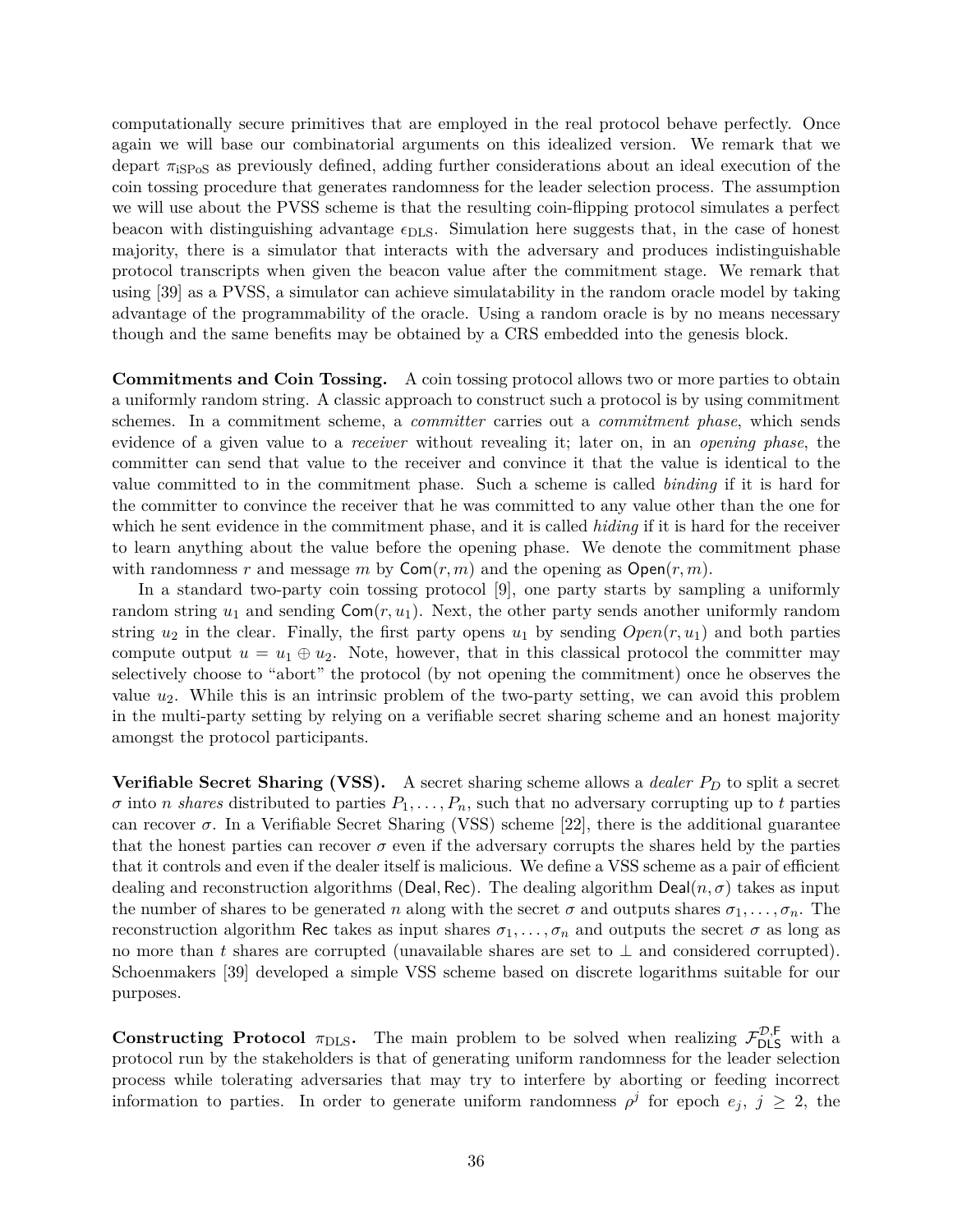

Figure 12: The two stages of the protocol  $\pi_{\text{DPos}}$  that use the blockchain as a broadcast channel.

elected stakeholders for epoch *ej*−<sup>1</sup> will employ a coin tossing scheme for which all honest parties are guaranteed to receive output as long as there is an honest majority. The protocol has two stages, commit and reveal which are split into phases. The stages of the protocol are presented in Figure 12. The *Commitment Phase* covers the whole commitment stage, and proceeds as follows: for  $1 \leq i \leq n$ , stakeholder  $U_i$  samples a uniformly random string  $u_i \in \{0,1\}^{R \log \tau}$  and randomness *r*<sub>*i*</sub> for the underlying commitment scheme, generates shares  $\sigma_1^i, \ldots, \sigma_n^i$ , and posts  $\textsf{Com}(r_i, u_i)$  to the blockchain together with the encryptions of the all the shares under the public-key of each respective shareholder. After 4*k* slots, players remove the *k* most recent blocks of their chain, and if commitments from a majority of stakeholders are posted on the blockchain and shares from a majority of stakeholders have been received, the reveal stage starts (in the other case the protocol halts). In the reveal stage there are two phase: the *Reveal Phase* and the *Recovery Phase*. In the reveal phase, for  $1 \leq i \leq n$ , stakeholder  $U_i$  posts  $\mathsf{Open}(r_i,u_i)$  to the blockchain. After  $4k$  slots players remove the most recent *k* blocks and identify all stakeholders that have issued openings of the form  $Open(r_i, u_i)$ . In the final *Recovery Phase*, lasting 2k slots, if a stakeholder  $U^a$  that initially submitted a commitment is identified as not posting an opening to its commitment, the honest parties can post all shares  $\sigma_1^a, \ldots, \sigma_n^a$  in order to use  $\text{Rec}(\sigma_1^a, \ldots, \sigma_n^a)$  to reconstruct  $u^a$ . Finally, each stakeholder uses the values  $u_i$  obtained in the second round to compute  $\rho^j = \sum_i u_i$ . Protocol  $\pi_{\text{DLS}}$  is described in Figure 13. We remark that it is possible to run the reveal and recovery phases in parallel, however for improved efficiency we choose to run them sequentially.

### **5.3 Robust Transaction Ledger**

We are now ready to state the main result of the section that establishes that the  $\pi_{\text{DPOS}}$  protocol with the protocol  $\pi_{\text{DLS}}$  as a sub-routine implements a robust transaction ledger under the environmental conditions that we have assumed. Recall that in the dynamic stake case we have to ensure that the adversary cannot exploit the way stake changes over time and corrupt a set of stakeholders that will enable the control of the majority of an elected committee of stakeholders in an epoch. In order to capture this dependency on stake "shifts", we introduce the following property.

**Definition 5.1.** *Consider two slots*  $sl_1, sl_2$  *and an execution*  $\mathcal{E}$ *. The stake shift between*  $sl_1, sl_2$  *is the maximum possible statistical distance of the two weighted-by-stake distributions that are defined using the stake reflected in the chain*  $C_1$  *of some honest stakeholder active at*  $sl_1$  *and the chain*  $C_2$ *of some honest stakeholder active at sl*<sup>2</sup> *respectively.*

Given the definition above we can now state the following theorem.

**Theorem 5.2.** *Fix parameters*  $k, R, L \in \mathbb{N}, \epsilon, \sigma \in (0, 1)$ *. Let*  $R = 10k$  *be the epoch length and L the total lifetime of the system. Assume the adversary is restricted to*  $\frac{1-\epsilon}{2} - \sigma$  *relative stake and that the*  $\pi$ <sub>SPOS</sub> protocol satisfies the common prefix property with parameters  $R$ ,  $k$  and probability of *error*  $\epsilon_{\text{CP}}$ *, the chain quality property with parameters*  $\mu \geq 1/k$ *, k and probability of error*  $\epsilon_{\text{CQ}}$  *and*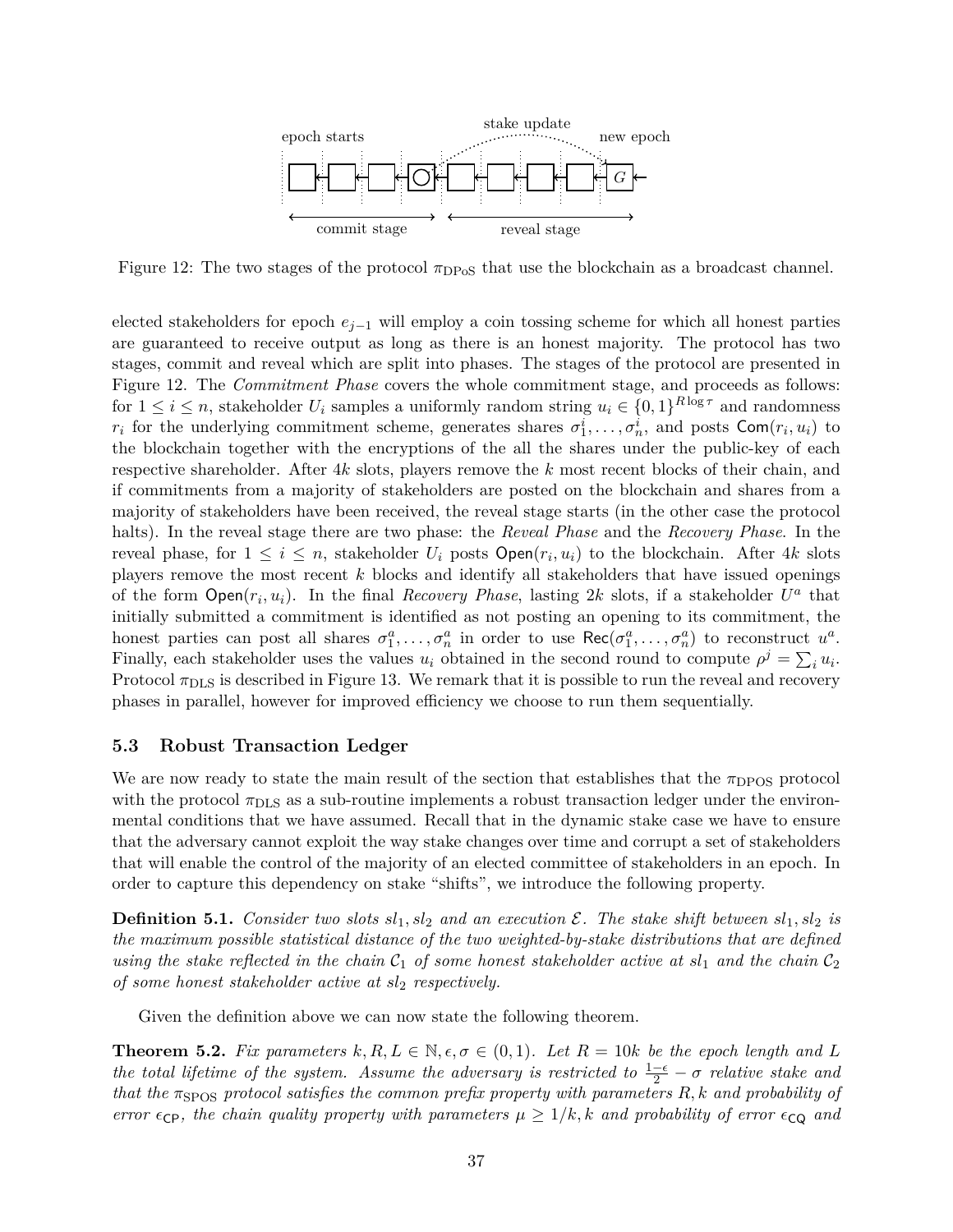#### **Protocol**  $π_{\text{DLS}}$

 $\pi_{\text{DLS}}$  is a protocol run by a subset of elected stakeholders each one corresponding to a slot during an epoch  $e_i$  that lasts  $R = 10k$  slots, without loss of generality denoted by  $U_1, \ldots, U_R$  (which are not necessarily distinct), and entails the following phases.

- 1. **Commitment Phase** (4*k* slots) When epoch  $e_j$  starts, for  $1 \leq i \leq n$ , stakeholder  $U_i$  samples a uniformly random string  $u_i$  and randomness  $r_i$  for the underlying commitment scheme, generates shares  $\sigma_1^i, \ldots, \sigma_n^i$  ← Deal $(n, u_i)$  and encrypts each share  $\sigma_k^i$  under stakeholder  $U_k$ 's public-key. Finally,  $U_i$  posts the encrypted shares and commitments  $\textsf{Com}(r_i, u_i)$  to the blockchain.
- 2. **Reveal Phase** (4*k* slots) After slot 4*k*, for  $1 \leq i \leq n$ , stakeholder  $U_i$  opens its commitment by posting  $Open(r_i, u_i)$  to the blockchain provided that the blockchain contain valid shares from the majority of  $U_1, \ldots, U_R$ ; if not, each  $U_i$  terminates.
- 3. **Recovery Phase** (2k slots) After slot 8k, for any stakeholder  $U^a$  that has not participated in the reveal phase, i.e., it has not posted in  $\mathcal{C}^{\lceil k \rceil}$  an Open $(r_a, u_a)$  message, for  $1 \leq i \leq R$ ,  $U_i$ submits its share  $\sigma_i^a$  for insertion to the blockchain. When all shares  $\sigma_1^a, \ldots, \sigma_n^a$  are available, each stakeholder  $U_i$  can compute  $\text{Rec}(\sigma_1^a, \ldots, \sigma_n^a)$  to reconstruct  $u_a$  (independently of whether  $U^a$ opens the commitment or not).
	- The simulation of epochrnd req is then as follows.
		- Given input (genblock req,  $U_i$ ,  $e_j$ ,  $\mathbb{S}_j$ ), the stakeholder uses the commitment values in the blockchain to compute  $\rho^j = \sum_{l \in \mathbb{L}} u_l$  where  $\mathbb{L}$  is the subset of stakeholders that were elected in epoch  $e_j$ . It returns (genblock,  $B_0$ ,  $\mathbb{S}_j$ ) with  $B_0 = (\mathbb{S}_j, \rho^j)$ .



*the chain growth property with parameters*  $\tau \geq 1/2$ , k and probability of error  $\epsilon_{\text{CG}}$ . Furthermore, *assume that*  $\pi_{\text{DIS}}$  *simulates a perfect beacon with distinguishing advantage*  $\epsilon_{\text{DIS}}$ .

*Then, the*  $\pi_{\text{DPOS}}$  protocol satisfies persistence with parameters k and liveness with parameters  $u = 2k$  *throughout a period of L slots (or* Bad<sup>1/2</sup> *happens) with probability*  $1-(L/R)(\epsilon_{\text{CQ}}+\epsilon_{\text{CP}}+\epsilon_{\text{CG}}+$  $\epsilon_{\text{DLS}}$ ), assuming that  $\sigma$  is the maximum stake shift over 10*k* slots, corruption delay  $D \geq 2R - 4k$ *and no honest player is offline for more than k slots.*

*Proof.* (sketch) Let us first consider the execution of  $\pi_{\text{DPOS}}$  when  $\mathcal{F}_{\text{DLS}}^{\mathcal{D},\mathsf{F}}$  is used instead of  $\pi_{\text{DLS}}$ . Let BAD<sub>r</sub> be the event that any of the three properties CP, CQ, CG is violated at round  $r \geq 1$  while no violation of any of them occurred prior to *r*. It is easy to see that  $Pr[\cup_{r \leq R} BAD_r] \leq \epsilon_{CQ} + \epsilon_{CP} + \epsilon_{CG}$ . Conditioning now on the negation of this event, we can repeat the argument for the second epoch, since  $D \geq R$  and thus the adversary cannot influence the stakeholder selection for the second epoch. It follows that  $Pr[\cup_{r\leq L}BAD_r] \leq (L/R)(\epsilon_{CQ}+\epsilon_{CP}+\epsilon_{CG})$ . It is easy now to see that persistence and liveness hold conditioning on the negation of the above event: a violation of persistence would violate common prefix. On the other hand, a violation of liveness would violate either chain growth or chain quality for the stated parameters.

Observe that the above result will continue to hold even if  $\mathcal{F}_{\text{DLS}}^{\mathcal{D},F}$  was weakened to allow the adversary access to the random value of the next epoch 6*k* slots ahead of the end of the epoch. This is because the corruption delay  $D \geq 2R - 4k = 16k$ .

Finally, we examine what happens when  $\mathcal{F}_{\text{DLS}}^{\mathcal{D},\text{F}}$  is substituted by  $\mathcal{F}_{\text{LS}}^{\mathcal{D},\text{F}}$  and the execution of protocol  $\pi_{\text{DLS}}$ . Consider an execution with environment Z and adversary A and event BAD that happens with some probability  $\beta$  in this execution. We construct an adversary  $\mathcal{A}^*$  that operates in an execution with  $\bar{\mathcal{F}}_{\text{DLS}}^{\mathcal{D},\mathsf{F}}$ , weakened as in the previous paragraph, and induces the event BAD with roughly the same probability *β*. A<sup>∗</sup> would operate as follows: in the first 4*k* slots, it will use an honest party to insert in the blockchain the simulated commitments of the honest parties; this is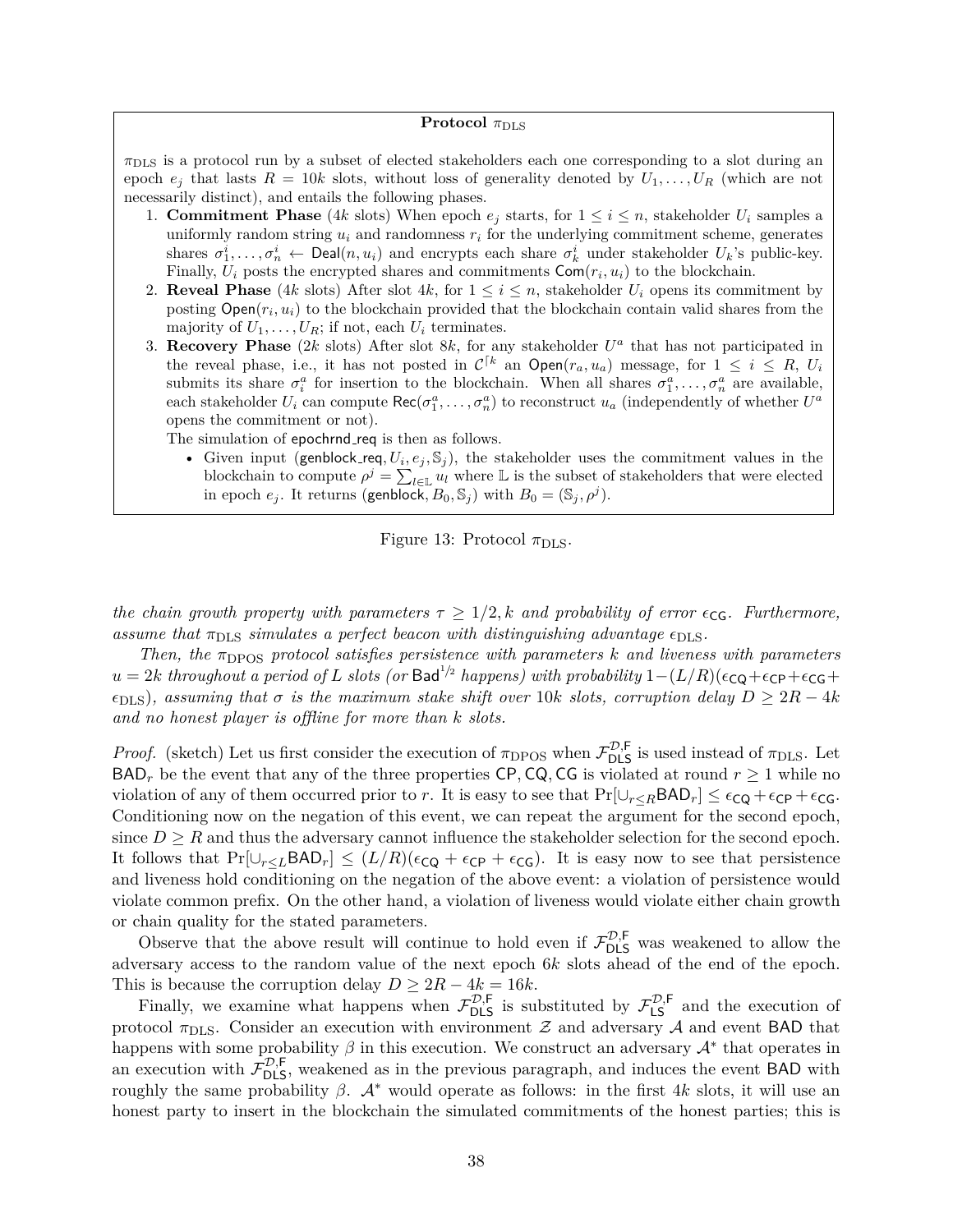feasible for A<sup>∗</sup> as in 4*k* slots, chain growth will result in the blockchain growing by at least 2*k* blocks and thus in the first  $k$  blocks there will be at least a single honest block included. Now  $A^*$  will obtain from  $\mathcal{F}_{\text{DLS}}^{\mathcal{D},F}$  the value of the beacon and it will simulate the opening of all the commitments on behalf of the honest parties. Finally, in the last 2*k* slots it will perform the forced opening of all the adversarial commitments that were not opened. The protocol simulation will be repeated for each epoch and the statement of the theorem follows.  $\Box$  $\Box$ 

**Remark 2.** *We note that it is easy to extend the adversarial model to include fail-stop (and recover) corruptions in addition to Byzantine corruptions. The advantage of this mixed corruption setting, is that it is feasible to prove that we can tolerate a large number of fail-stop corruptions (arbitrarily above* 50%*). The intuition behind this is simple: the forkable string analysis still applies even if an arbitrary percentage of slot leaders is rendered inactive. The only necessary provision for this would be expand the parameter k inverse proportionally to the rate of non-stopped parties. We omit further details.*

## **6 Anonymous Communication and Stronger Adversaries**

The protocols constructed in the previous section are proven secure against *delayed* adaptive corruptions, meaning that, after requesting to corrupt a given party  $U_i$ , the adversary has to wait for *D* slots before the corruption actually happens. However it is desirable to make *D* as small as possible, or even eliminate it altogether to achieve security against a standard adaptive adversary.

The delay is required because the adversary must not be able to corrupt parties once it knows that they are the slot leaders for a given slot. However, notice that the slot leaders are selected by weighting public keys by stake, while the adversary can only choose to corrupt a user  $U_i$  without knowing its public key. Thus, the adversary must be able to observe communication between *U<sup>i</sup>* and the Diffuse functionality in order to determine which public key is associated with user *U<sup>i</sup>* and detect when  $U_i$  is selected as a slot leader. We will show that we can eliminate the delay by extending our model with a sender anonymous broadcast channel (provided by the Diffuse functionality) and having the environment activate all parties in every round. We introduce the following modifications in the ideal functionalities:

- Diffuse Functionality: The functionality will work as described in Section 2 except that it will remove all information about the sender *U<sup>s</sup>* of every message before delivering it to the receiver  $U_r$ 's inbox (input tape), thus ensuring that the sender remain anonymous.<sup>7</sup>
- Key and Transaction Functionality: The functionality will work as described in Section 2 except that it will allow immediate corruption of a user *U* upon receiving a message (Corrupt*, U*) from the adversary.

Apart from these modifications in the ideal functionalities, we also change the environment behavior by requiring that it activates *all* users at every slot *sl<sup>j</sup>* . Having all parties being activated at every slot results in an anonymity set of size equal to the number of honest parties, making it difficult for the adversary to associate a given public key with a user (*i.e.* any of the honest parties could be associated with a given public key that is not associated with a corrupted party). In this extended model we can reprove Theorem 5.2 without a delay *D* by strengthening the restrictions that are imposed on the environment in the following way.

<sup>&</sup>lt;sup>7</sup>In practice, a sender anonymous broadcast channel with properties akin to those of the Diffuse functionality can be implemented by Mix-networks [15] or DC-networks [16] that can be executed by the nodes running the protocol.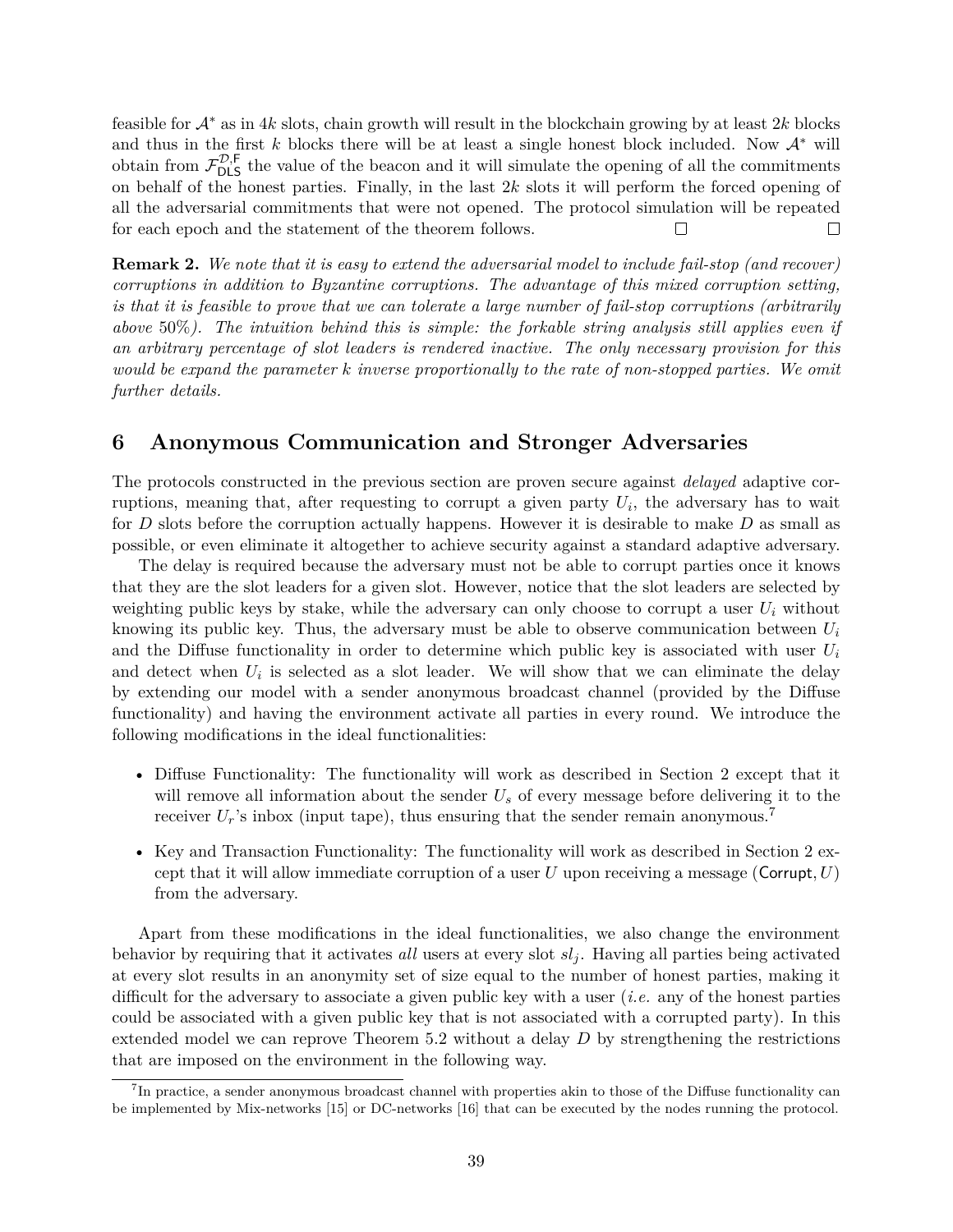• We will say the adversary is *restricted to less than* 50% *relative stake for windows of length D* if for all sets of consecutive slots of length *D*, the sum over all corrupted keys of the maximum stake held by each key during this period of *D* slots (in any possible  $\mathbb{S}_j(r)$  where  $U_j$  is an honest party) is no more than 50% of the minimum total stake during this period. In case the above is violated an event  $\mathsf{Bad}_{D}^{1/2}$  becomes true for the given execution.

Using the above strengthened condition, we can remove the corruption delay requirement *D* in Theorem 5.2 by assuming that  $\text{Bad}^{1/2}$  is substituted with  $\text{Bad}_{D}^{1/2}$ .

# **7 Incentives**

So far our analysis has focused on the cryptographic adversary setting where a set of honest players operate in the presence of an adversary. In this section we consider the setting of a coalition of rational players and their incentives to deviate from honest protocol operation.

#### **7.1 Input Endorsers**

In order to address incentives, we modify further our basic protocol to assign two different roles to stakeholders. As before in each epoch there is a set of elected stakeholders that runs the secure multiparty coin flipping protocol and are the slot leaders of the epoch. Together with those there is a (not necessarily disjoint) set of stakeholders called the endorsers. Now each slot has two types of stakeholders associated with it; the slot leader who will issue the block as before and the slot *endorser* who will endorse the input to be included in the block. Moreover, contrary to slot leaders, we can elect multiple slot endorsers for each slot, nevertheless, without loss of generality we just assume a single input endorser per slot in this description. While this seems like an insignificant modification it gives us a room for improvement because of the following reason: endorsers' contributions will be acceptable even if they are *d* slots late, where  $d \in \mathbb{N}$  is a parameter.

Note that in case no valid endorser input is available when the slot leader is about to issue the block, the leader will go ahead and issue an empty block, i.e., a block without any actual inputs (e.g., transactions in the case of a transaction ledger). Note that slot endorsers just like slot leaders are selected by weighing by stake and thus they are a representative sample of the stakeholder population. In the case of a transaction ledger the same transaction might be included by many input endorsers simultaneously. In case that a transaction is multiply present in the blockchain its first occurrence only will be its "canonical" position in the legder. The enhanced protocol,  $\pi_{\text{DPOSwF}}$ , can be easily seen to have the same persistence and liveness behaviour as  $\pi_{\text{DPOS}}$ : the modification with endorsers does not provide any possibility for the adversary to prevent the chain from growing, accepting inputs, or being consistent. However, if we measure chain quality in terms of number of *endorsed inputs* included this produces a more favorable result: it is easy to see that the number of endorsed inputs originating from a set of stakeholders *S* in any *k*-long portion of the chain is proportional to the relative stake of *S* with high probability. This stems from the fact that it is sufficient that a single honest block is created for all the endorsed inputs of the last *d* slots to be included in it. Assuming  $d \geq 2k$ , any set of stakeholders S will be an endorser in a subset of the *d* slots with probability proportional to its cumulative stake, and thus the result follows.

As in bitcoin, stakeholders that issue blocks are incentivized to participate in the protocol by collecting transaction fees. Contrary to bitcoin, of course, one does not need to incentivize stakeholders to invest computational resources to issue blocks. Rather, *availability* and *transaction verification* should be incentivized. Nevertheless, they have to be incentivized to be online often. Any stakeholder, at minimum, must be online and operational in the following circumstances.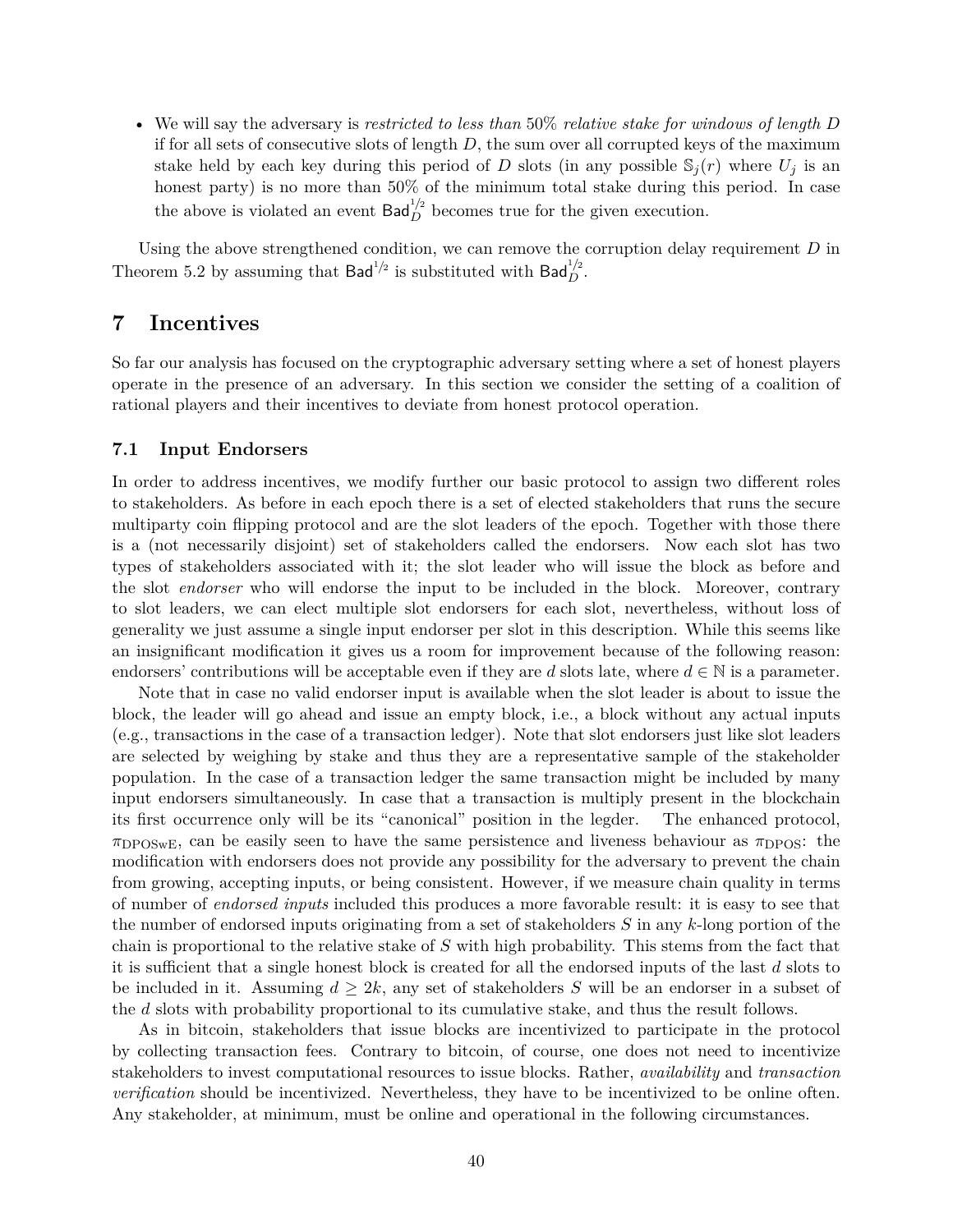- In the slot prior to a slot she is the elected shareholder so that she queries the network and obtains the currently longest blockchain as well as any endorsed inputs to include in the block.
- In the slot during which she is the elected shareholder so that she issues the block containing the endorsed inputs.
- In a slot during the commit stage of an epoch where she is supposed to issue the VSS commitment of her random string.
- In a slot during the reveal stage of an epoch where she is supposed to issue the required opening shares as well as the opening to her commitment.
- In general, in sufficient frequency, to check whether she is an elected shareholder for the next or current epoch.
- In a slot during which she is the elected input endorser so that she issues the endorsed input (e.g., the set of transactions) that requires processing all available transactions and verifying them.

In order to incentivize the above actions in the setting of a transaction ledger, fees can be collected from those that issue transactions to be included in the ledger which can then be transfered to the block issuers. In bitcoin, for instance, fees can be collected by the miner that produces a block of transactions as a reward. In our setting, similarly, a reward can be given to the parties that are issuing blocks and endorsing inputs. The reward mechanism does not have to be block dependent as advocated in [34]. In our setting, it is possible to collect all fees of transactions included in a sequence of blocks in a pool and then distribute that pool to all shareholders that participated during these slots. For example, all input endorsers that were active may receive reward proportional to the number of inputs they endorsed during a period of rounds (independently of the actual number of transactions they endorsed). Other ways to distribute transaction fees are also feasible (including the one that is used by bitcoin itself—even though the bitcoin method is known to be vulnerable to attacks, e.g., the selfing-mining attack).

The reward mechanism that we will pair with input endorsers operates as follows. First we set the endorsing acceptance window, *d* to be  $d = 2k$ . Let C be a chain consisting of blocks  $B_0, B_1, \ldots$  Consider the sequence of blocks that cover the *j*-th epoch denoted by  $B_1, \ldots, B_s$  with timestamps in  $\{jR+1,\ldots,(j+1)R+2k\}$  that contain an  $r\geq 0$  sequence of endorsed inputs that originate from the *j*-th epoch (some of them may be included as part of the  $j + 1$  epoch). We define the total reward pool *P<sup>R</sup>* to be equal to the sum of the transaction fees that are included in the endorsed inputs that correspond to the *j*-th epoch. If a transaction occurs multiple times (as part of different endorsed inputs) or even in conflicting versions, only the first occurrence of the transaction is taken into account (and is considered to be part of the ledger at that position) in the calculation of *P*, where the total order used is induced by the order the endorsed inputs that are included in C. In the sequence of these blocks, we identify by  $L_1, \ldots, L_R$  the slot leaders corresponding to the slots of the epoch and by  $E_1, \ldots, E_r$  the input endorsers that contributed the sequence of  $r$  endorsed inputs. Subsequently, the  $i$ -th stakeholder  $U_i$  can claim a reward up to the amount  $(\beta \cdot |\{j \mid U_i = E_j\}|/r + (1 - \beta) \cdot |\{j \mid U_i = L_j\}|/R)P$  where  $\beta \in [0,1]$ . Claiming a reward is performed by issuing a "coinbase" type of transaction at any point after 4*k* blocks in a subsequent epoch to the one that a reward is being claimed from.

Observe that the above reward mechanism has the following features: (i) it rewards elected committee members for just being committee members, independently of whether they issued a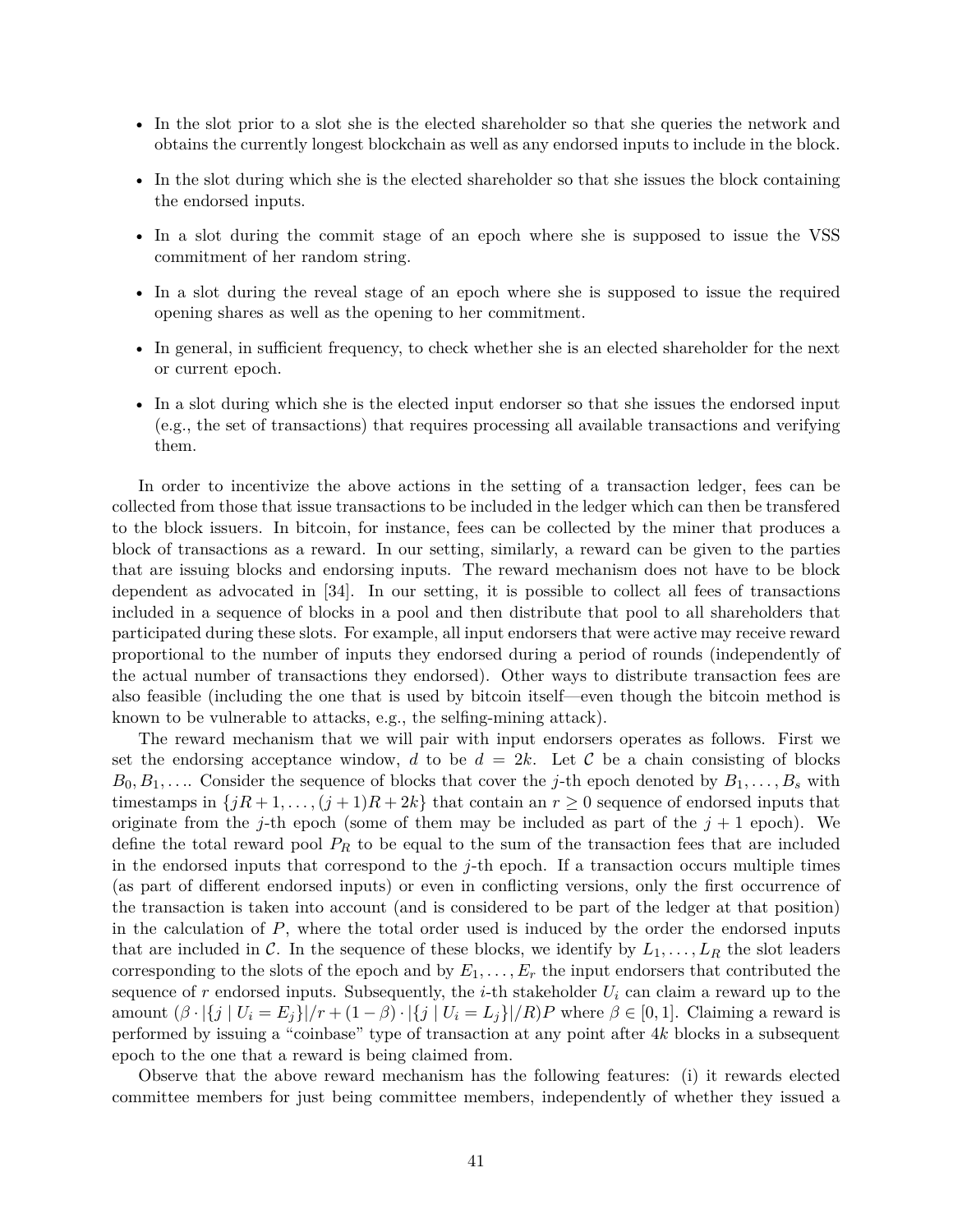block or not, (ii) it rewards the input endorsers with the inputs that they have contributed. (iii) it rewards entities for epoch *j*, after slot  $jR + 4k$ .

We proceed to show that our system is a *δ*-Nash (approximate) equilibrium, cf. [31, Section 2.6.6]. Specifically, the theorem states that any coalition deviating from the protocol can add at most an additive  $\delta$  to its total rewards.

A technical difficulty in the above formulation is that the number of players, their relative stake, as well as the rewards they receive are based on the transactions that are generated in the course of the protocol execution itself. To simplify the analysis we will consider a setting where the number of players is static, the stake they possess does not shift over time and the protocol has negligible cost to be executed. We observe that the total rewards (and hence also utility by our assumption on protocol costs) that any coalition *V* of honest players are able extract from the execution lasting  $L = tR + 4k + 1$  slots, is equal to

$$
\mathcal{R}_V(\mathcal{E}) = \sum_{j=1}^t P_{\text{all}}^{(j)} \left( \beta \frac{I E_V^j(\mathcal{E})}{R} + (1 - \beta) \frac{S L_V^j(\mathcal{E})}{r_j} \right)
$$

for any execution  $\mathcal E$  where common prefix holds with parameter  $k$ , where  $r_j$  is the total endorsed inputs emitted in the *j*-th epoch (and possibly included at any time up to the first 2*k* slots of epoch  $j + 1$ ,  $P_{all}^{(j)}$  is the reward pool of epoch *j*,  $SL_V^j(\mathcal{E})$  is the number of times a member of *V* was elected to be a slot leader in epoch *j* and  $IE_V^j(\mathcal{E})$  the number of times a member of *V* was selected to endorse an input in epoch *j*.

Observe that the actual rewards obtained by a set of rational players  $V$  in an execution  $\mathcal E$  might be different from  $\mathcal{R}_V(\mathcal{E})$ ; for instance, the coalition of *V* may never endorse a set of inputs in which case they will obtain a smaller number of rewards. Furthermore, observe that we leave the value of  $\mathcal{R}_V(\mathcal{E})$  undefined when  $\mathcal E$  is an execution where common prefix fails: it will not make sense to consider this value for such executions since the view of the protocol of honest parties can be divergent; nevertheless this will not affect our overall analysis since such executions will happen with sufficiently small probability.

We will establish the fact that our protocol is a *δ*-Nash equilibrium by proving that the coalition *V*, even deviating from the proper protocol behavior, it cannot obtain utility that exceeds  $\mathcal{R}_V(\mathcal{E})+\delta$ for some suitable constant  $\delta > 0$ .

**Theorem 7.1.** *Fix any*  $\delta > 0$ ; the honest strategy in the protocol is a  $\delta$ -Nash equilibrium against any *coalition commanding a proportion of stake less than*  $(1 - \epsilon)/2 - \sigma$  *for some constants*  $\epsilon, \sigma \in (0, 1)$ *as in Theorem 5.2, provided that the maximum total rewards P*all *provided in all possible protocol executions is bounded by a polynomial in*  $\lambda$ *, while*  $\epsilon_{CQ} + \epsilon_{CP} + \epsilon_{CG} + \epsilon_{DLS}$  *is negligible in*  $\lambda$ *.* 

*Proof sketch.* Consider a coalition of rational players *V* restricted as in the statement of the theorem, that engages in a protocol execution together with a number of other players that follow the protocol faithfully for a total number of *L* epochs. We will show that any deviation from the protocol will not result in substantially higher rewards for *V* . Observe that based on Theorem 5.2, no matter the strategy of *V*, with probability  $1 - (L/R)(\epsilon_{\text{CO}} + \epsilon_{\text{CP}} + \epsilon_{\text{CG}})$  the protocol will enable all users to obtain the rewards they are entitled to as slot leaders and input endorsers. The latter stems from the following. First, from persistence and liveness, at least one honest block will be included every *k* blocks and hence, in each epoch, all input endorsers that follow the protocol will have the opportunity to act as input endorsers as many times they were elected to be. Second, the rewards received will be proportional to the times each party is an input endorser and issued a block successfully as well as equal to the number of times it is a slot leader. We observe that except with probability  $(L/R)(\epsilon_{\text{CQ}}+\epsilon_{\text{CP}}+\epsilon_{\text{CG}})$  the utility received by coalition *V* is equal to  $\mathcal{R}_V$ . It follows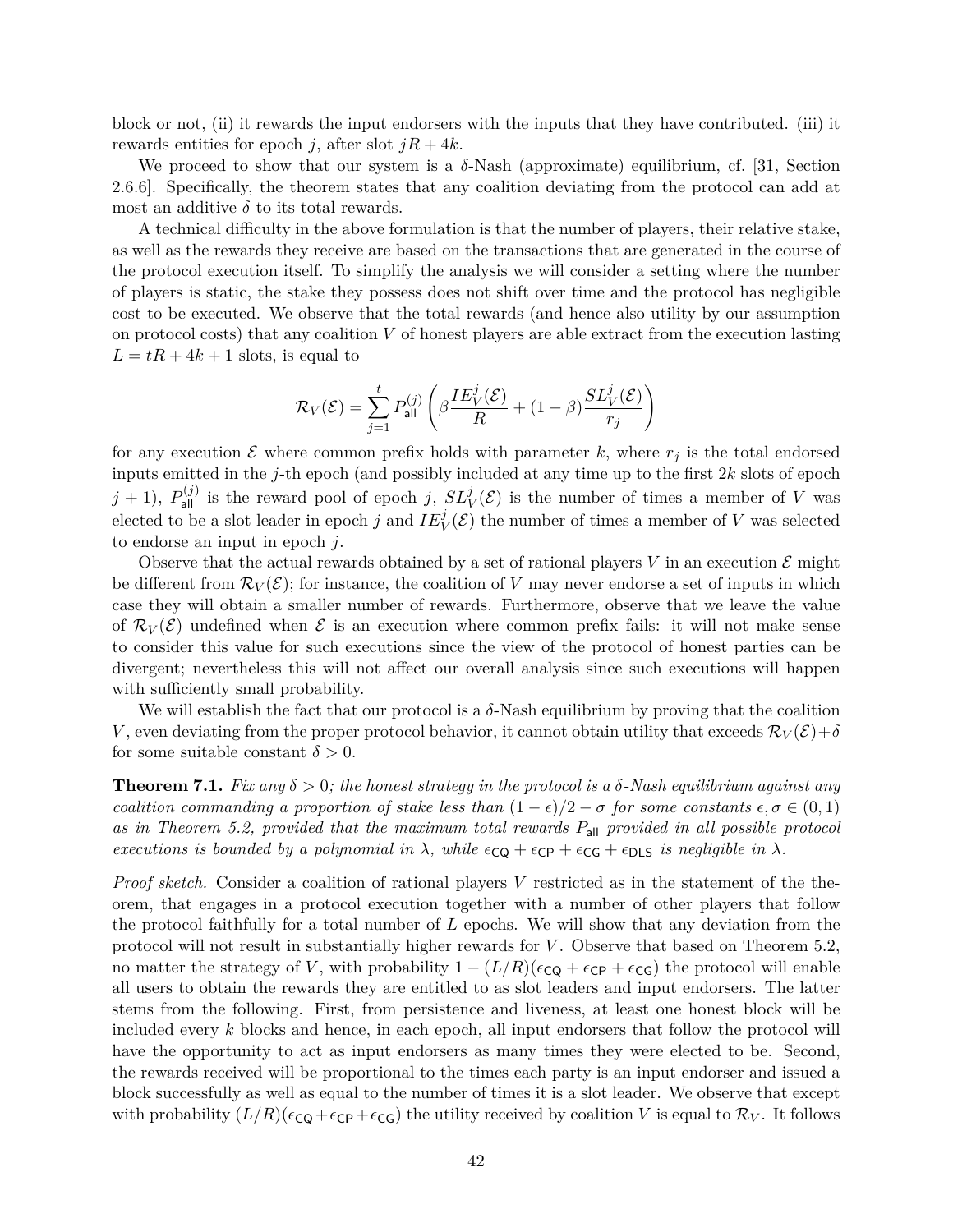that player *V* has expected utility at most  $E[\mathcal{R}_V] + (L/R)(\epsilon_{CQ} + \epsilon_{CP} + \epsilon_{CG})P_{All}$ , where  $P_{All}$  is the maximum amount of rewards produced in the lifetime of all possible executions. The result follows by the assumption in the statement of the theorem since  $(L/R)(\epsilon_{\text{CO}} + \epsilon_{\text{CP}} + \epsilon_{\text{CG}})P_{\text{All}} \leq \delta$ .  $\Box$ 

**Remark 3.** *In the above theorem, for simplicity, we assumed that protocol costs are not affecting the final utility (in essence this means that protocol costs are assumed to be negligible). Nevertheless, it is straightforward to extend the proof to cover a setting where a negative term is introduced in the payoff function for each player proportional to the number of times inputs are endorsed and the number of messages transmitted for the MPC protocol. The proof would be resilient to these modifications because endorsed inputs and MPC protocol messages cannot be stifled by the adversary and hence the reward function can be designed with suitable weights for such actions that offsets their cost. Still note that the rewards provided are assumed to be "flat" for both slots and endorsed inputs and thus the costs would also have to be flat. We leave for future work the investigation of a more refined setting where costs and rewards are proportional to the actual computational steps needed to verify transactions and issue blocks.*

**Remark 4.** *The reward function described, only considers the number of times an entity was an input endorser without considering the amount of work that was put to verify the given transactions. Furthermore it is not sensitive to whether a slot leader issued a block or not in its assigned time slot. We next provide some context behind these choices. First suppose that slot leaders do not receive a reward when they do not issue a block. It is easy to see that when all parties follow the protocol the parties will receive the proportion from the reward pool that is associated to block issuance roughly proportional to their stake. Nevertheless, a malicious coalition can easily increase the ratio of these rewards by performing a block witholding attack (in this case this would amount to a selfish mining attack). Given that this happens with non-negligible probability a straightforward definition of*  $\mathcal{R}_V(\mathcal{E})$  *that respects this assignment is vulnerable to attack and hence a*  $\delta$ *-Nash equilibrium theorem cannot be shown. Next, we consider the case of extending the reward function so that input endorsers that are rewarded based on the transactions they verify (as opposed to the flat reward we considered in the above theorem). Special care is necessary to design this function. Indeed the straightforward way to implement it, which is if the first input endorser to verify a transaction that is part of the pool can make a higher claim for its fee, then there is a strategy for an adversary to deviate from the protocol and improve its ratio of rewards: perform block withholding and/or endorsed input censorship to remove endorsed inputs from the blockchain that originate to honest parties. Then include the removed transactions in endorsed input that will be transmitted in the last possible opportunity. As before, given the attack, the natural way to define*  $\mathcal{R}_V(\mathcal{E})$  *is susceptible to it and hence a δ-Nash equilibrium theorem cannot be shown.*

A possible direction for ameliorating the problem raised in Remark 4 above, is to share the transaction fee between all the input endorsers that endorsed it. This suggests the following modification to the protocol: whenever you are an input endorser you should attempt to include all transactions that you have collected for a sequence of *k* slots and retransmit your endorsed input in case it is removed from the main chain. We leave the analysis of such class of reward mechanisms for future work.

## **8 Stake Delegation**

As discussed in the previous section, stakeholders must be online in order to generate blocks when they are selected as slot leaders. However, this might be unattractive to stakeholders with a small stake in the system. Moreover, requiring that a majority of elected stakeholders participate in the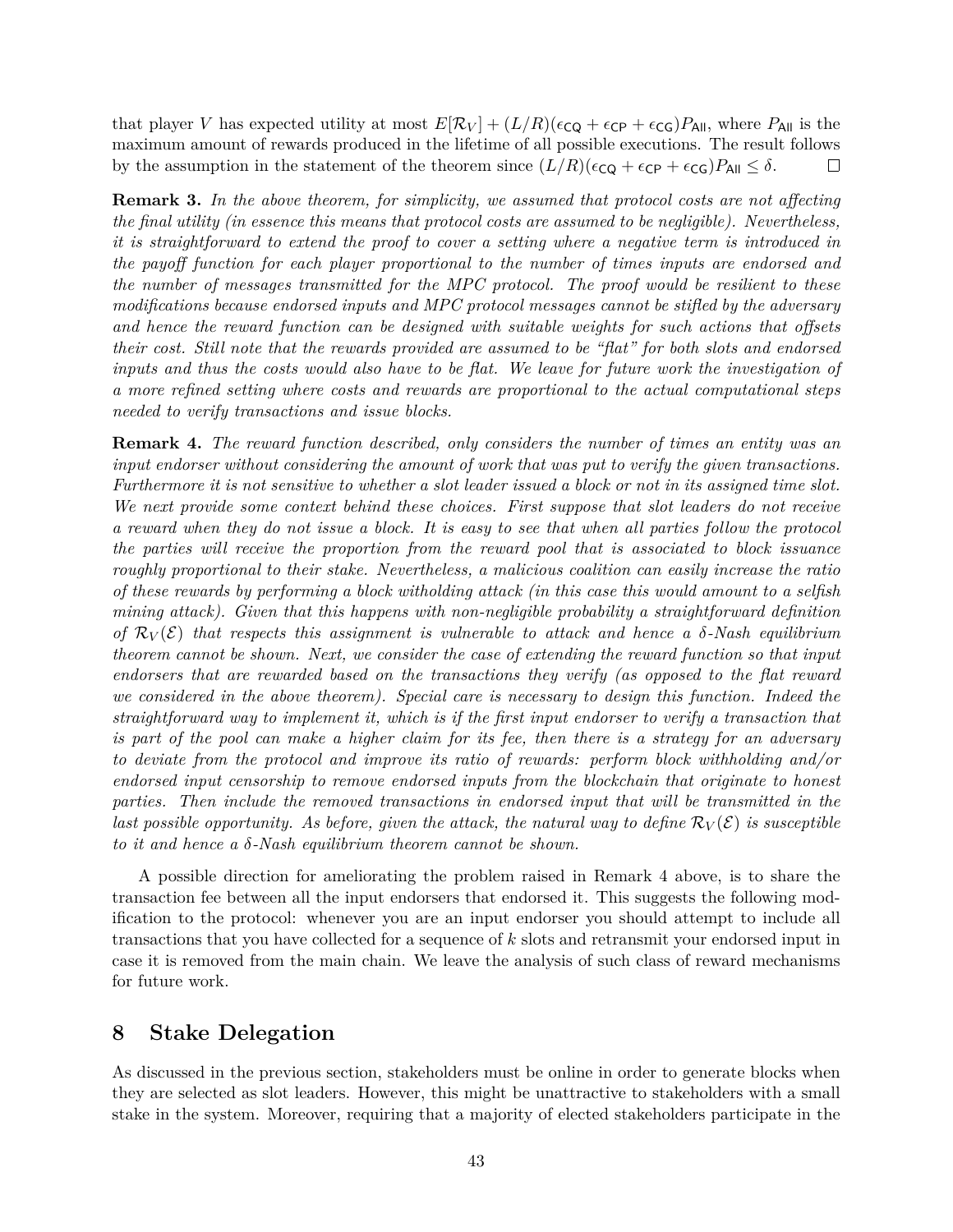coin tossing protocol for refreshing randomness introduces a strain on the on the stakeholders and the network, since it might require broadcasting and storing a large number of commitments and shares.

We mitigate these issues by providing a method for reducing the size of the group of stakeholders that engage in the coin tossing protocol. Instead of the elected stakeholders directly forming the committee that will run coin tossing, a group of delegates will act on their behalf. In more detail, we put forth a *delegation scheme*, whereby stakeholders will authorize other entities, called delegates, who may be stakeholders themselves, to represent them in the coin tossing protocol. A delegate may participate in the protocol only if it represents a certain number of stakeholders whose aggregate stake exceeds a given threshold. Such a participation threshold ensures that a "fragmentation" attack, that aims to increase the delegate population in order to hurt the performance of the protocol, cannot incur a large penalty as it is capable to force the size of the committee that runs the protocol to be small (it is worth noting that the delegation mechanism is similar to *mining pools* in proof-of-work blockchain protocols).

#### **8.1 Minimum Committee Size**

To appreciate the benefits of delegation, recall that in the basic protocol  $(\pi_{\text{DPos}})$  a committee member selected by weighing by stake is honest with probability  $1/2 + \epsilon$  (this being the fraction of the stake held by honest players). Thus, the number of honest players selected by *k* invocations of weighing by stake is a binomial distribution. We are interested in the probability of a malicious majority, which can be directly controlled by a Chernoff bound. Specifically, if we let *Y* be the number of times that a malicious committee member is elected then

$$
\Pr[Y \ge k/2] = \Pr[Y \ge (1+\delta)(1/2-\epsilon)k]
$$
  
\n
$$
\le \exp(-\min{\delta^2, \delta}(1/2-\epsilon)k/4)
$$
  
\n
$$
< \exp(-\delta^2(1/2-\epsilon)k/4)
$$

for  $\delta = 2\epsilon/(1 - 2\epsilon)$ . Assuming  $\epsilon < 1/4$ , it follows that  $\delta < 1$ .

Consider the case that  $\epsilon = 0.05$ ; then we have the bound  $\exp(-0.00138 \cdot k)$  which provides an error of  $1/1000$  as long as  $k \geq 5000$ . Similarly, in the case  $\epsilon = 0.1$ , we have the bound  $\exp(-0.00625k)$  which provides the same error for  $k \geq 1100$ .

We observe that in order to withstand a significant number of epochs, say  $2^{15}$  (which, if we equate a period with one day, will be 88 years), and require error probability  $2^{-40}$ , we need that  $k \geq 32648$ .

In cases where the wealth in the system is not concentrated among a small set of stakeholders the above choice is bound to create a very large committee. (Of course, the maximum size of the committee is *k*.)

#### **8.2 Delegation Scheme.**

The concept of delegation is simple: any stakeholder can allow a *delegate* to generate blocks on her behalf. In the context of our protocol, where a slot leader signs the block it generates for a certain slot, such a scheme can be implemented in a straightforward way based on *proxy signatures* [10].

A stakeholder can transfer the right to generate blocks by creating a *proxy signing key* that allows the delegate to sign messages of the form (*st, d, sl<sup>j</sup>* ) (i.e., the format of messages signed in Protocol  $\pi_{\text{DPos}}$  to authenticate a block). In order to limit the delegate's block generation power to a certain range of epochs/slots, the stakeholder can limit the proxy signing key's valid message space to strings ending with a slot number  $sl<sub>j</sub>$  within a specific range of values. The delegate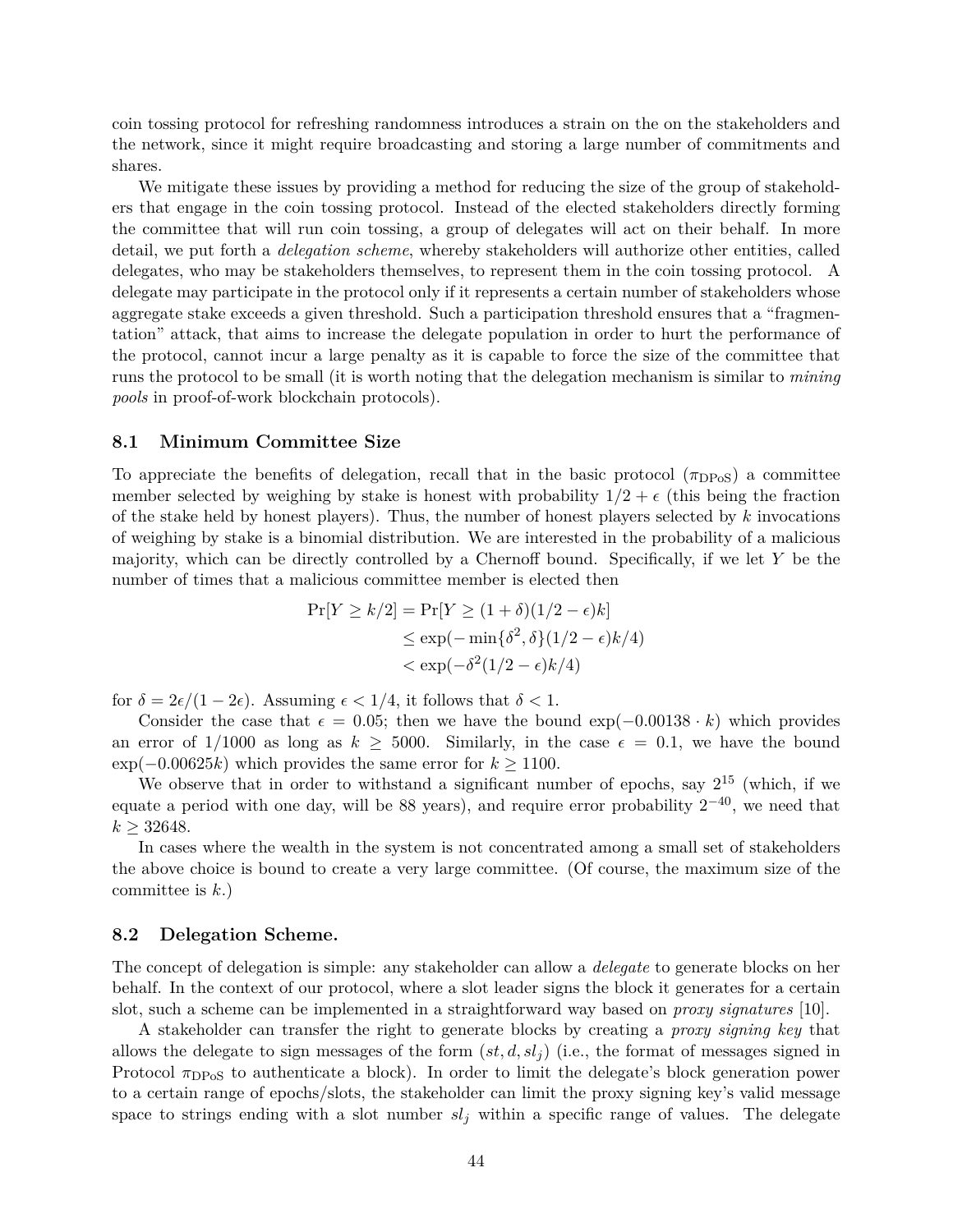can use a proxy signing key from a given stakeholder to simply run Protocol *π*DPoS on her behalf, signing the blocks this stakeholder was elected to generate with the proxy signing key. This simple scheme is secure due to the *Verifiability* and *Prevention of Misuse* properties of proxy signature schemes, which ensure that any stakeholder can verify that a proxy signing key was actually issued by a specific stakeholder to a specific delegate and that the delegate can only use these keys to sign messages inside the key's valid message space, respectively. We remark that while proxy signatures can be described as a high level generic primitive, it is easy to construct such schemes from standard digital signature schemes through delegation-by-proxy as shown in [10]. In this construction, a stakeholder signs a certificate specifying the delegates identity (e.g., its public key) and the valid message space. Later on, the delegate can sign messages within the valid message space by providing signatures for these messages under its own public key along with the signed certificate. As an added advantage, proxy signature schemes can also be built from aggregate signatures in such a way that signatures generated under a proxy signing key have essentially the same size as regular signatures [10].

An important consideration in the above setting is the fact that a stakeholder may want to withdraw her support to a stakeholder prior to its proxy signing key expiration. Observe that proxy signing keys can be uniquely identified and thus they may be revoked by a certificate revocation list within the blockchain.

#### **8.2.1 Eligibility threshold**

Delegation as described above can ameliorate fragmentation that may occur in the stake distribution. Nevertheless, this does not prevent a malicious stakeholder from dividing its stake to multiple accounts and, by refraining from delegation, induce a very large committee size. To address this, as mentioned above, a threshold *T*, say 1%, may be applied. This means that any delegate representing less a fraction less than *T* of the total stake is automatically barred from being a committee member. This can be facilitated by redistributing the voting rights of delegates representing less than *T* to other delegates in a deterministic fashion (e.g., starting from those with the highest stake and breaking ties according to lexicographic order). Suppose that a committee has been formed,  $C_1, \ldots, C_m$ , from a total of *k* draws of weighing by stake. Each committee member will hold  $k_i$ such votes where  $\sum_{i=1}^{m} k_i = k$ . Based on the eligibility threshold above it follows that  $m \leq T^{-1}$ (the maximum value is the case when all stake is distributed in  $T^{-1}$  delegates each holding *T* of the stake).

# **9 Attacks Discussion**

We next discuss a number of practical attacks and indicate how they are reflected by our modeling and mitigated.

**Double spending attacks** In a double spending attack, the adversary wishes to revert a transaction that is confirmed by the network. The objective of the attack is to issue a transaction, e.g., a payment from an adversarial account holder to a victim recipient, have the transaction confirmed and then revert the transaction by, e.g., including in the ledger a second conflicting transaction. Such an attack is not feasible under the conditions of Theorem 5.2. Indeed, persistence ensures that once the transaction is confirmed by an honest player, all other honest players from that point on will never disagree regarding this transaction. Thus it will be impossible to bring the system to a state where the confirmed transaction is invalidated (assuming all preconditions of the theorem hold). See the next section for an experimental discussion about double spending.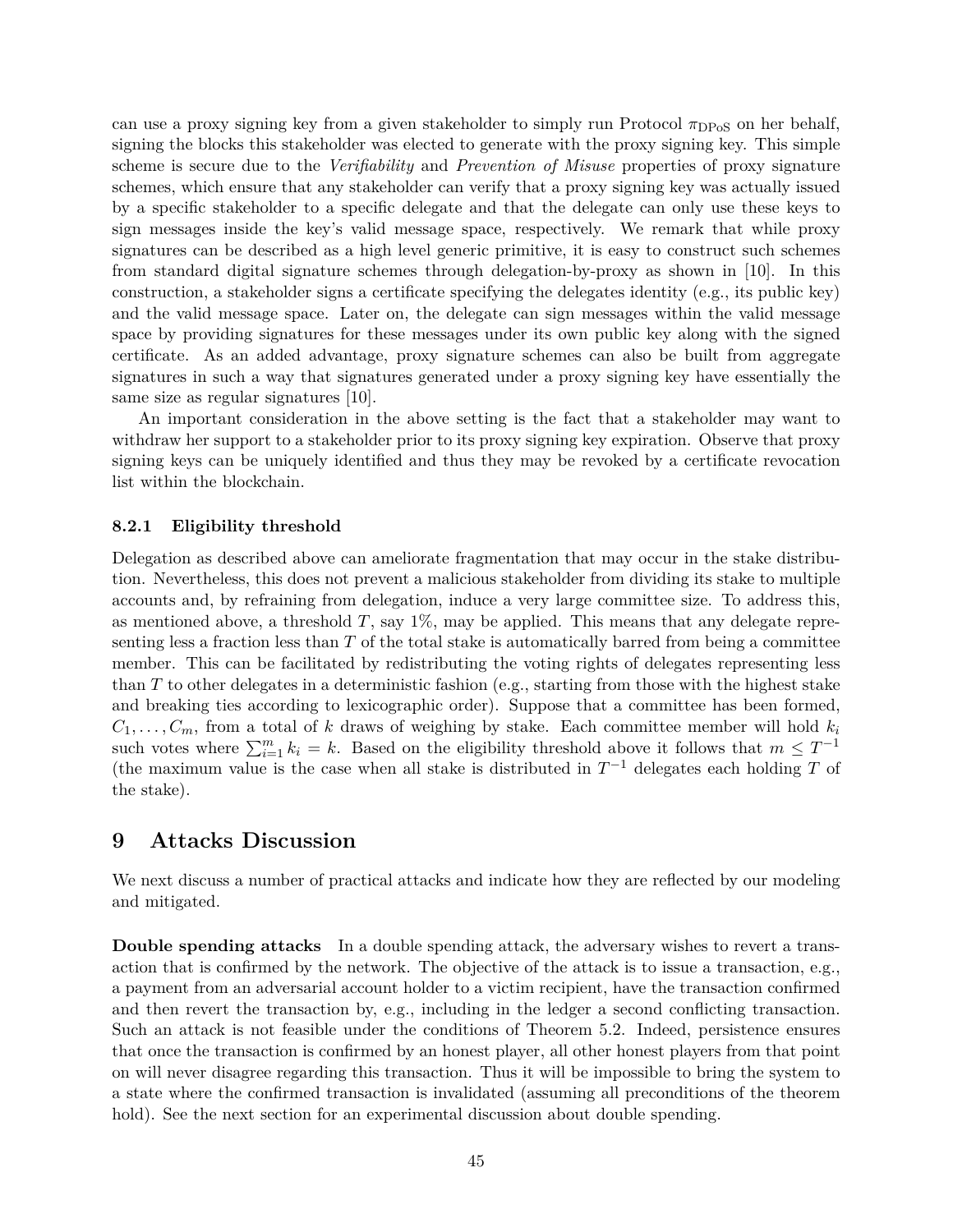**Grinding attacks** In stake grinding attacks, the adversary tries to influence the slot leader selection process to improve its chances of being selected to generate blocks (which can be used to perform other attacks such as double spending). Basically, when generating a block that is taken as input by the slot leader selection process, the adversary first tests several possible block headers and content in order to find the one that gives it the best chance of being selected as a slot leader again in the future. While this attack affects PoS based cryptocurrencies that collect randomness for the slot leader selection process from raw data in the blockchain itself (*i.e.* from block headers and content), our protocol uses a standard coin tossing protocol that is proven to generate unbiased uniform randomness as discussed in Section 5.2. We show that an adversary cannot influence the randomness generated in Figure 13, which is guaranteed to be uniformly random, thus guaranteeing that slot leaders are selected with probability proportional to their stake.

**Transaction denial attacks** In a transaction denial attack, the adversary wishes to prevent a certain transaction from becoming confirmed. For instance, the adversary may want to target a specific account and prevent the account holder from issuing an outgoing transaction. Such an attack is not feasible under the conditions of Theorem 5.2. Indeed, liveness ensures that, provided the transaction is attempted to be inserted for a sufficient number of slots by the network, it will be eventually confirmed.

**Desynchronization attacks** In a desynchronization attack, a shareholder behaves honestly but is nevertheless incapable of synchronizing correctly with the rest of the network. This leads to ill-timed issuing of blocks and being offline during periods when the shareholder is supposed to participate. Such an attack can be mounted by preventing the party's access to a time server or any other mechanism that allows synchronization between parties. Moreover, a desynchronization may also occur due to exceedingly long delays in message delivery. Our model allows parties to become desynchronized by incorporating them into the adversary. No guarantees of liveness and persistence are provided for desynchronized parties and thus we can get security as long as parties with less than 50% of stake get desynchronized. If more than parties get desynchronized our protocol can fail. More general models like partial synchrony [19, 35] are interesting to consider in the PoS design setting.

**Eclipse attacks** In an eclipse attack, message delivery to a shareholder is violated due to a subversion in the peer-to-peer message delivery mechanism. As in the case of desynchronization attacks, our model allows parties to be eclipse attacked by incorporating them into the adversary. No guarantees of liveness or persistence are provided for such parties.

**51% attacks** A 51% attack occurs whenever the adversary controls more than the majority of the stake in the system. It is easy to see that any sequence of slots in such a case is with very high probability forkable and thus once the system finds itself in such setting the honest stakeholders may be placed in different forks for long periods of time. Both persistence and liveness can be violated.

**Bribery Attacks** In bribery attacks [11], an adversary deliberately pays miners (through cryptocurrencies or fiat money) to work on specific blocks and forks, aiming at generating an arbitrary fork that benefits the adversary (*e.g.* by supporting a double spending attack). Miners of PoW based cryptocurrencies do not have to own any stake in order to mine blocks, which makes this attack strategy feasible. In this setting, if the adversary offers a bribe higher than the reward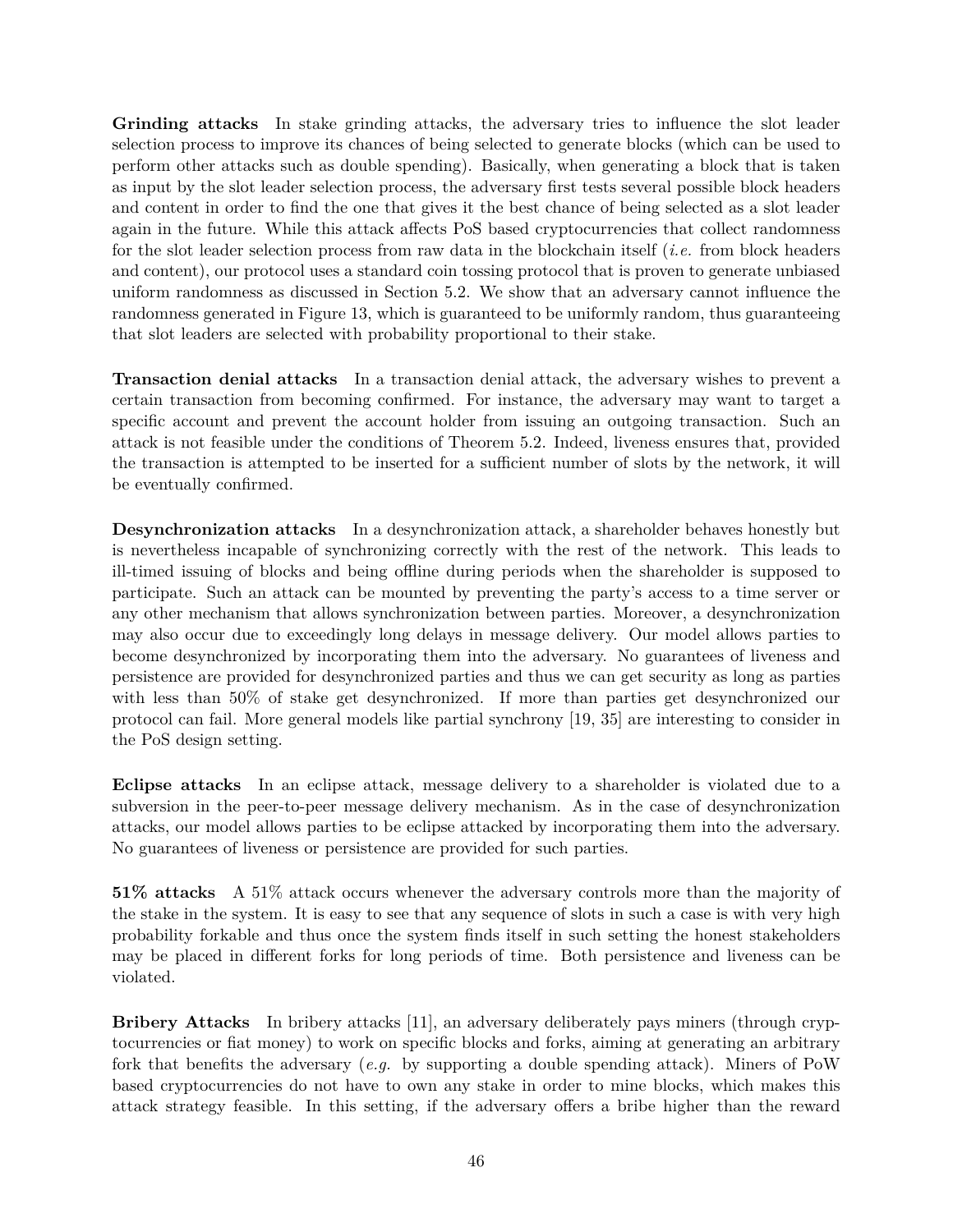for correctly generating a block, any rational miner has a clear incentive to accept the bribe and participate in the attack since it increases the miner's financial outcome. However, in our PoS based protocol, malicious slot leaders who agree to deliberately attack the system not only risk to forego any potential profit they would earn from behaving honestly but may also risk to lose equity. Notice that slot leaders must have money invested in the system in order to be able to generate blocks and if an attack against the system is observed it might bring currency value down. Even if the bribe is higher than the reward for correct behavior, the loss from currency devaluation can easily offset any additional profits made by participating in this attack. Hence, bribery attacks may be be less effective against a PoS based consensus protocol than a PoW based one. Currently our rationality model does not formally encompass this attack strategy and investigating its efficacy against PoS based consensus protocols is left as a future work.

**Long-range attacks** An attacker who wishes to double spend at a later point in time can mount a long-range attack [12] by computing a longer valid chain that starts right after the genesis block where it is the single stakeholder actively participating in the protocol. Even if this attacker owns a small fraction of the total stake, it can locally compute this chain generating only the blocks for slots where it is elected the slot leader and keep generating blocks ahead of current time until its alternative chain has more blocks than the main chain. Now, the attacker can post a transaction to the main chain, wait for it to be confirmed (and for goods to be delivered in exchange for the transaction) and present the longer alternative chain to invalidate its previously confirmed transaction. This attack is ineffective against Ouroboros for two reasons: Protocol *πDLS* will only output valid leader selection data allowing for the protocol to continue if a majority of the stakeholders participate (or have delegates participate on their behalf) and stakeholders will reject blocks generated for slots that are far ahead of time. Since the alternative chain is generated artificially with blocks and protocol messages generated solely by an attacker who controls a small fraction of the stake the leader selection data needed to start new epochs will be considered invalid by other nodes. Even if the attacker could find a strategy to generate an alternative chain with valid leader selection data, presenting this chain and its blocks generated at slots that are far ahead of time would not result in a successful attack since those blocks far ahead of time would be rejected by the honest stakeholders and the final alternative chain would be shorter than the main chain.

**Nothing at stake attacks** The "nothing at stake" problem refers in general to attacks against PoS blockchain systems that are facilitated by shareholders continuing simultaneously multiple blockchains exploiting the fact that little computational effort is needed to build a PoS blockchain. Provided that stakeholders are frequently online, nothing at stake is taken care of by our analysis of forkable strings (even if the adversary brute-forces all possible strategies to fork the evolving blockchain in the near future, there is none that is viable), and our chain selection rule that instructs players to ignore very deep forks that deviate from the block they received the last time they were online. It is also worth noting that, contrary to PoW-based blockchains, in our protocol it is infeasible to have a fork generated in earnest by two shareholders. This is because slots are uniquely assigned and thus at any given moment there is a single uniquely identified shareholder that is elected to advance the blockchain. Players following the longest chain rule will adopt the newly minted block (unless the adversary presents at that moment an alternative blockchain using older blocks). It is remarked in [13] that the "tragedy of commons" might lead stakeholders in some PoS based schemes to adhere to attacks because they do not have the power to deter attacks by themselves and would incur financial losses even if they did not join the attack. This would lead rational stakeholders to accept small bribes in alternative currencies that might at least obtain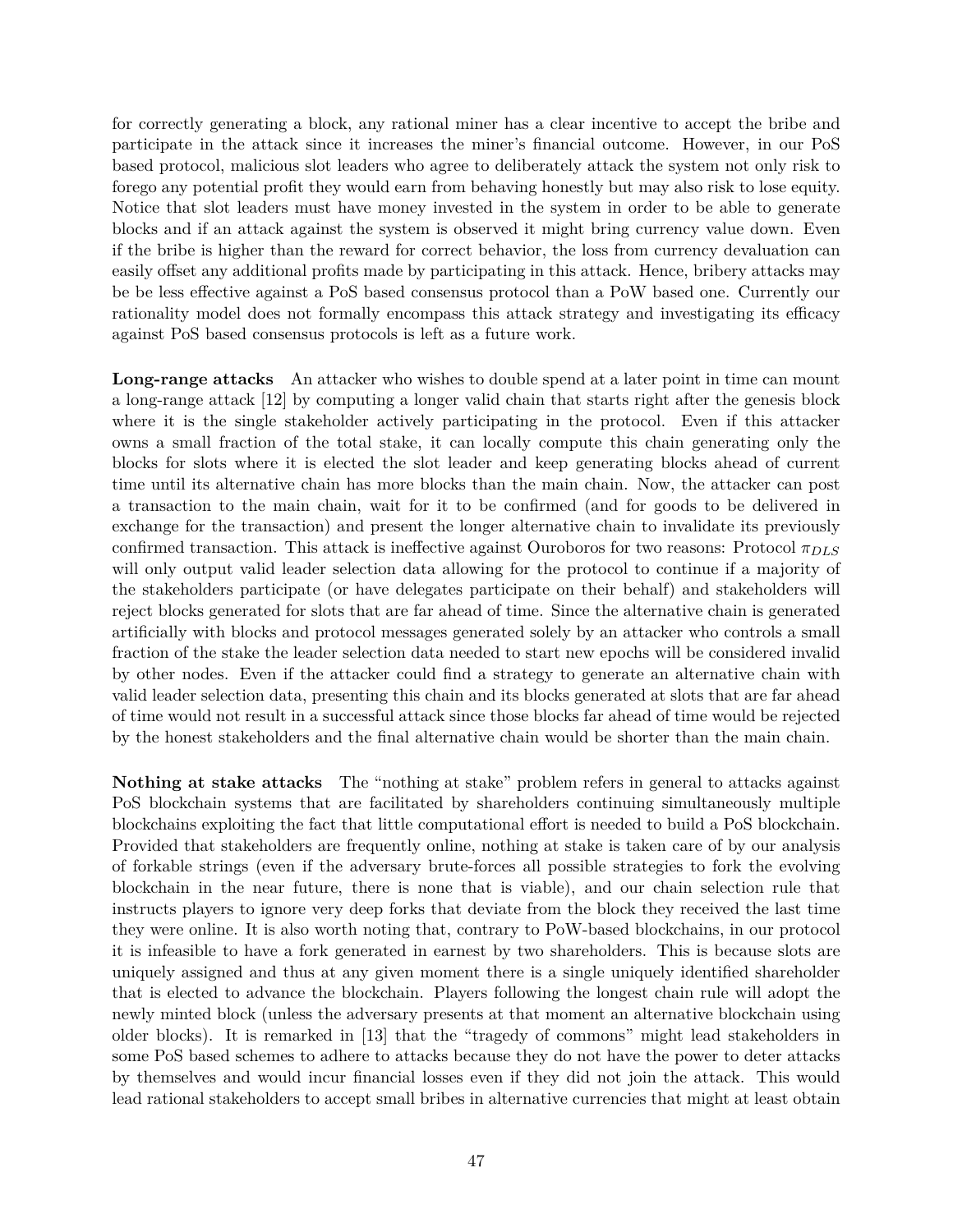some financial gain. However, in the incentive structure of Ouroboros, slot leaders and endorsers who could potentially join an attack would receive rewards in both the main and the adversarial chain, resulting in those stakeholders not achieving higher profits by joining the attack.

**Past majority attacks** As stake moves our assumption is that only the *current* majority of stakeholders is honest. This means that past account keys (which potentially do not hold any stake at present) may be compromised. This leads to a potential vulnerability for any PoS system since a set of malicious shareholders from the past can build an alternative blockchain exploiting such old accounts and the fact that it is effortless to build such a blockchain. In light of Theorem 5.2 such attack can only occur against shareholders who are not frequently online to observe the evolution of the system or in case the stake shifts are higher than what is anticipated by the preconditions of the theorem. This can be seen a special instance of the nothing at stake problem, where the attacker no longer owns any stake in the system and is thus free from any financial losses when conducting the attack.

**Selfish-mining** In this type of attack, an attacker withholds blocks and releases them strategically attempting to drop honestly generated blocks from the main chain. In this way the attacker reduces chain growth and increases the relative ratio of adversarially generated blocks. In conventional reward schemes, as that of bitcoin, this has serious implications as it enables the attacker to obtain a higher rate of rewards compared to the rewards it would be receiving in case it was following the honest strategy. Using our reward mechanism however, selfish mining attacks are neutralized. The intuition behind this, is that input endorsers, who are the entities that receive rewards proportionally to their contributions, cannot be stifled because of block withholding: any input endorser can have its contribution accepted for a sufficiently long period of time after its endorsement took place, thus ensuring it will be incorporated into the blockchain (due to sufficient chain quality and chain growth). Given that input endorsers' contributions are (approximately) proportional to their stake this ensures that reward distribution cannot be affected substantially by block withholding.

# **10 Experimental Results**

We have implemented a prototype instantiation of Ouroboros in Haskell as well as in the Rustbased Parity Ethereum client in order to evaluate its concrete performance. More specifically, we have implemented Protocol  $\pi_{\text{DPos}}$  using Protocol  $\pi_{\text{DLS}}$  to generate leader selection parameters (i.e., generating fresh randomness for the weighed stake sampling procedure). For this instantiation, we use the PVSS scheme of [39] implemented over the elliptic curve secp256r1. This PVSS scheme's share verification information includes a commitment to the secret, which is also used as the commitment specified in protocol  $\pi_{\text{DLS}}$ ; this eliminates the need for a separate commitment to be generated and stored in the blockchain. In order to obtain better efficiency, the final output *ρ* of Protocol *π*DLS is a uniformly random binary string of 32 bytes. This string is then used as a seed for a PRG (ChaCha in our implementation, [8]) and stretched into *R* random labels of  $\log \tau$ bits corresponding to each slot in an epoch. The weighing by stake leader selection process is then implemented by using the random binary string associated to each epoch to perform the sequence of coin-flips for selecting a stakeholder. The signature scheme used for signing blocks is ECDSA, also implemented over curve secp256r1.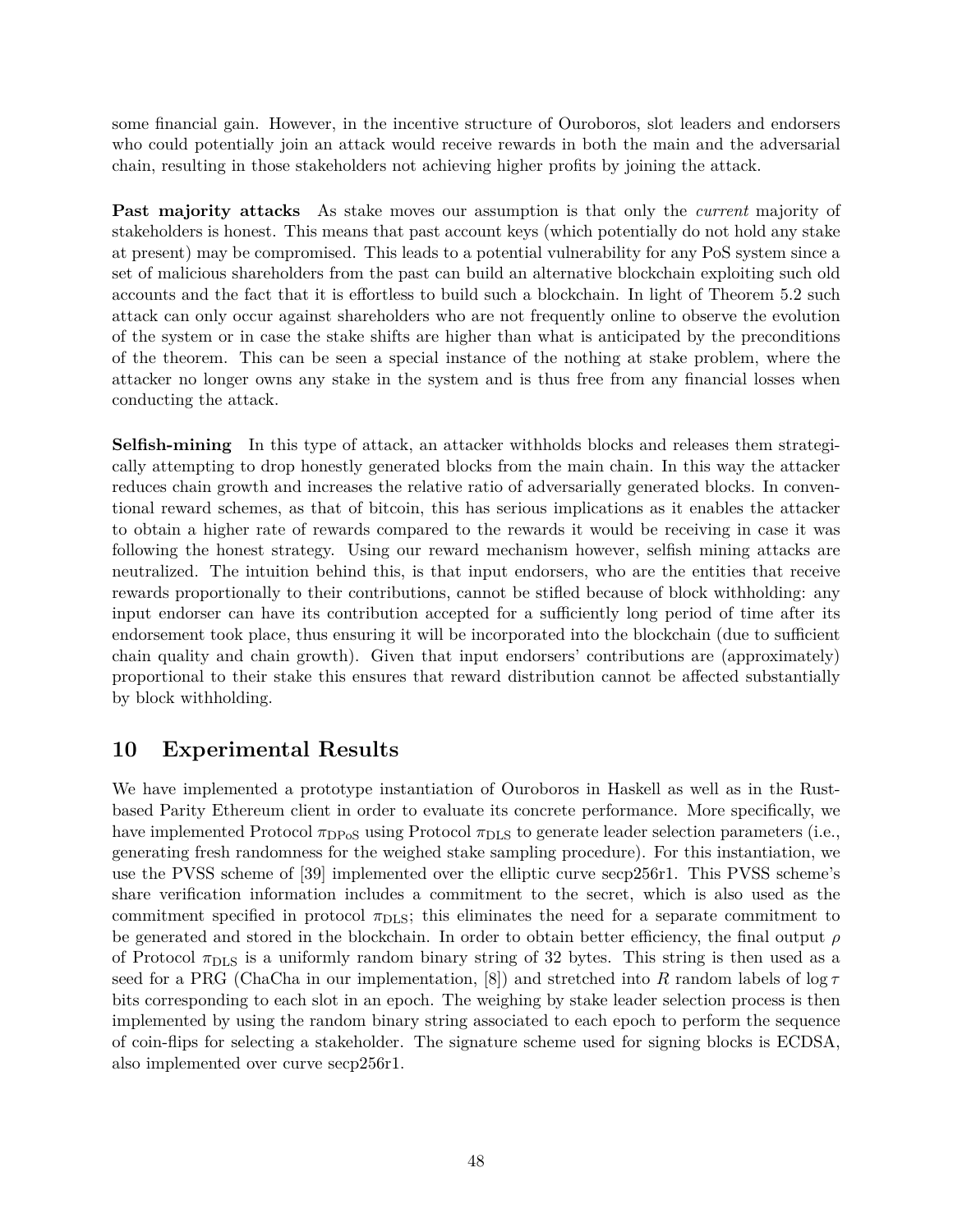### **10.1 Transaction Confirmation Time Under Optimal Network Conditions**

We first examine the time required for confirming a transaction in a setting where the network is not under substantial load and transactions are processed as they appear.

| Adversary | <b>BTC</b> | <b>OB</b> Covert | OB General |
|-----------|------------|------------------|------------|
| 0.10      | 50         | 3                | 5          |
| 0.15      | 80         | 5                | 8          |
| 0.20      | 110        | 7                | 12         |
| 0.25      | 150        | 11               | 18         |
| 0.30      | 240        | 18               | 31         |
| 0.35      | 410        | 34               | 60         |
| 0.40      | 890        | 78               | 148        |
| 0.45      | 3400       | 317              | 663        |

Figure 14: Transaction confirmation times in minutes that achieve assurance 99*.*9% against a hypothetical double spending attack with different levels of adversarial power for Bitcoin and Ouroboros (both covert and general adversaries).

In Fig. 14 we lay out a comparison in terms of transaction confirmation time between Bitcoin and Ouroboros showing how much a verifier has to wait to be sure that the best possible<sup>8</sup> doublespending attack succeeds with probability less than 0*.*1%. In the case of Bitcoin, we consider a double-spending attacker that commands a certain percentage of total hashing power and wishes to revert a transaction. The attacker attempts to double-spend via a block-witholding attack as described in the same paper (the attacker mines a private fork and releases it when it is long enough). In the case of Ouroboros we consider a double spending attacker that attempts to brute force the space of all possible forks for the current slot leader distribution in a certain segment of the protocol and commands a certain percentage of the total stake. We consider both the covert and the general adversarial setting for Ouroboros.

In all of the scenarios, we measure the number of minutes that one has to wait in order to achieve probability of double spending less than 0*.*1%. In Fig. 15 we present a graph that illustrates the speedup graphically.

We note that the above measurements compare our Ouroboros implementation with Bitcoin in the way the two systems are parameterized (with 10 minute block production rate for Bitcoin and 20 second slots for Ouroboros, a conservative parameter selection). Exploring alternative parameterizations for Bitcoin (such as making the proof-of-work easier) can speed up the transaction processing, nevertheless this cannot be done without carefully measuring the impact on overall security.

## **10.2 Absolute Performance of Ouroboros**

We implemented Ouroboros as an instance of the Rust-based Ethereum Parity client.<sup>9</sup> Subsequently, experiments were run using Amazon's Elastic Compute Cloud (EC2) 'c4.2xlarge' instances in the 'us-east-1' region with a smaller "runner" instance responsible for coordinating each of the "worker" instances.

Each experiment consists of several steps:

<sup>8</sup>The "best possible" is only in the the case of Ouroboros, for Bitcoin we use the best known attack.

<sup>9</sup>Ethcore - Parity. https://ethcore.io/parity.html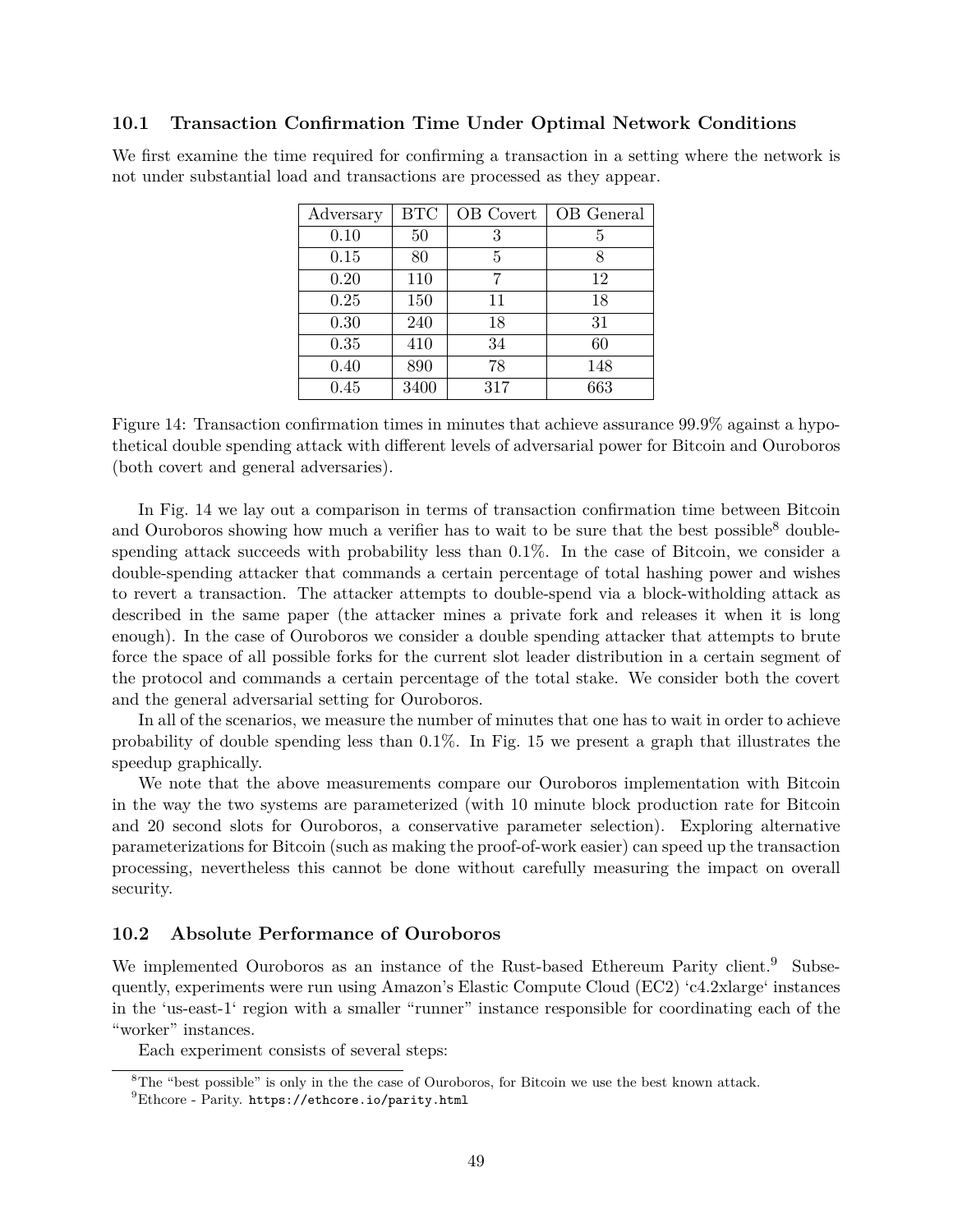

Confirmation time speed up of Ouroboros over BTC

Adversarial Strength of Blockwitholding Attacker

Figure 15: Ouroboros vs. Bitcoin speedup of transaction confirmation time against a hypothetical double spending attacker for assurance level 99*.*9%. Ouroboros is at least 10 to 5 times faster for regular adversaries and 16 to 10 times faster for covert adversaries.

- 1. Each worker instance builds a clean Docker image containing a specific revision of our fork of the Parity software<sup>10</sup> containing the Ouroboros proof-of-concept changes based on the Parity 1.6.8 release.
- 2. Each worker instance is started in an "isolated" mode where none of the nodes talk to each other. During this period, a Parity account is recovered on each node and a start time for the network is established.
- 3. Each worker instance is restarted in a production mode that allows communication between the nodes and transactions to be mined.
- 4. A single worker instance is informed about all the other nodes. All nodes become aware of all other nodes via Parity's peer-to-peer discovery methods.
- 5. Each worker instance has a number of transactions generated and ingested.

In each experiment, 650,000 total transactions are generated between the participating nodes who shared stake equally. The amount transferred in any given transaction is small enough to avoid any account running out of funds. Each instance generates all the transactions using a hardcoded shared random seed, then keeps the transactions originating from the local user account. 20 transactions are saved in a single JSON file, ready to be directly passed to the Parity RPC endpoint using the 'curl' command line tool. During ingestion, a single file of 20 transactions is ingested and one second is spent idle between each file to avoid overwhelming the instances with too many requests.

Various setups were tested, focusing on adjusting the Ouroboros slot duration and the number of participating nodes. 10, 20, 30, and 40 nodes were tested, ultimately limited by the number of

 $^{10}$ Available from https://github.com/input-output-hk/parity/tree/experiment-2 (020fd77dc70d3f25e0e0f44bd6b1e19ccf3790d3)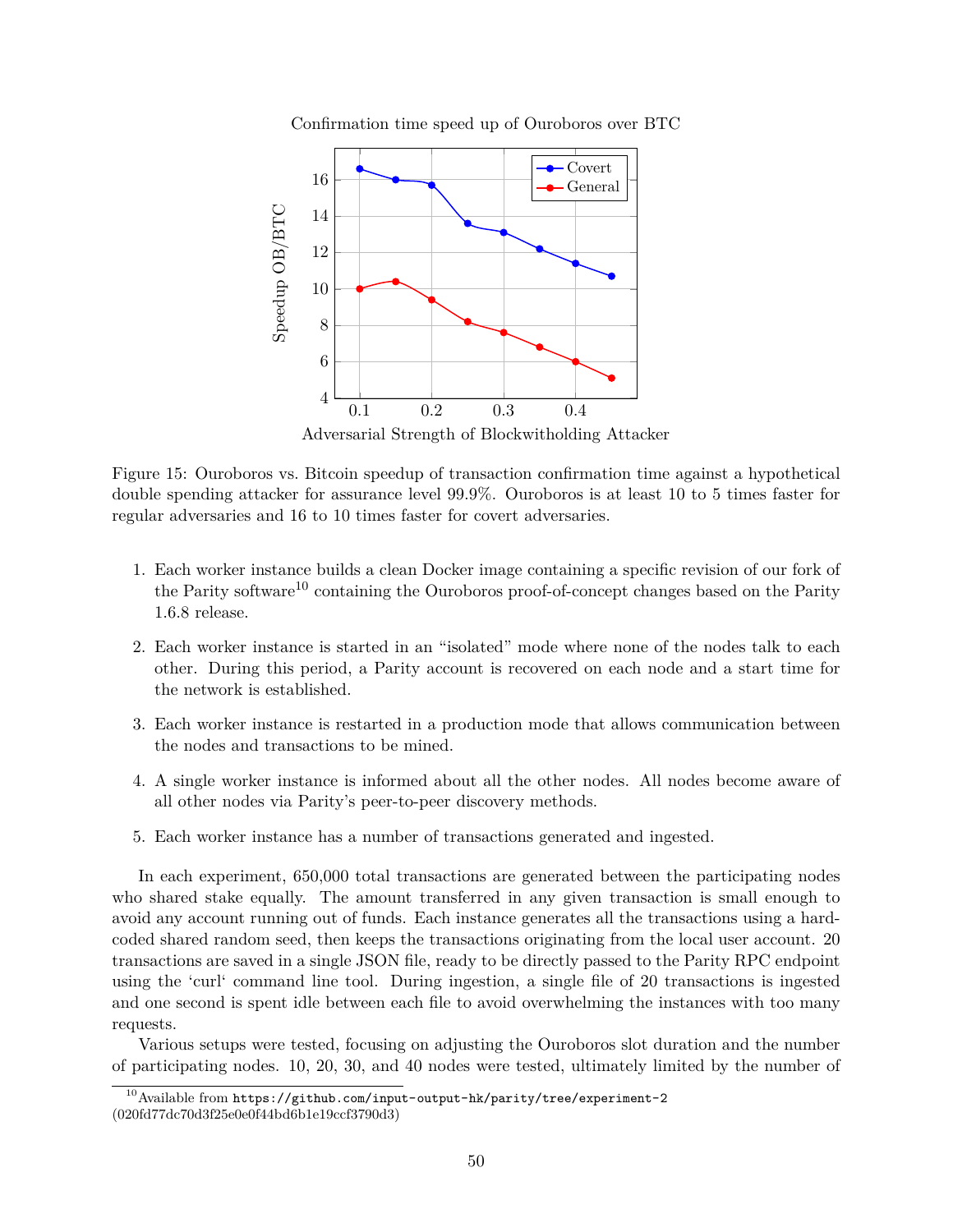

Figure 16: Measuring transactions per second in a 40 node, equal stake deployment with slot length of 5 seconds.

instances allowed in a single EC2 region. Slot durations of 5, 10, and 20 seconds were also tested. Variance between experiments was small. In Figure 16 we present the case of 40 nodes and slot length of 5 seconds that exhibits a median value of 257*.*6 transaction per second.

# **11 Acknowledgements**

We thank Ioannis Konstantinou who contributed in a preliminary version of our protocol. We thank Lars Brünjes, Duncan Coutts, Kawin Worrasangasilpa for comments on previous drafts of the article. We thank Peter Gaži for comments on previous drafts of the article and assisting us to generalize Theorem 4.26 to viable forks. We thank George Agapov for the prototype implementation of our protocol in Haskell and Jake Goulding for the Parity based implementation.

# **References**

- [1] Noga Alon and Joel Spencer. *The Probabilistic Method*. Wiley, 3rd edition, 2008.
- [2] Giuseppe Ateniese, Ilario Bonacina, Antonio Faonio, and Nicola Galesi. Proofs of space: When space is of the essence. In Michel Abdalla and Roberto De Prisco, editors, *Security and Cryptography for Networks - 9th International Conference, SCN 2014, Amalfi, Italy, September 3-5, 2014. Proceedings*, volume 8642 of *Lecture Notes in Computer Science*, pages 538–557. Springer, 2014.
- [3] Yonatan Aumann and Yehuda Lindell. Security against covert adversaries: Efficient protocols for realistic adversaries. *J. Cryptology*, 23(2):281–343, 2010.
- [4] Iddo Bentov, Ariel Gabizon, and Alex Mizrahi. Cryptocurrencies without proof of work. *CoRR*, abs/1406.5694, 2014.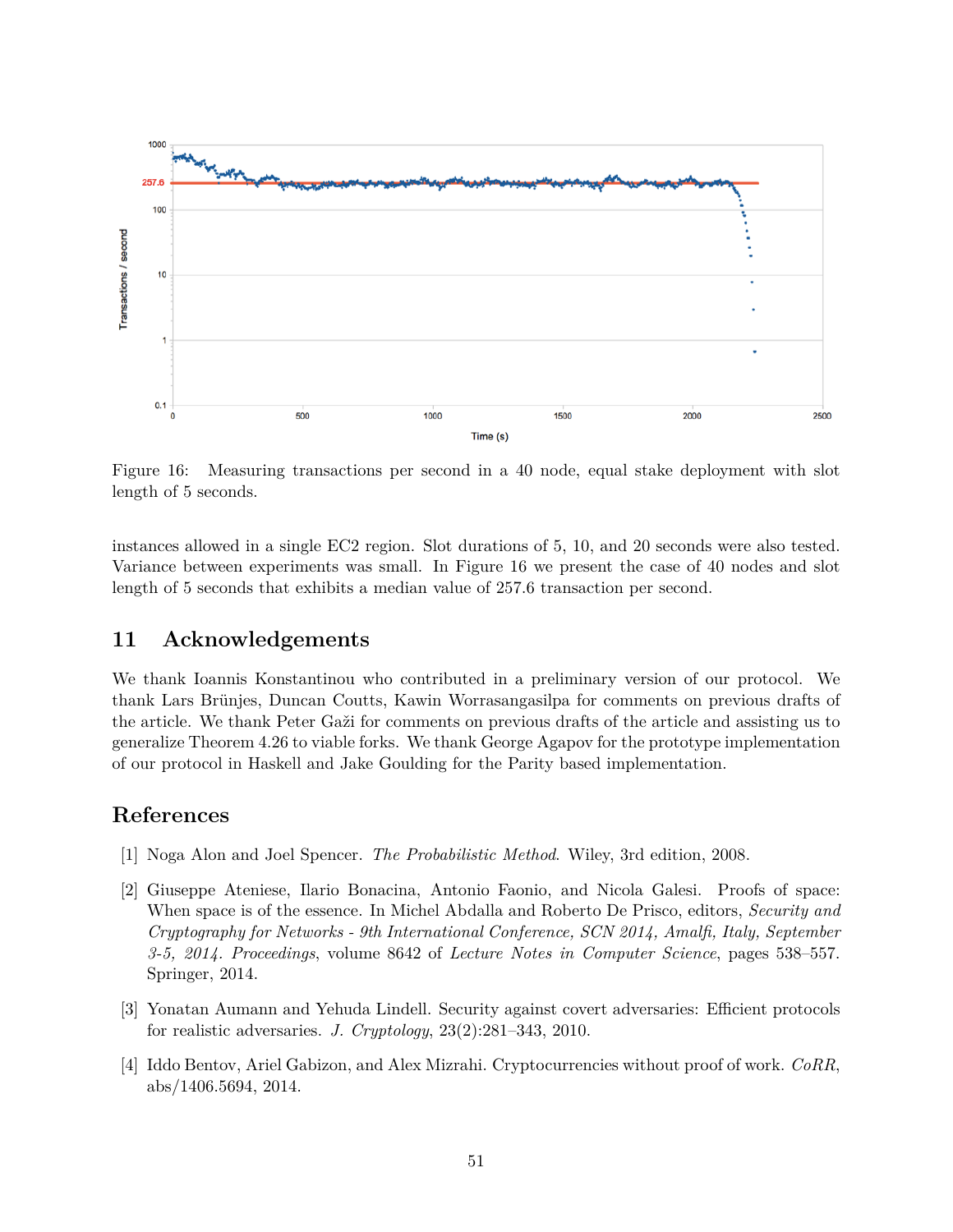- [5] Iddo Bentov, Charles Lee, Alex Mizrahi, and Meni Rosenfeld. Proof of activity: Extending bitcoin's proof of work via proof of stake [extended abstract]y. *SIGMETRICS Performance Evaluation Review*, 42(3):34–37, 2014.
- [6] Iddo Bentov, Rafael Pass, and Elaine Shi. The sleepy model of consensus. *IACR Cryptology ePrint Archive*, 2016:918, 2016.
- [7] Iddo Bentov, Rafael Pass, and Elaine Shi. Snow white: Provably secure proofs of stake. *IACR Cryptology ePrint Archive*, 2016:919, 2016.
- [8] Daniel J. Bernstein. Chacha, a variant of salsa20. In *SASC: The State of the Art of Stream Ciphers.*, 2008.
- [9] Manuel Blum. Coin flipping by telephone. In Allen Gersho, editor, *Advances in Cryptology: A Report on CRYPTO 81, CRYPTO 81, IEEE Workshop on Communications Security, Santa Barbara, California, USA, August 24-26, 1981.*, pages 11–15. U. C. Santa Barbara, Dept. of Elec. and Computer Eng., ECE Report No 82-04, 1981.
- [10] Alexandra Boldyreva, Adriana Palacio, and Bogdan Warinschi. Secure proxy signature schemes for delegation of signing rights. *J. Cryptology*, 25(1):57–115, 2012.
- [11] Joseph Bonneau. Why buy when you can rent? bribery attacks on bitcoin-style consensus. In Jeremy Clark, Sarah Meiklejohn, Peter Y. A. Ryan, Dan S. Wallach, Michael Brenner, and Kurt Rohloff, editors, *Financial Cryptography and Data Security - FC 2016 International Workshops, BITCOIN, VOTING, and WAHC, Christ Church, Barbados, February 26, 2016, Revised Selected Papers*, volume 9604 of *Lecture Notes in Computer Science*, pages 19–26. Springer, 2016.
- [12] Vitalik Buterin. Long-range attacks: The serious problem with adaptive proof of work. https://blog.ethereum.org/2014/05/15/long-range-attacks-the-serious-problem-withadaptive-proof-of-work/, 2014.
- [13] Vitalik Buterin. Proof of stake faq. https://github.com/ethereum/wiki/wiki/Proof-of-Stake-FAQ, 2016.
- [14] Ran Canetti. Universally composable signature, certification, and authentication. In *17th IEEE Computer Security Foundations Workshop, (CSFW-17 2004), 28-30 June 2004, Pacific Grove, CA, USA*, page 219. IEEE Computer Society, 2004.
- [15] David Chaum. Untraceable electronic mail, return addresses, and digital pseudonyms. *Commun. ACM*, 24(2):84–88, 1981.
- [16] David Chaum. The dining cryptographers problem: Unconditional sender and recipient untraceability. *J. Cryptology*, 1(1):65–75, 1988.
- [17] George Danezis and Sarah Meiklejohn. Centrally banked cryptocurrencies. In *23nd Annual Network and Distributed System Security Symposium, NDSS 2016, San Diego, California, USA, February 21-24, 2016*. The Internet Society, 2016.
- [18] Bernardo Machado David, Peter Gazi, Aggelos Kiayias, and Alexander Russell. Ouroboros praos: An adaptively-secure, semi-synchronous proof-of-stake protocol. *IACR Cryptology ePrint Archive*, 2017:573, 2017.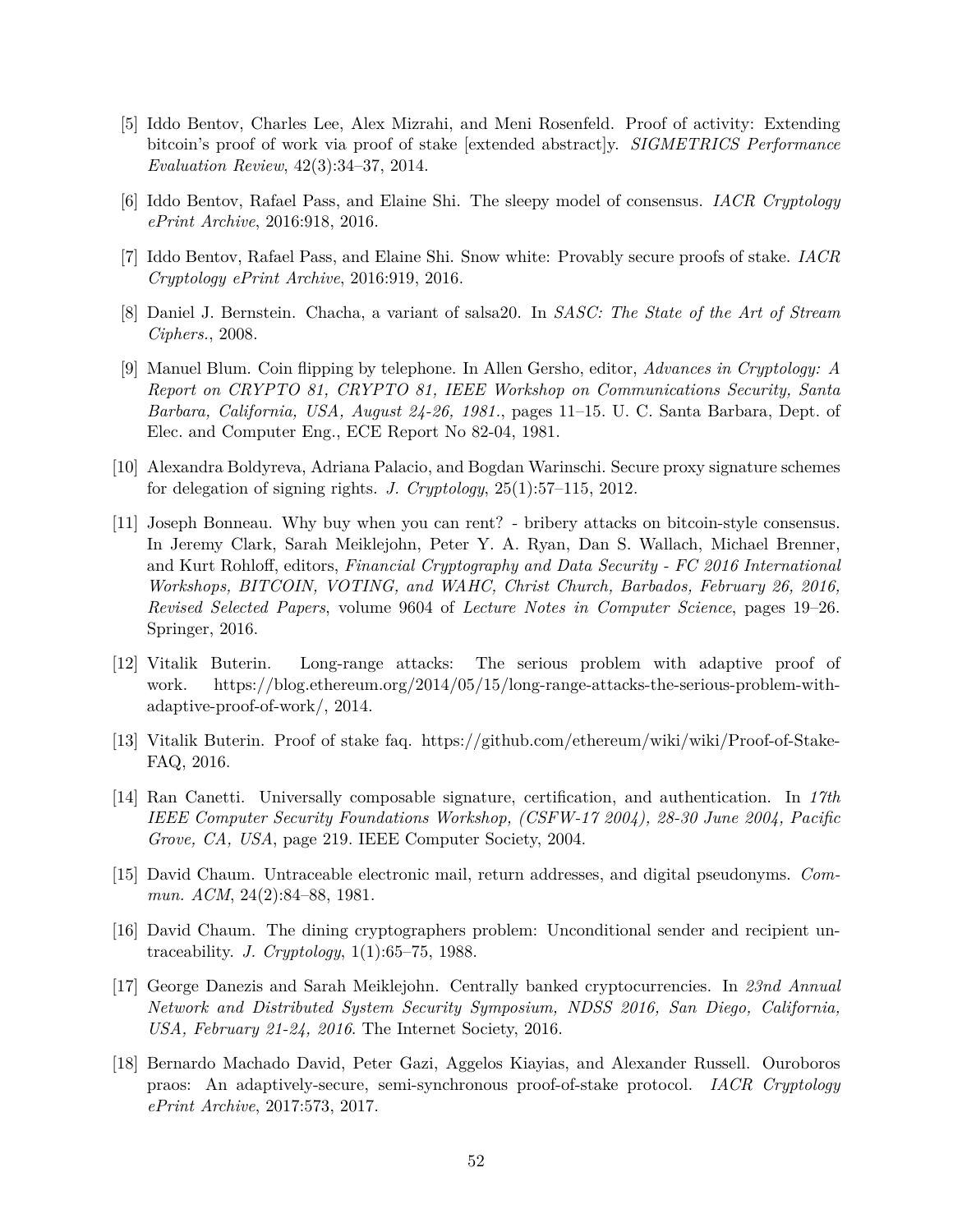- [19] Cynthia Dwork, Nancy A. Lynch, and Larry J. Stockmeyer. Consensus in the presence of partial synchrony. *J. ACM*, 35(2):288–323, 1988.
- [20] Stefan Dziembowski, Sebastian Faust, Vladimir Kolmogorov, and Krzysztof Pietrzak. Proofs of space. In Rosario Gennaro and Matthew Robshaw, editors, *Advances in Cryptology - CRYPTO 2015 - 35th Annual Cryptology Conference, Santa Barbara, CA, USA, August 16-20, 2015, Proceedings, Part II*, volume 9216 of *Lecture Notes in Computer Science*, pages 585–605. Springer, 2015.
- [21] Ittay Eyal and Emin Gun Sirer. Majority is not enough: Bitcoin mining is vulnerable. In Angelos D. Keromytis, editor, *Financial Cryptography*, volume 7397 of *Lecture Notes in Computer Science*. Springer, 2014.
- [22] Paul Feldman. A practical scheme for non-interactive verifiable secret sharing. In *28th Annual Symposium on Foundations of Computer Science, Los Angeles, California, USA, 27-29 October 1987*, pages 427–437. IEEE Computer Society, 1987.
- [23] Bryan Ford. Delegative democracy. http://www.brynosaurus.com/deleg/deleg.pdf, 2002.
- [24] Juan A. Garay, Aggelos Kiayias, and Nikos Leonardos. The bitcoin backbone protocol: Analysis and applications. In Elisabeth Oswald and Marc Fischlin, editors, *Advances in Cryptology - EUROCRYPT 2015 - 34th Annual International Conference on the Theory and Applications of Cryptographic Techniques, Sofia, Bulgaria, April 26-30, 2015, Proceedings, Part II*, volume 9057 of *Lecture Notes in Computer Science*, pages 281–310. Springer, 2015.
- [25] Charles M Grinstead and J Laurie Snell. *Introduction to Probability*. American Mathematical Society, 2nd edition, 1997.
- [26] Aggelos Kiayias and Giorgos Panagiotakos. Speed-security tradeoffs in blockchain protocols. Cryptology ePrint Archive, Report 2015/1019, 2015. http://eprint.iacr.org/2015/1019.
- [27] Silvio Micali. ALGORAND: the efficient and democratic ledger. *CoRR*, abs/1607.01341, 2016.
- [28] Tal Moran and Ilan Orlov. Proofs of space-time and rational proofs of storage. Cryptology ePrint Archive, Report 2016/035, 2016. http://eprint.iacr.org/2016/035.
- [29] Rajeev Motwani and Prabhakar Raghavan. *Randomized Algorithms*. Cambridge University Press, New York, NY, USA, 1995.
- [30] Satoshi Nakamoto. Bitcoin: A peer-to-peer electronic cash system. http://bitcoin.org/bitcoin.pdf, 2008.
- [31] Noam Nisan, Tim Roughgarden, Eva Tardos, and Vijay V. Vazirani. *Algorithmic Game Theory*. Cambridge University Press, New York, NY, USA, 2007.
- [32] Karl J. O'Dwyer and David Malone. Bitcoin mining and its energy footprint. *ISSC 2014 / CIICT 2014, Limerick, June 26–27*, 2014.
- [33] Sunoo Park, Krzysztof Pietrzak, Albert Kwon, Joël Alwen, Georg Fuchsbauer, and Peter Gazi. Spacemint: A cryptocurrency based on proofs of space. *IACR Cryptology ePrint Archive*, 2015:528, 2015.
- [34] Rafael Pass. Cryptography and game theory. Securty and Cryptography for Networks, 2016, invited talk., 2016.